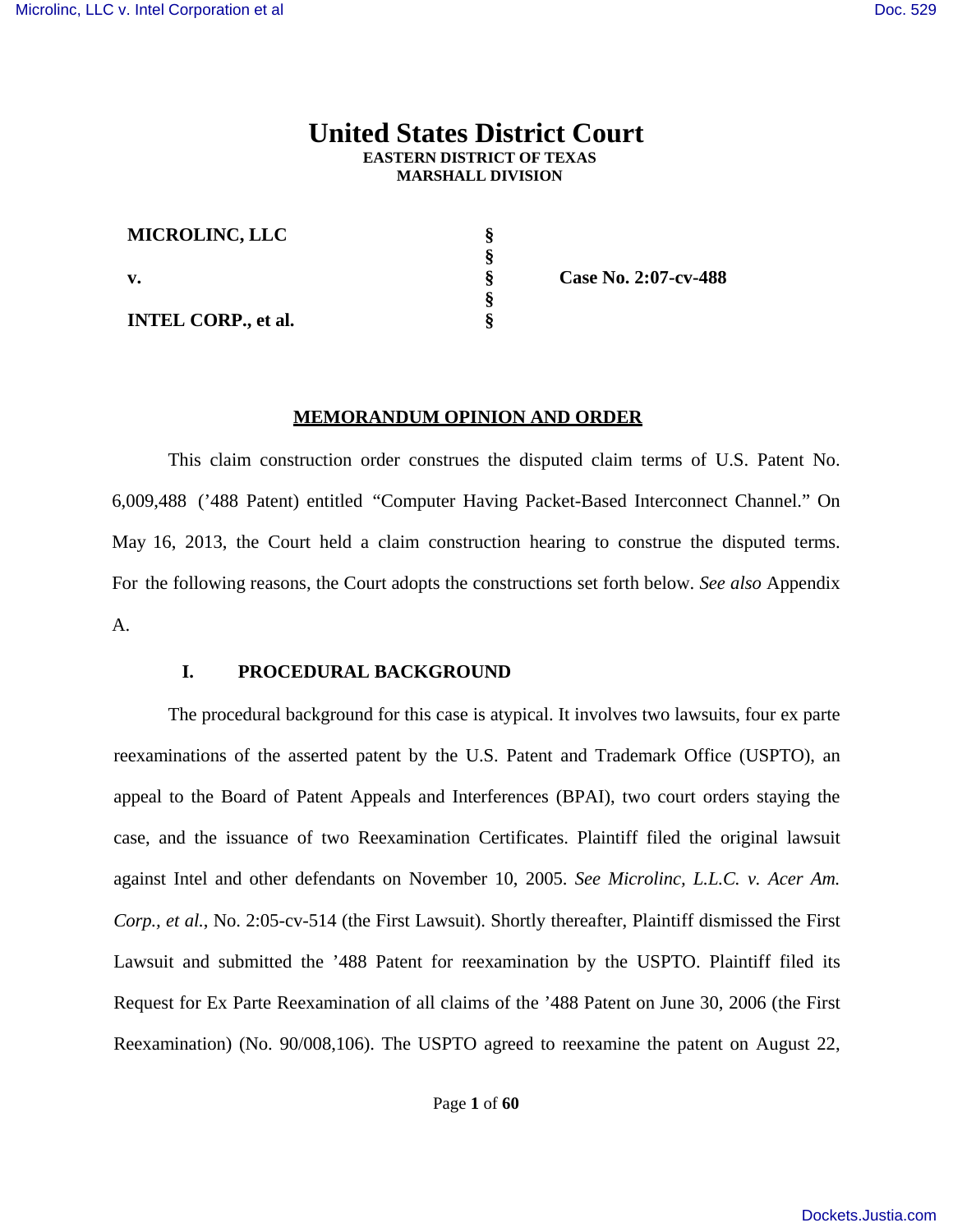2006. Defendant Intel filed a separate Request for Ex Parte Reexamination on August 28, 2006 (the Second Reexamination) (No. 90/008,196). The First Reexamination and the Second Reexamination were then merged on October 12, 2007. On October 29, 2007, the USPTO issued a non-final Office Action confirming the patentability of claims 10 and 13 of the '488 Patent.

Plaintiff then filed the present suit on November 7, 2007, even though the '418 Patent was still in reexamination. Intel then filed its second Request for Ex Parte Reexamination on March 26, 2008 (the Third Reexamination) (No. 90/009,098), which was later merged with the First and Second Reexaminations on July 19, 2008. On May 29, 2008, the defendants sought to stay the case pending the reexamination of the '488 Patent (Doc. No. 111). Given the exceptional circumstances surrounding the pending reexamination, the Court granted the defendants' motion on September 16, 2008 (Doc. No. 154).

On October 28, 2008, the USPTO issued a Notice of Intent to Issue Reexamination Certificate for the '488 Patent confirming the patentability of original claim 13 and new claims 14-28. On December 23, 2008, Intel filed a third Request for Ex Parte Reexamination (the Fourth Reexamination) (No. 90/009,376), which was granted on March 16, 2009. Despite the pending fourth reexamination request, the USPTO issued the first Reexamination Certificate for the '488 Patent on February 10, 2009. Accordingly, the Court lifted the stay in this case on August 14, 2009 (Doc. No. 201).

 On June 30, 2010, the defendants sought to stay this case for a second time because the USPTO issued a final rejection of all pending claims in the fourth reexamination (Doc. No. 314). On September 20, 2010, the Court granted the defendants' motion because Plaintiff was continuing to amend the claims and prosecute new claims in the pending reexamination (Doc. No. 374). On January 12, 2011, Plaintiff appealed the final rejection to the Board of Patent Appeals and Interferences (BPAI). On June 6, 2012, the BPAI reversed the examiner on certain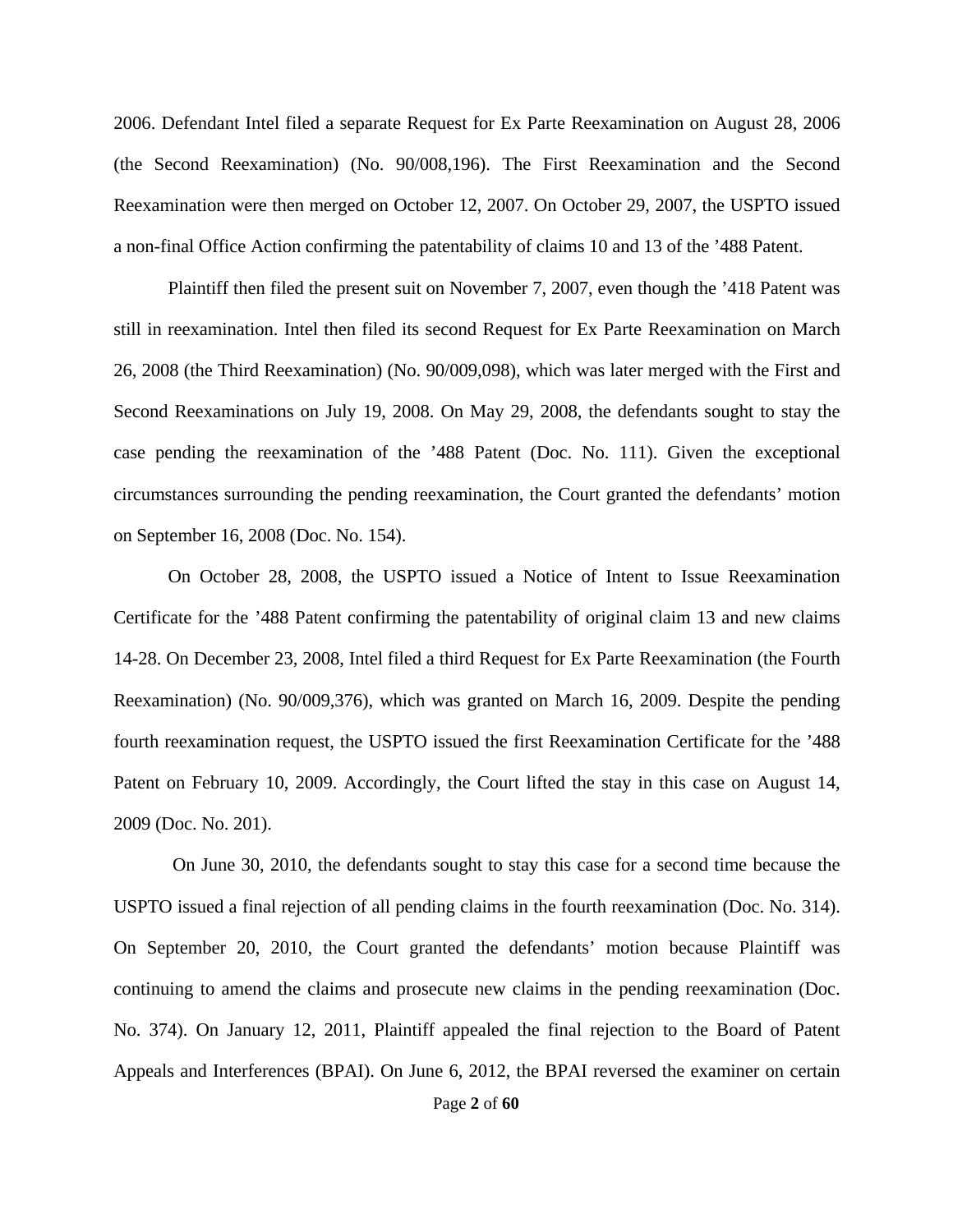rejections pertaining to independent claims 14, 27–29, 31, 34, and 35, and dependent claims 15– 17, 20–26, 30, and 37–40, and found that claims 14–17 and 27–31 were patentable over the prior art of record. On November 13, 2012, the USPTO issued the second Reexamination Certificate for the '488 Patent, which sets forth that: (l) the patentability of claims 14–17 and 20–28 was confirmed; (2) claims 1–12 were previously canceled; (3) claims 13, 18, and 19 were canceled; and (4) new claims 29–39 were added and determined to be patentable. The USPTO issued a Certificate of Correction on February 12, 2013, which corrected errors appearing in the claims of the '488 Patent. On October 25, 2012, the Court entered the Fifth Amended Scheduling and Discovery Order (Doc. No. 408).

## **II. BACKGROUND OF THE TECHNOLOGY**

The '488 Patent issued on December 28, 1999 and generally relates to a physically nondistributed microprocessor-based computer that includes a "packet-based" communication system that allows a computer's components—such as a microprocessor, main memory, and disk drive—to communicate with each other. Specifically, the specification states that the "present invention provides a system with the configuration flexibility of a bus-based PC while reducing the electrical problems" by applying "a point-to-point packetized interconnection structure to facilitate communication between functional units (e.g., processor, memory, disk, I/O, etc.) within a PC." '488 Patent at 2:12–18. Thus, the invention purports to overcome "several limitations and unique problems associated" with prior art bus systems. '488 Patent at 1:26–2:63.

The '488 Patent explains that in the prior art computer, components talked to each other over a shared "bus." '488 Patent at 1:10–2:11, 4:26–31, 4:63–5:18. Figure 1 from the '488 Patent is an example of a prior art bus system, where components such as the video card **45** and the disk/storage device **46** all share access to one shared bus **43** in order to communicate with the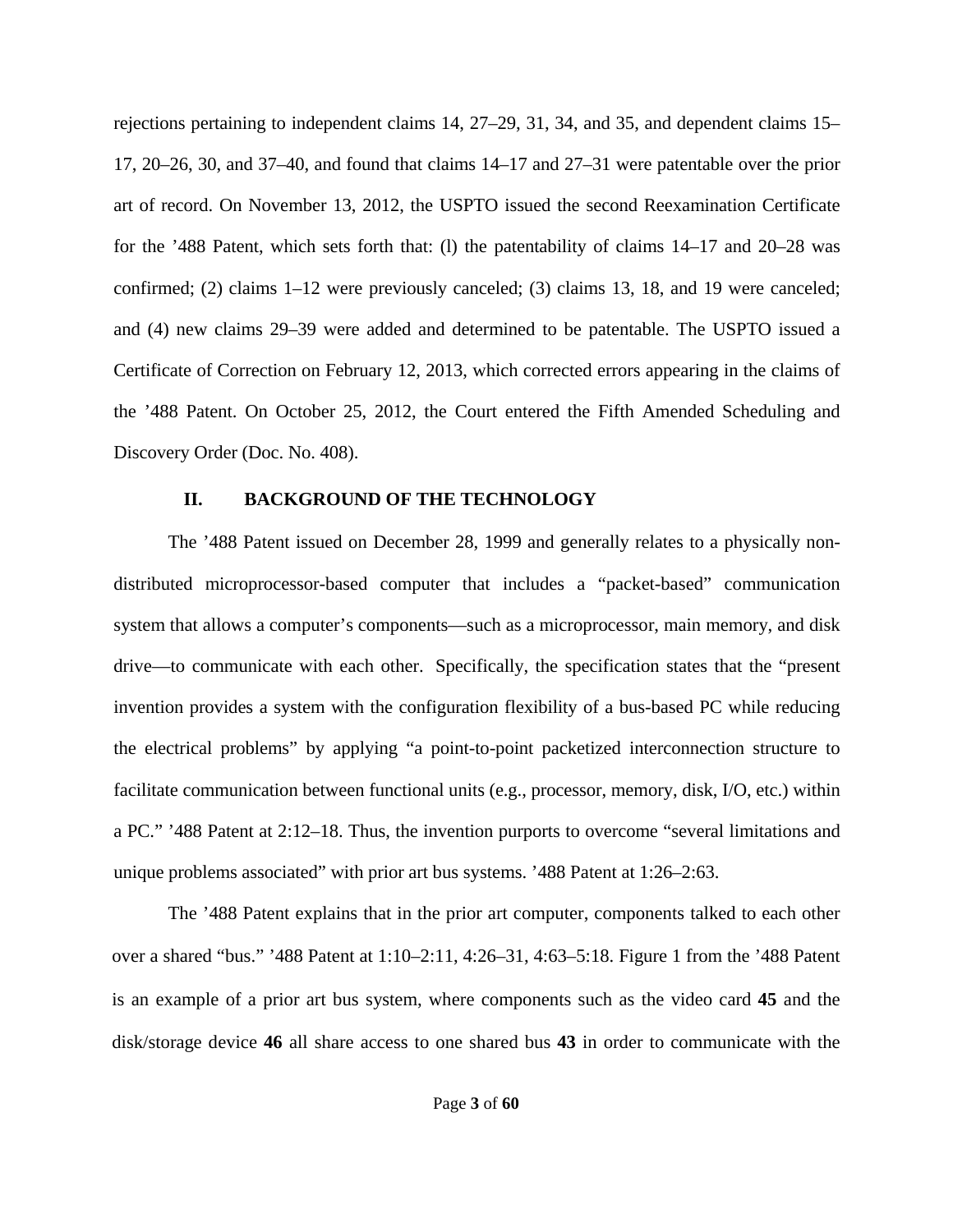microprocessor **40** or system memory **42**:



In this shared bus system, each message is broadcast to all components, which means that only one conversation can occur at a time over the bus. The specification identifies this as the single transaction and sequential problem because only two functional units can communicate with one another at any given time and establishing this communication required considerable handshaking. '488 Patent at 1:26–33.

In addition to this problem, the '488 Patent identified a number of other problems with the prior art bus system. '488 Patent at 1:33–2:63. For example, the specification states that the prior art bus system required that "all functional units connected to the bus must meet the electrical specifications and requirements of the bus even if these specifications and requirements are quite dated, technologically." *Id.* Additionally, the specification states that "because the bus is a generic interconnect in nature, it can not be truly optimized for communication between any specific subset of functional units without adversely affecting communication performance between another subset of functional units." *Id.* The specification further states that "the speed of the bus is substantially slower than might otherwise be obtainable" because of the electrical noise margin requirements that restrict the speed of the bus and the fact that the highly variable electrical loading of the bus requires it to be "slowed down to a rate that would sustain a worst case loading situation even though this may occur in one PC in a thousand." *Id.* Finally, the specification states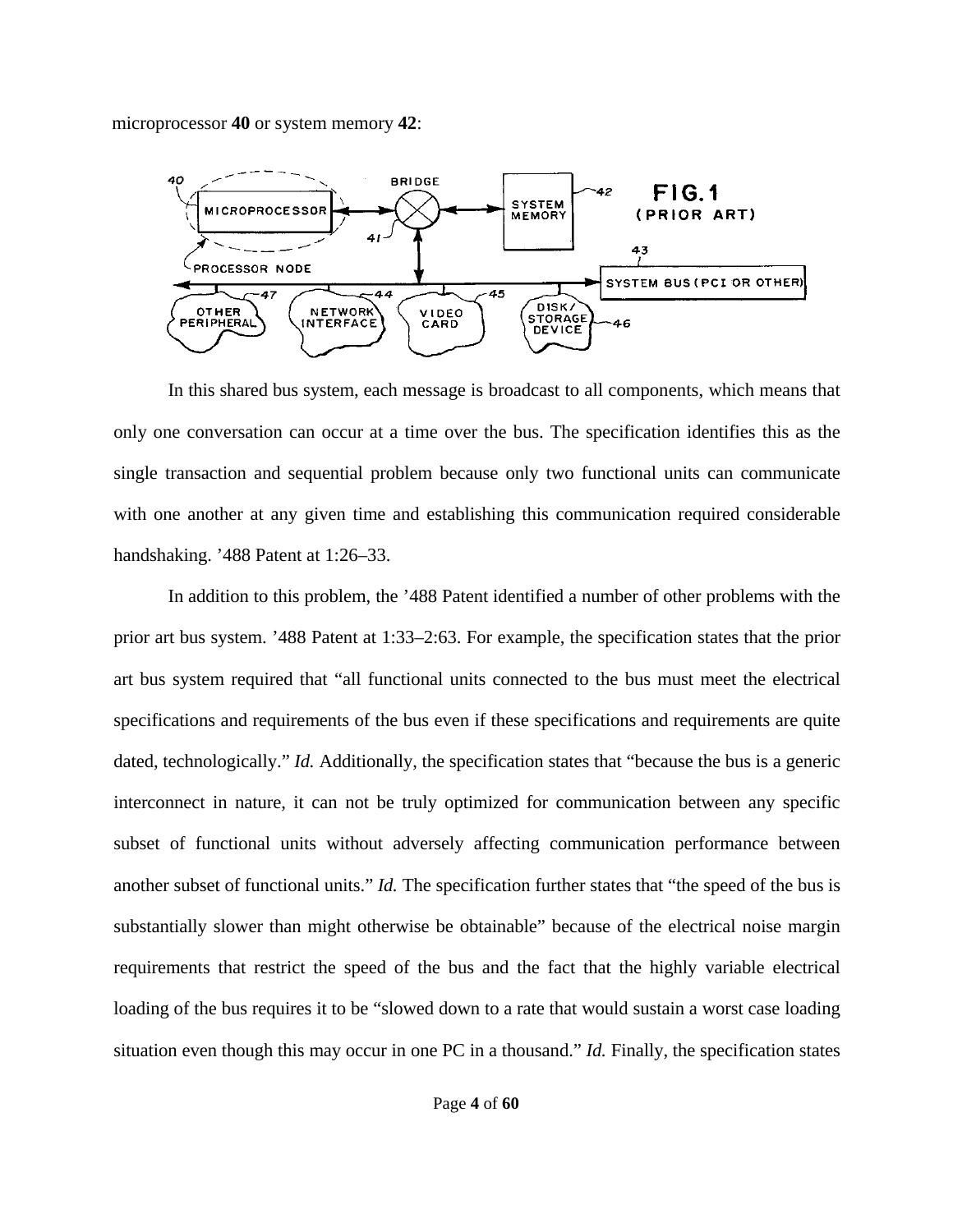that "[o]ther major drawbacks of a bus are the need for electrical handshake signals and its fixed electrical data width (i.e., 8 bits, 16 bits, 32 bits, etc.)." *Id.*

The '488 Patent purports to solve these stated problems by disclosing a personal computer system in which data is transmitted in the form of "packets." Rather than broadcasting a message to all components, a packet is transmitted through a network analogous to how packages are delivered by the postal service. Each packet (like a package) contains a "payload" of data (contents of a package) and a "header" (address on a package). The header routes the packet to the intended receiver, which then accesses the payload (opening the package and retrieving the contents). *See* '488 Patent at 5:45–6:25, Figs. 3–8. Because the components of a personal computer may not be designed to communicate with each other using packets, the '488 Patent provides for packet communication through "packet nodes." This is shown in Figures 2, 24, and 25:



Page **5** of **60**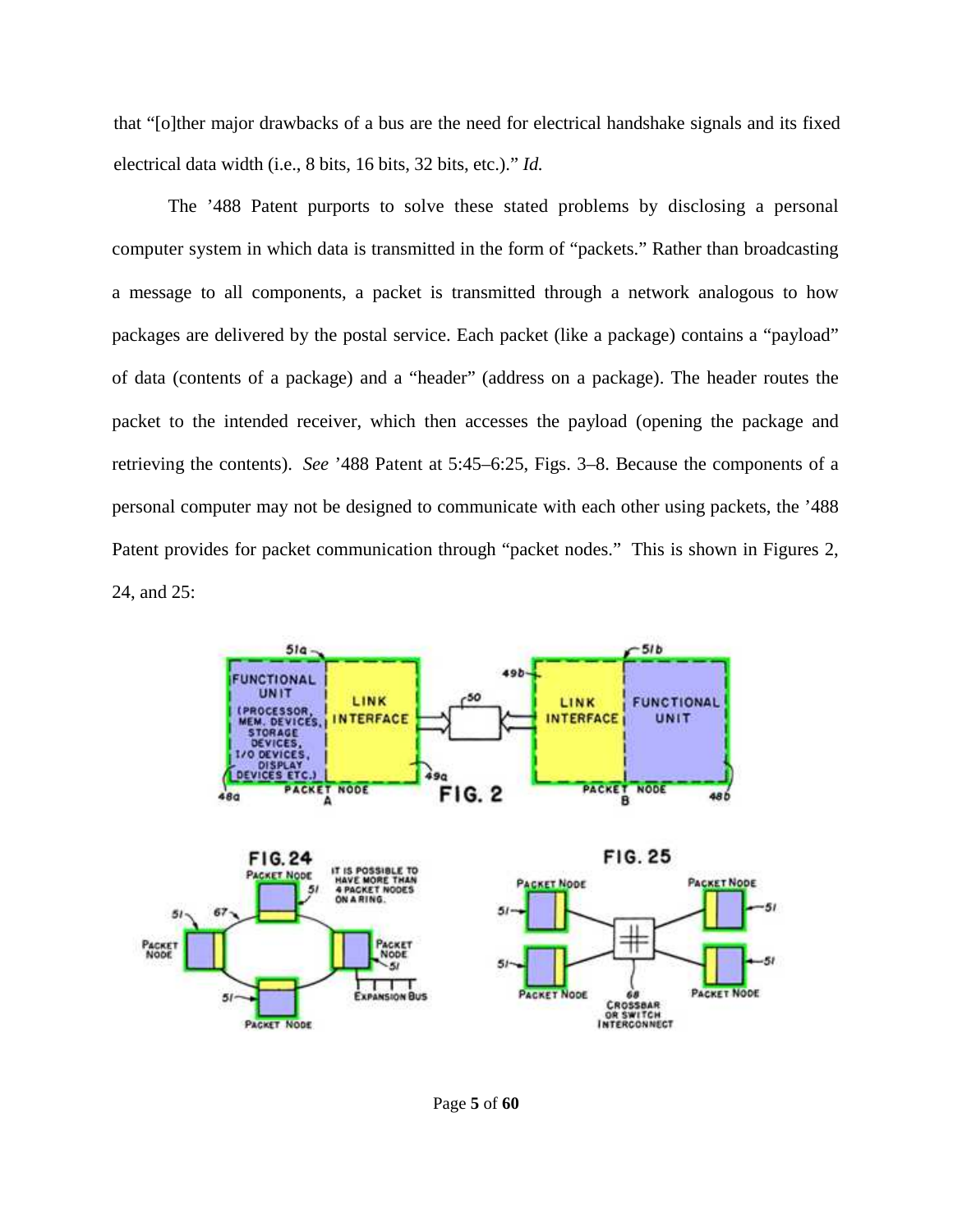These figures show that packet nodes **51** (outlined in green) include a functional unit **48**  (shaded in purple) and a "link interface" **49** (shaded in yellow). The functional unit **48** portion of a packet node includes a component of a personal computer (*e.g.*, a processor, a memory, a display, or an input/output device). *See* '488 Patent at Fig. 2. The packet nodes are connected with a packet-based data channel that extends between the interfaces of the packet nodes. '488 Patent, Abstract at 1:5–8, 4:23–25. This "high speed message passing packetized interconnect channel and protocol is intended to allow asynchronous communication between any two nodes, so equipped, in any system configuration using packets of data or instructions." '488 Patent at 4:32–35. Thus, according to the specification, the claimed invention avoids being "a hardware restricted, single transaction, high overhead interconnect (i.e., a bus)." '488 Patent at 4:52–53.

The asserted claims focus on two sets of structures included in a functional unit's interface: (1) a "linc cache," and (2) a set of two buffers, in which one buffer is used to queue packets for transmission, and a separate buffer is used to store packets for retransmission, if necessary. Those features are illustrated in Figure 9, which is an expansion of a functional unit's interface **49** (shaded in yellow in the previous figures):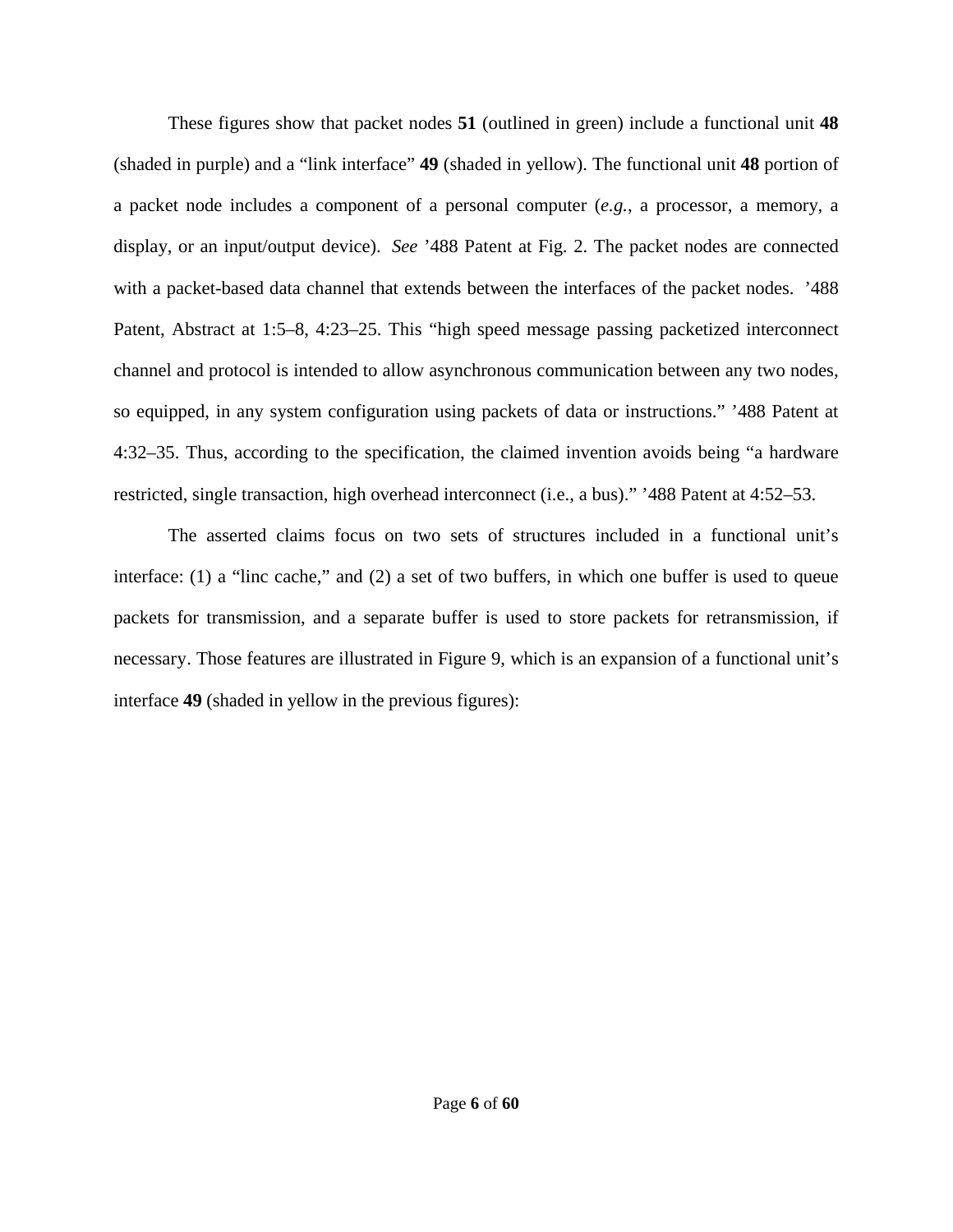

The Court turns first to the "cache" structure. A "cache" may be generically described as high-speed memory used for temporary storage of frequently-used data (*see, e.g.,* Doc. No. 511- 4 at 1). The patent's "linc cache" **63** (shaded above in blue) is one type of cache located in the functional unit's link interface. The linc cache stores packets for use by functional unit **48** (shaded above in purple). '488 Patent at 8:63–64. This can reduce the need for the functional unit **48** to send requests for data since the data may already be stored in the linc cache.

The Court turns next to the "two buffer" structure. The "first buffer" in the interface is illustrated above as "request queue" **64** (shaded in yellow). This buffer queues packets until they are transmitted over data channel **50**. '488 Patent at 8:28–29, Fig. 9. A copy of the transmitted packet is stored in a separate "second buffer," shown above as the "echo waiting queue" **65** (shaded in green). '488 Patent at 8:45–49, Fig. 9. If a transmission error occurs, the copy in the second buffer is retransmitted. '488 Patent at 9:61–10:1.

Thus, according to the specification of the '418 Patent, the point-to-point interconnection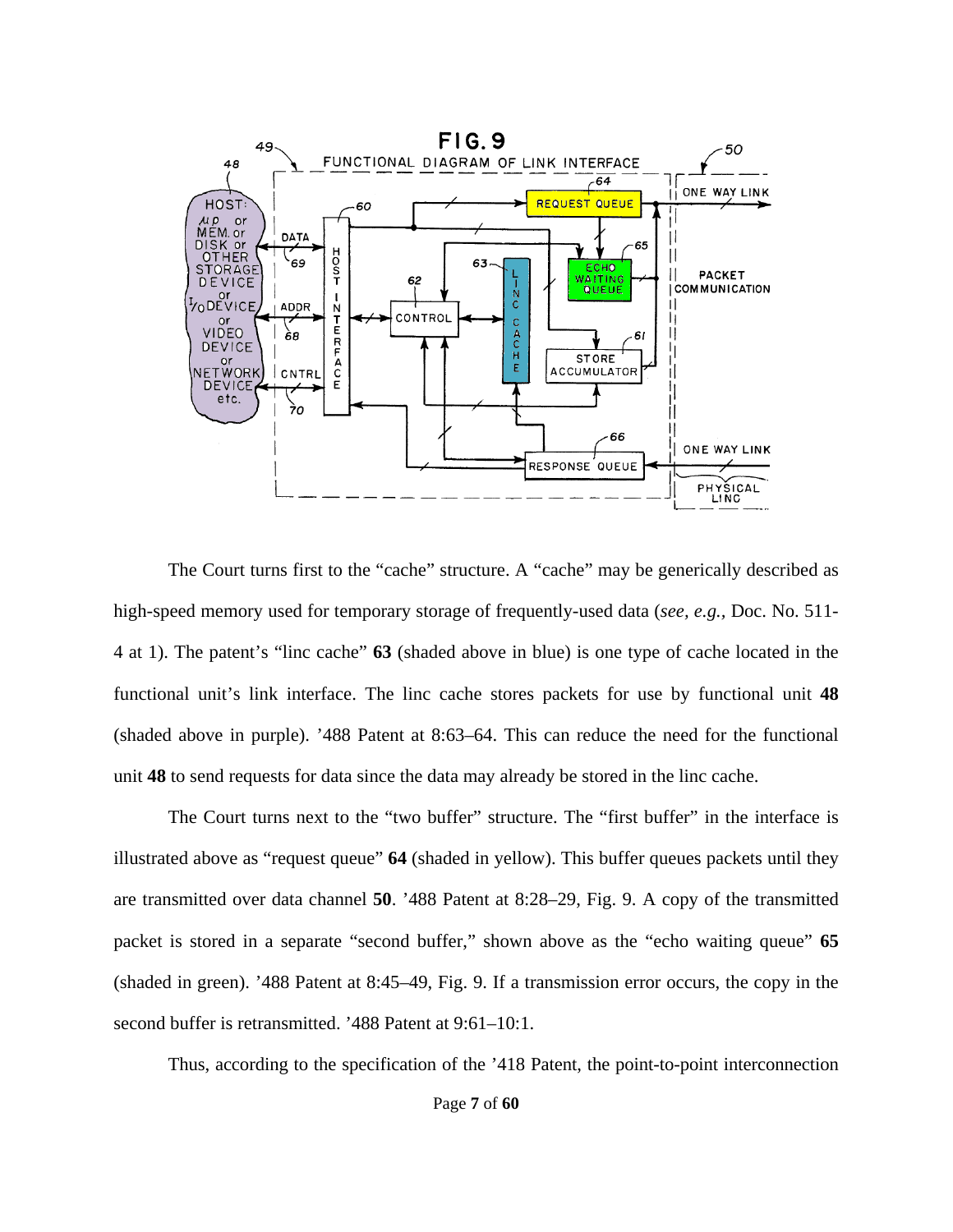scheme of the invention solves the problems with prior art bus systems because it: (1) "is of relatively fixed electrical load and can, therefore, be optimized for speed," (2) "provides a means of eliminating the typical physical layer control signals of a bus and replacing them with linklayer control which is much more flexible," and (3) "improves speed and performance at reduced cost and with better noise characteristics (both internal electrical noise and radiated EMI) as compared to the bus interconnect currently employed within a PC." '488 Patent at 2:19–

43.

The abstract of the '488 Patent is reproduced below:

A physically non-distributed microprocessor-based computer includes a microprocessor, and a random access memory device, a mass storage device, and an input-output port device, all operable from the microprocessor and including an interface for receiving and transmitting data in packet form. A novel packet-based data channel extends between the microprocessor and the interfaces of the devices to provide communication between the microprocessor and the devices. By varying the size of the packets in accordance with actual data transmission requirements improved computer performance is achieved.

As an exemplary claim of the '488 Patent, claim 14 is reproduced below:

A physically non-distributed microprocessor-based computer system comprising:

a microprocessor;

a random access memory device;

a mass storage device;

an input-output port device;

- said devices each being operable in conjunction with said microprocessor; said microprocessor and said devices each including an interface for receiving and transmitting data in packet form;
- Page **8** of **60** a packet-based data channel extending between said microprocessor and said interfaces of said devices for providing simultaneous bi-directional communication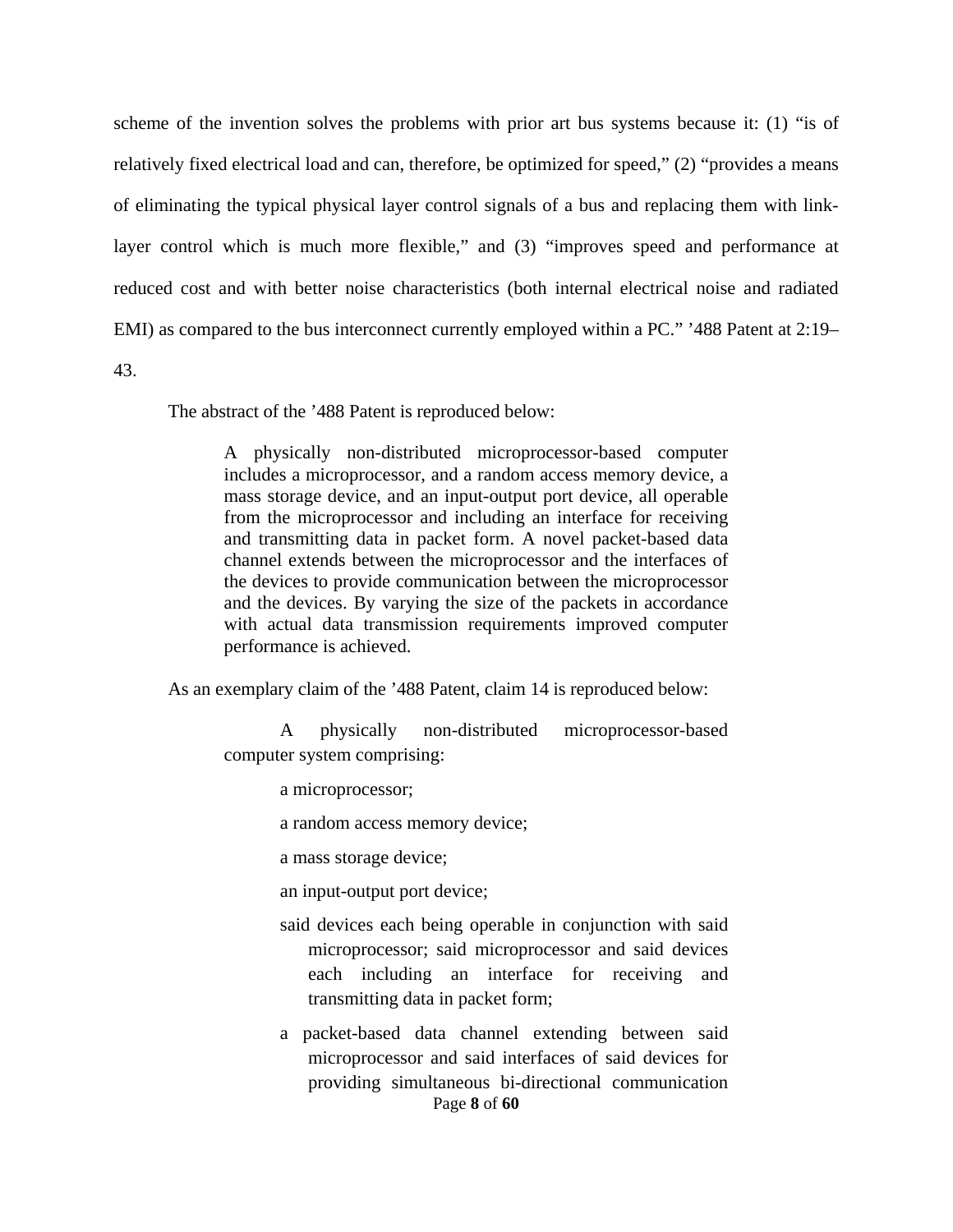between said microprocessor and said devices; and

a first one of said interfaces including a first buffer for queuing packets for a transmission, and a second buffer for storing a copy of a packet transmitted by said first interface to a second one of said interfaces, said second buffer storing said copy pending receipt of a reply packet acknowledging receipt of said transmitted packet by said second interface.

#### **III. LEGAL STANDARD**

Claim construction is a matter of law. *Markman v. Westview Instruments, Inc.*, 52 F.3d 967, 979 (Fed. Cir. 1995). The purpose of claim construction is to resolve the meanings and technical scope of claim terms. *U.S. Surgical Corp. v. Ethicon, Inc.*, 103 F.3d 1554, 1568 (Fed. Cir. 1997). When the parties dispute the scope of a claim term, "it is the court's duty to resolve it." *O2 Micro Int'l Ltd. v. Beyond Innovation Tech. Co.*, 521 F.3d 1351, 1362 (Fed. Cir. 2008).

The claims of a patent define the scope of the invention. *Teleflex, Inc. v. Ficosa N. Am. Corp.*, 299 F.3d 1313, 1324 (Fed. Cir. 2002). They provide the "metes and bounds" of the patentee's right to exclude. *Corning Glass Works v. Sumitomo Elec. U.S.A., Inc.*, 868 F.2d 1251, 1257 (Fed. Cir. 1989). Accordingly, claim construction begins with and "remain[s] centered on the claim language itself." *Innova/Pure Water, Inc. v. Safari Water Filtration Sys., Inc.*, 381 F.3d 1111, 1116 (Fed. Cir. 2004).

Claim terms are normally given their "ordinary and customary meaning." *Phillips v. AWH Corp.*, 415 F.3d 1303, 1312 (Fed. Cir. 2005) (en banc) (quoting *Vitronics Corp. v. Conceptronic, Inc.*, 90 F.3d 1576, 1582 (Fed. Cir. 1996)). Generally, "the ordinary and customary meaning of a claim term is the meaning that the term would have to a person of ordinary skill in the art in question at the time of the invention." *Id* at 1313.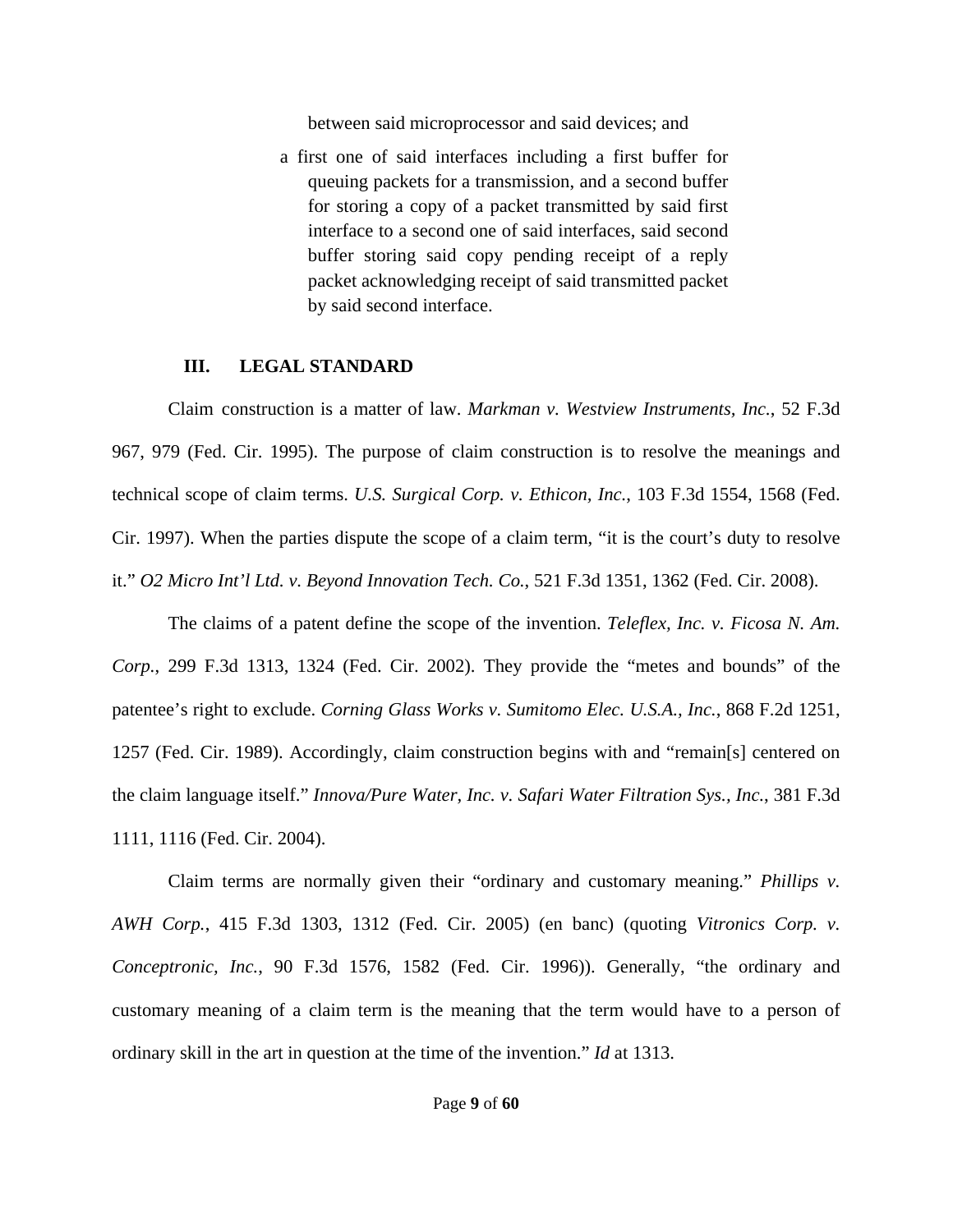The best guide for defining a disputed term is a patent's intrinsic evidence. *Teleflex*, 299 F.3d at 1325. Intrinsic evidence includes the patent's specification and the prosecution history. *Id.* 

The claims are part of the specification. *Markman*, 52 F.3d at 979. "[T]he context in which a term is used in the asserted claim can be highly instructive." *Phillips*, 415 F.3d at 1314; *see also Abtox, Inc. v. Exitron Corp.*, 122 F.3d 1019, 1023 (Fed Cir. 1997) ("[T]he language of the claim frames and ultimately resolves all issues of claim interpretation."). "Differences among claims can also be a useful guide in understanding the meaning of particular claim terms." *Phillips*, 415 F.3d at 1314.

In addition to the claims, the specification's written description is an important consideration during the claim construction process. *See Vitronics Corp.*, 90 F.3d at 1582. The written description provides further context for claim terms and may reflect a patentee's intent to limit the scope of the claims. *See Watts v. XL Sys., Inc.*, 232 F.3d 877, 882 (Fed. Cir. 2000). "[T]he specification 'is always highly relevant to the claim construction analysis. Usually, it is dispositive; it is the single best guide to the meaning of a disputed term.'" *Phillips*, 415 F.3d at 1315 (quoting *Vitronics*, 90 F.3d at 1582).

The specification may also resolve ambiguous claim terms "where the ordinary and accustomed meaning of the words used in the claims lack sufficient clarity to permit the scope of the claim to be ascertained from the words alone." *Teleflex, Inc.*, 299 F.3d at 1325. For example, "[a] claim interpretation that excludes a preferred embodiment from the scope of the claim 'is rarely, if ever, correct.'" *Globetrotter Software, Inc. v. Elam Computer Grp., Inc.*, 362 F.3d 1367, 1381 (Fed. Cir. 2004) (quoting *Vitronics Corp.*, 90 F.3d at 1583).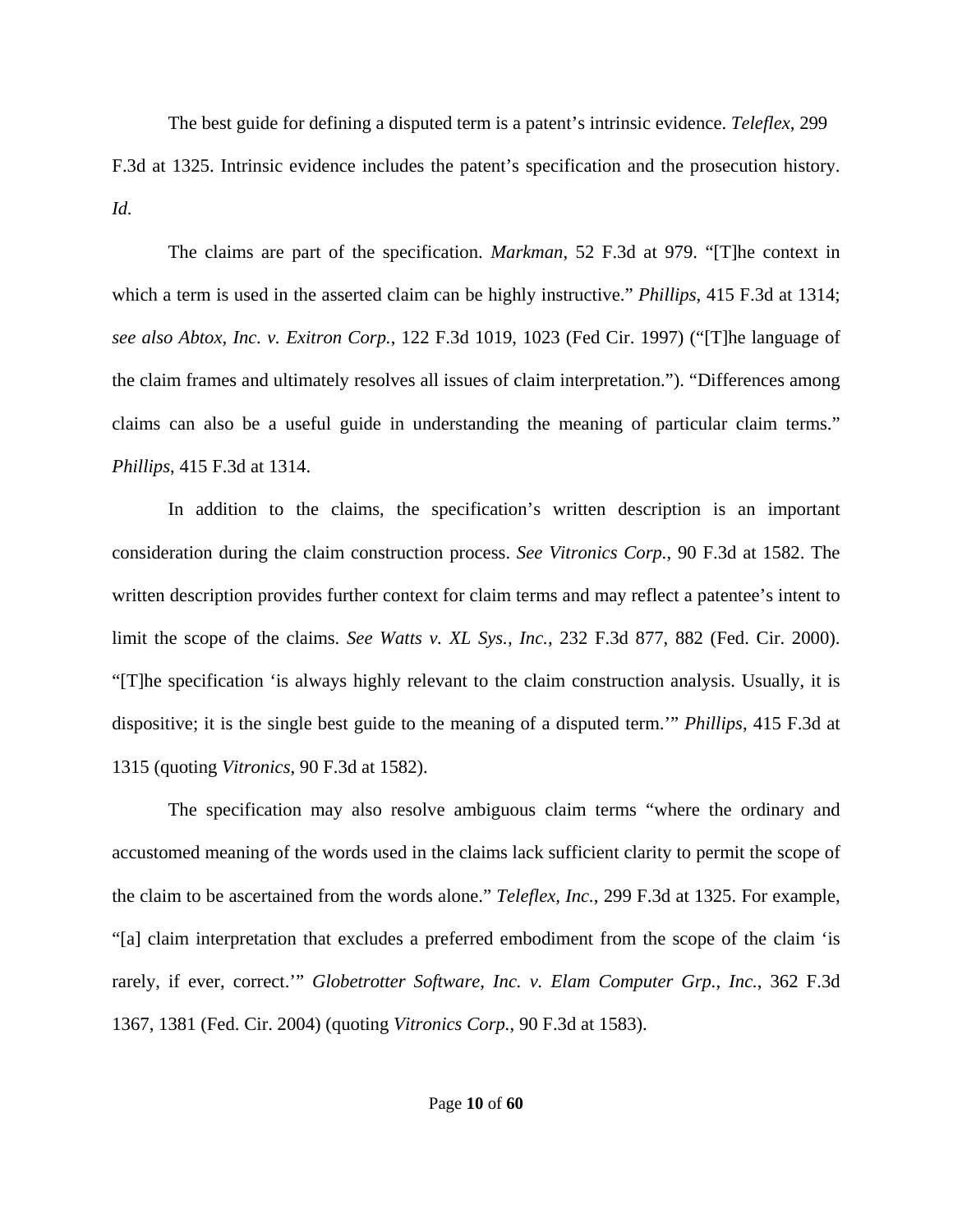But care must be taken to avoid unnecessarily reading limitations from the specification into the claims. *Teleflex*, 299 F.3d at 1326; *see also Raytheon Co. v. Roper Corp.*, 724 F.2d 951, 957 (Fed. Cir. 1983) ("That claims are interpreted in light of the specification does not mean that everything expressed in the specification must be read into all the claims."). "[P]articular embodiments appearing in the written description will not be used to limit claim language that has broader effect." *Innova/Pure Water*, 381 F.3d at 1117; *see also Phillips*, 415 F.3d at 1323 ("[A]lthough the specification often describes very specific embodiments of the invention, we have repeatedly warned against confining the claims to those embodiments.").

The prosecution history is also part of the intrinsic evidence. *Phillips*, 415 F.3d at 1317. It "consists of the complete record of the proceedings before the PTO and includes the prior art cited during the examination of the patent." *Id.* "As in the case of the specification, a patent applicant may define a term in prosecuting a patent." *Home Diagnostics, Inc. v. LifeScan, Inc.*, 381 F.3d 1352, 1356 (Fed. Cir. 2004). Statements made during the prosecution of the patent may limit the scope of the claims. *Teleflex,* 299 F.3d at 1326; *see Omega Eng'g Inc. v. Raytek Corp*., 334 F.3d 1314, 1323 (Fed. Cir. 2003) (explaining that the doctrine of prosecution disclaimer "preclud[es] patentees from recapturing through claim interpretation specific meanings disclaimed during prosecution").

Finally, the Court may rely on extrinsic evidence to aid with understanding the meaning of claim terms. *Markman*, 52 F.3d at 981. Extrinsic evidence includes "all evidence external to the patent and prosecution history, including expert and inventor testimony, dictionaries, and learned treatises." *Id.* at 980. Extrinsic evidence is generally less useful or reliable, *Phillips*, 415 F.3d at 1317, and it should not be relied on when it contradicts the intrinsic evidence, *Markman*, 52 F.3d at 981.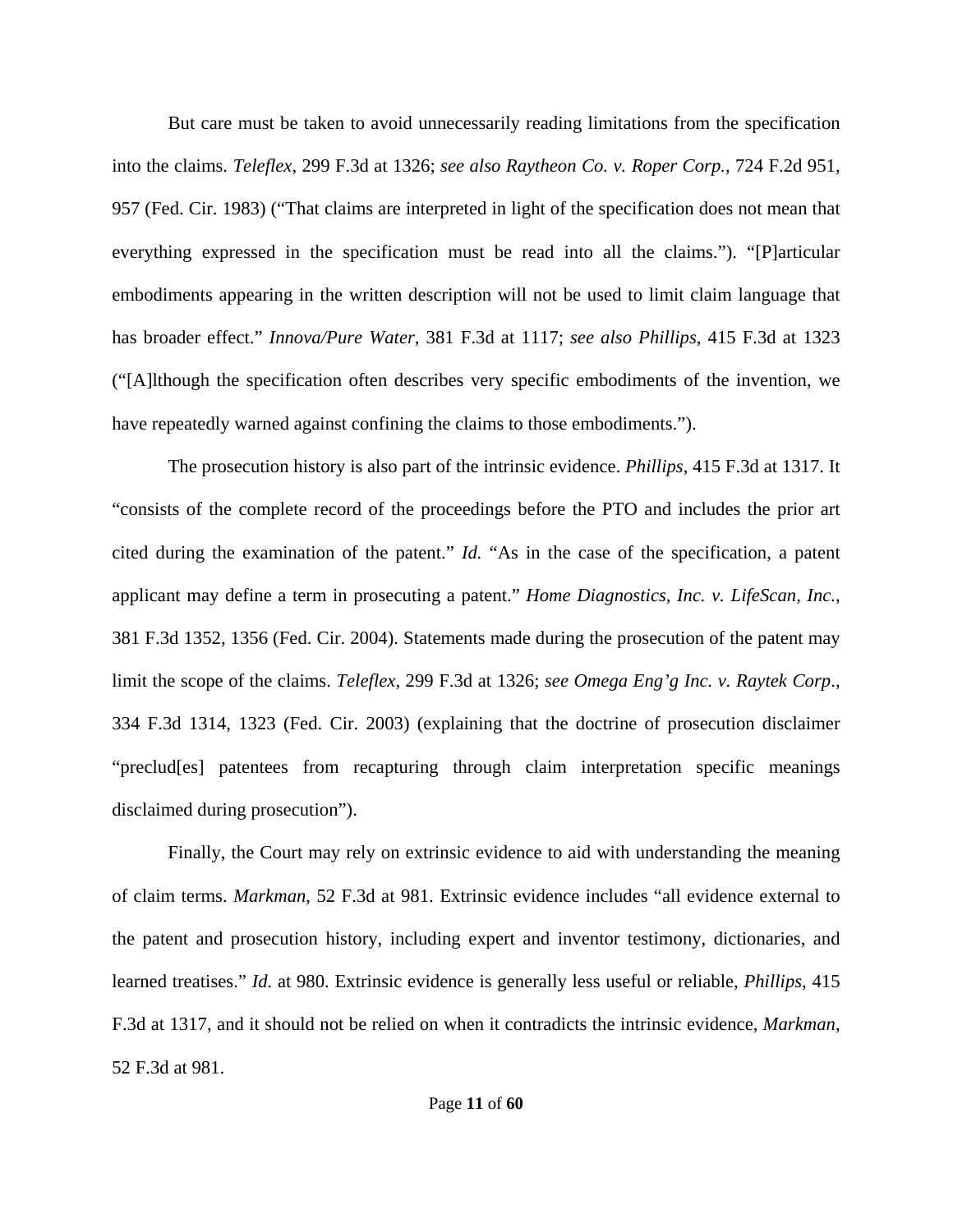## **IV. DISCUSSION**

The parties' dispute focuses on the meaning and scope of 14 terms/phrases in the claims of the '488 Patent. Additionally, the parties have agreed on the construction of a number of other terms.

| <b>Disputed Claim Term</b>                                                    | <b>Plaintiff's Proposed</b><br><b>Construction</b>                                                                                                                                                   | <b>Defendants' Proposed</b><br><b>Construction</b>                                                                                                                                                                  |
|-------------------------------------------------------------------------------|------------------------------------------------------------------------------------------------------------------------------------------------------------------------------------------------------|---------------------------------------------------------------------------------------------------------------------------------------------------------------------------------------------------------------------|
| "microprocessor"                                                              | Ordinary meaning, in the<br>alternative: "a central<br>processing unit residing<br>within a single chip"                                                                                             | "the central processing unit of<br>a computer on a single<br>integrated chip"                                                                                                                                       |
| "[a] physically non-<br>distributed microprocessor-<br>based computer system" | "a microprocessor-based<br>computer system in which all<br>the components are close to<br>one another and contained<br>within a single enclosure,<br>e.g., a personal computing<br>device or server" | "a microprocessor-based<br>computer system (other than<br>a multiprocessor-based<br>system) in which all the<br>components are close to one<br>another (e.g., a personal<br>computer within a single<br>enclosure)" |

# *a. "microprocessor" and "[a] physically non-distributed microprocessorbased computer system"*

The parties dispute whether the term "microprocessor" and the phrase "[a] physically non-distributed microprocessor-based computer system" should be limited to a single microprocessor or whether the terms include multiprocessor-based systems. Defendants contend that it should be limited to a single microprocessor based on prosecution history estoppel. *Standard Oil Co. v. Am. Cyanamid Co.*, 774 F.2d 448, 452 (Fed. Cir. 1985) ("[T]he prosecution history (or file wrapper) limits the interpretation of claims so as to exclude any interpretation that may have been disclaimed or disavowed during prosecution in order to obtain claim allowance.")*.* Specifically, Defendants contend that the patentee argued to the USPTO that certain prior art was different from the claimed invention because it disclosed "a packet-based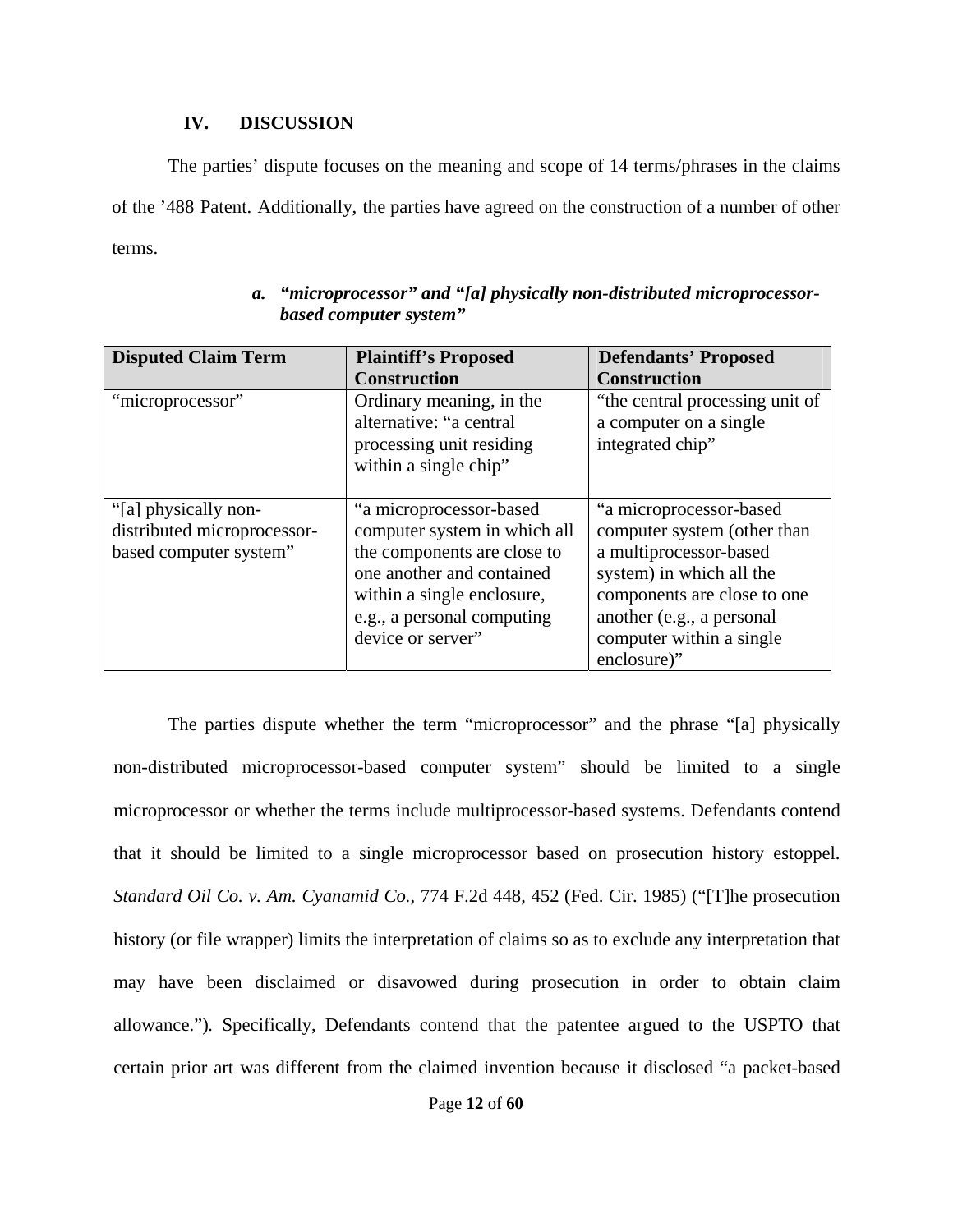interconnect for use in high-performance *multiprocessor* systems" (Doc. No. 511-32 at 7 (emphasis added)). Defendants argue that this statement represents a clear disavowal of a multiprocessor-based system and that their proposed constructions properly limit the claims to systems with one microprocessor. Plaintiff disagrees and contends that the claim terms should not be limited to a single microprocessor or a microprocessor with only a single core.

The Court agrees with Plaintiff and finds that the patentee did not make a clear and unmistakable disclaimer of a physically non-distributed unit containing more than one microprocessor or a microprocessor with more than one core. However, as discussed in more detail below, the Court concludes that Plaintiff did make a clear disclaimer of a physically distributed system (*i.e.*, where the multiple microprocessors are not contained within a single enclosure or common housing). This conclusion is consistent with the representations made by Plaintiff during the claim construction hearing that the patentee limited the invention to physically non-distributed systems. Accordingly, the Court concludes that Plaintiff's proposed constructions are consistent with the claim language, the specification, and the prosecution history.

#### **i. The Claim Language**

Page **13** of **60** The Court first turns to the language of the claims, as it provides "substantial guidance as to the meaning of particular claim terms." *Phillips*, 415 F.3d at 1313 (citing *Vitronics Corp. v. Conceptronic, Inc.*, 90 F.3d 1576, 1582 (Fed. Cir. 1996)). The term "microprocessor" appears in claims 14, 24, 27–29, 31–35, and 37. The phrase "[a] physically non-distributed microprocessorbased computer system" appears in claims 14, 27–29, and 31–35. Having reviewed the claims, the Court concludes that the term "microprocessor" term, and the phrase "[a] physically nondistributed microprocessor-based computer system" are used consistently in each claim and are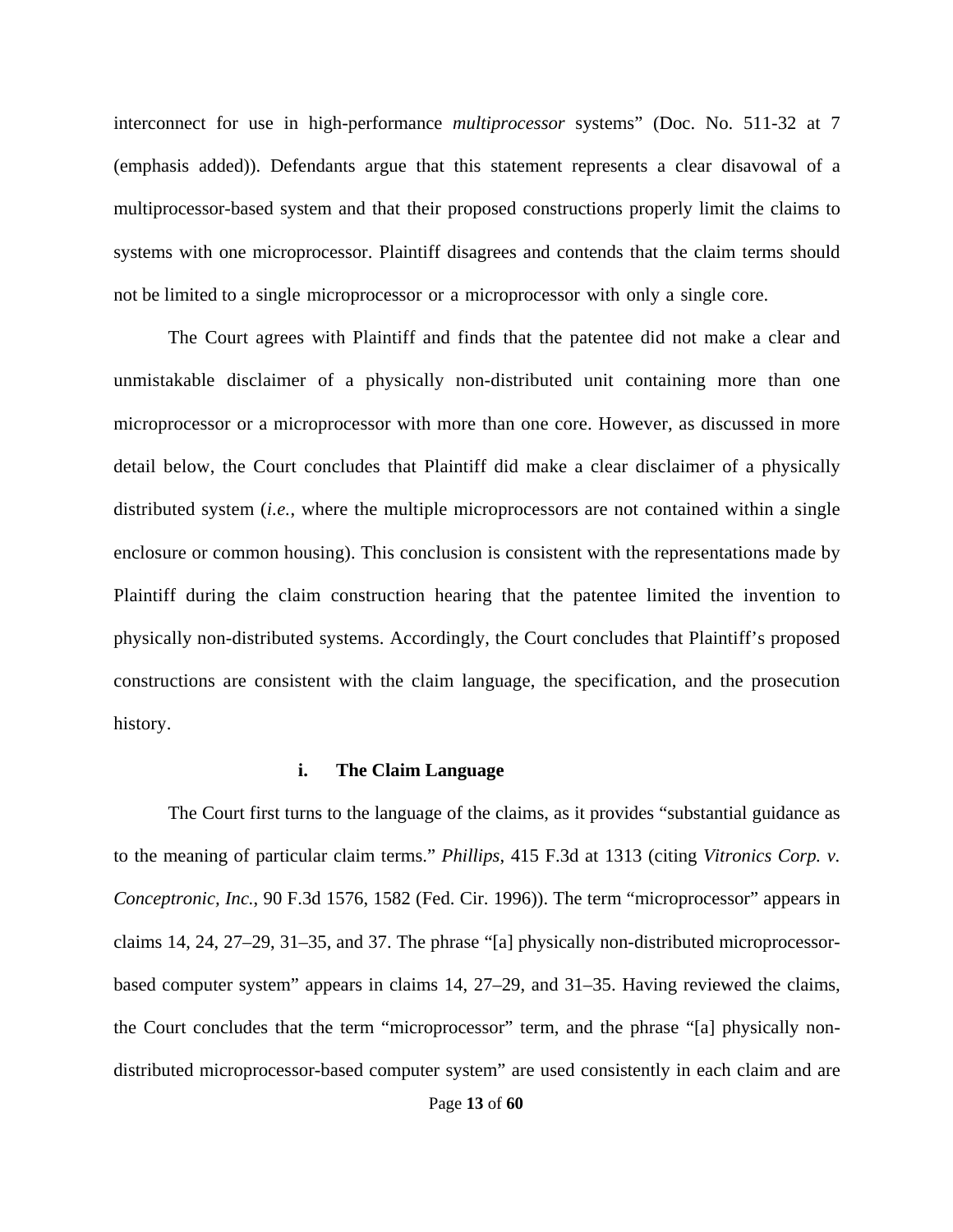meant to have the same meaning in each claim. The Court further concludes that the plain language of the disputed phrase requires a "physically non-distributed" system (*e.g.*, a computer within a single enclosure).

Furthermore, the Court concludes that the plain language of the claims requires at least one microprocessor, but that the claims are not limited to systems having only a single microprocessor or a microprocessor with only a single core. Indeed, Defendants' proposed constructions ignore a fundamental principle of claim construction by replacing the article "a" with the article "the" and suggesting that there can only be a single central processing unit. It is well established that "a" is generally understood to mean "one or more." *Baldwin Graphic Sys., Inc. v. Siebert, Inc.*, 512 F.3d 1338, 1342 (Fed. Cir. 2008) ("That 'a' or 'an' can mean 'one or more' is best described as a rule, rather than merely as a presumption or even a convention."). As discussed in more detail below, nothing in the claim language, specification, or prosecution history indicates that the patentee departed from the general rule for the article "a." Accordingly, the Court finds that Plaintiff's constructions are consistent with the ordinary and customary meaning of the claim language as understood by one of ordinary skill in the art. The Court will now turn to the other intrinsic evidence.

## **ii. The Intrinsic Evidence**

In addition to the claims, the other intrinsic evidence in this case, specifically the specification and prosecution history, supports the adoption of Plaintiff's constructions. Although the specification does not explicitly disclose an embodiment including a multiprocessor system or a multicore processors, the specification states that "[w]hile a particular embodiment of the invention has been shown and described, it will be obvious to those skilled in the art that changes and modifications may be made therein without departing from the invention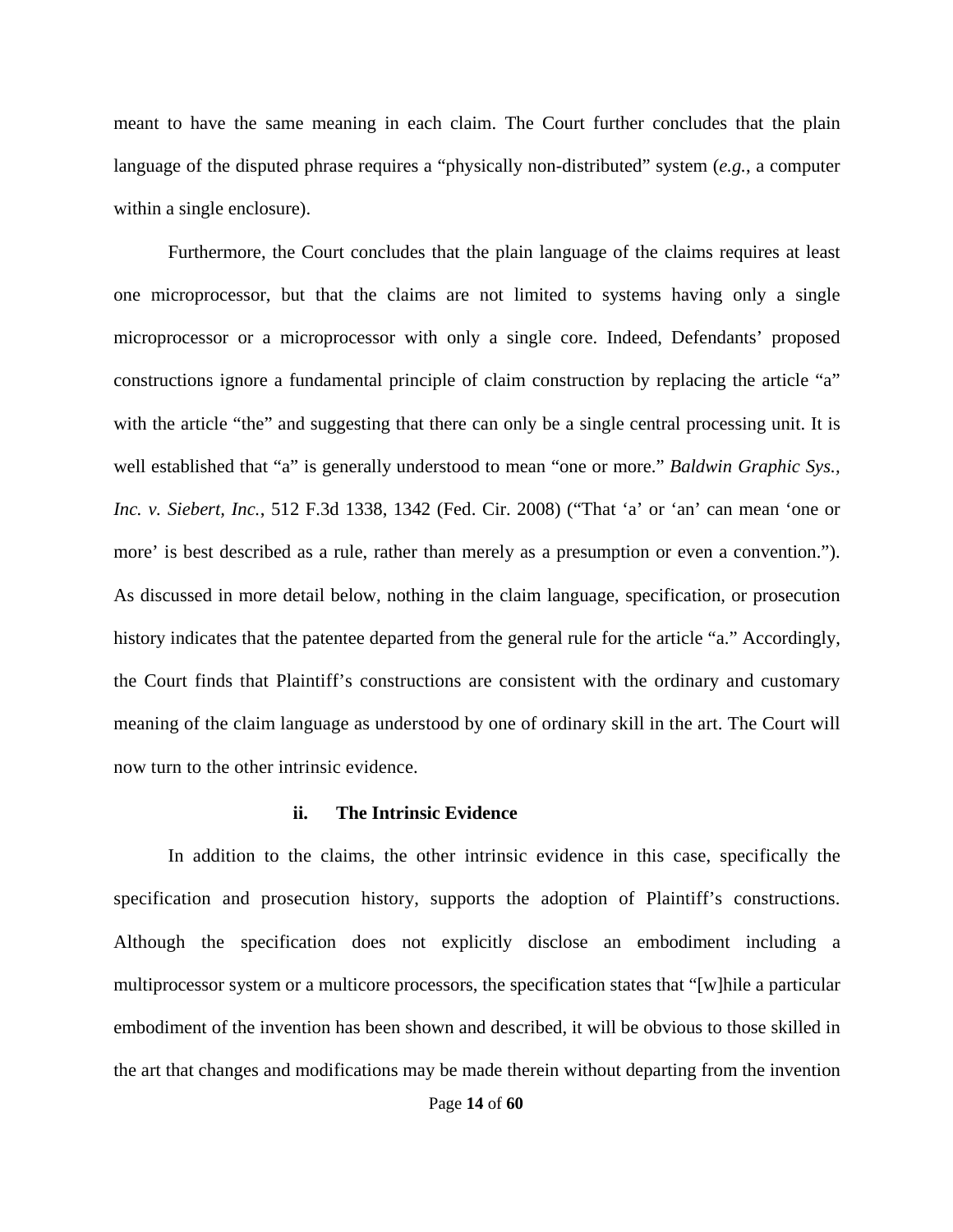in its broader aspects, and, therefore, the aim in the appended claims is to cover all such changes and modifications as fall within the true spirit and scope of the invention." '488 Patent at 11:49– 55. Moreover, it is well established that claims are not limited to the embodiments disclosed in the specification. *Rexnord Corp. v. Laitram Corp.*, 274 F.3d 1336, 1344 (Fed. Cir. 2001) ("[A]n applicant is not required to describe in the specification every conceivable and possible future embodiment of his invention.").

Defendants respond that general claim interpretation guidelines do not trump a clear disclaimer. *Omega Eng'g, Inc, v. Raytek Corp.*, 334 F.3d 1314, 1324 (Fed. Cir. 2003) ("[W]here the patentee has unequivocally disavowed a certain meaning to obtain his patent, the doctrine of prosecution disclaimer attaches and narrows the ordinary meaning of the claim congruent with the scope of the surrender."). However, the Court does not find that the patentee unequivocally disavowed a physically non-distributed unit containing more than one microprocessor or a microprocessor with more than one core.

Defendants' disclaimer argument hinges on a single statement made during the first reexamination regarding the Scalable Coherent Interface References ("SCI References"). Specifically, in disclosing these references, the patentee stated:

> [The SCI References] disclose a packet-based interconnect for use in high-performance multiprocessor systems. While these references disclose a packet-based interconnection, and therefore are arguably relevant to claims 1-13 of the '488 reference, these references do not disclose an interconnect for use in physically non-distributed microprocessor based computer systems.

(Doc. No. 511-32 at 7). Defendants contend that this single statement represents a clear disavowal of multiprocessor systems. The Court disagrees and finds that as it relates to the "microprocessor" element of a non-distributed system, one of ordinary skill in the art would find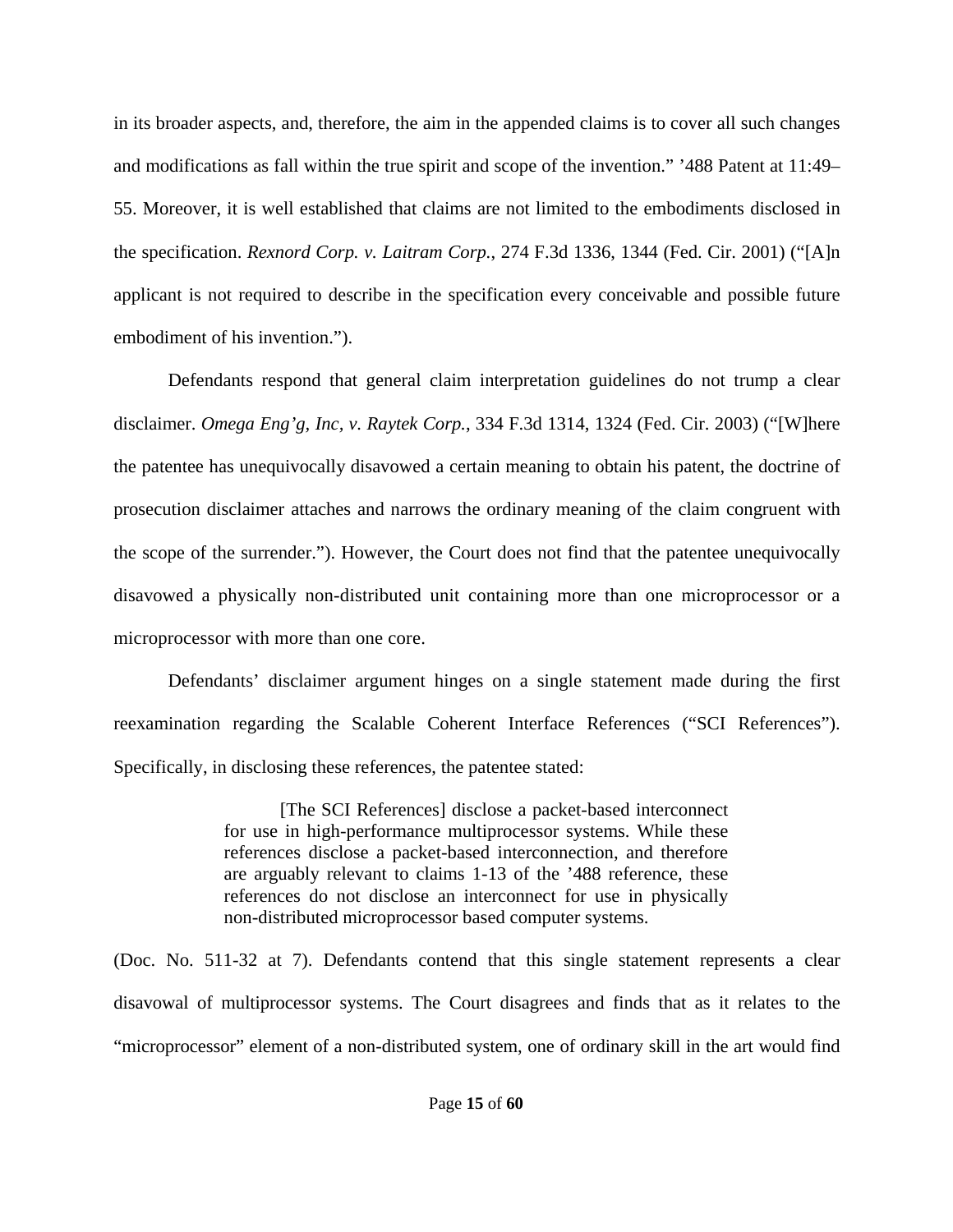that the patentee's statement is ambiguous and amenable to multiple reasonable interpretations, and thus, is not a clear disavowal. *Elbex Video, Ltd. v. Sensormatic Elecs. Corp.*, 508 F.3d 1366, 1373 (Fed. Cir. 2007) ("For a prosecution statement to prevail over the plain language of the claim, the statement must be clear and unmistakable . . . ."); *see also N. Telecom Ltd. v. Samsung Elecs. Co.*, 215 F. 3d 1281, 1293–95 (Fed. Cir. 2000) (holding that prosecution history failed to support the judicial narrowing of a claim term because the inventors' statements concerning the invention and the prior art were amenable to multiple reasonable interpretations).

The parties agree that the SCI References are directed towards a physically distributed system. In fact, one of the SCI specifications states that its purpose is "[t]o define an interface standard for very high performance multiprocessor systems that supports . . . systems with up to 64K nodes" (Doc. No. 504-4 at 3). Accordingly, a person of ordinary skill in the art would understand that the SCI References at least pertain to physically distributed computing systems that may be used for identifying a large number of physically distributed nodes. Thus, the Court concludes that the patentee clearly disclaimed physically distributed systems in distinguishing the SCI References. $<sup>1</sup>$ </sup>

However, in distinguishing the SCI References, it is unclear if the patentee disclaimed anything other than a physically distributed system. Specifically, the patentee stated that "these references do not disclose an interconnect for use in physically non-distributed *microprocessor* based computer systems" (Doc. No. 511-32 at 7 (emphasis added)). The patentee did not mention multiprocessor systems or multicore systems in this statement, but instead uses the term

 $<sup>1</sup>$  The Court's conclusion is consistent with the claim language, which recites a "physically non-</sup> distributed" computer system. Likewise, the Court's conclusion is consistent with the representations made by Plaintiff during the claim construction hearing that the patentee limited the invention to physically non-distributed systems.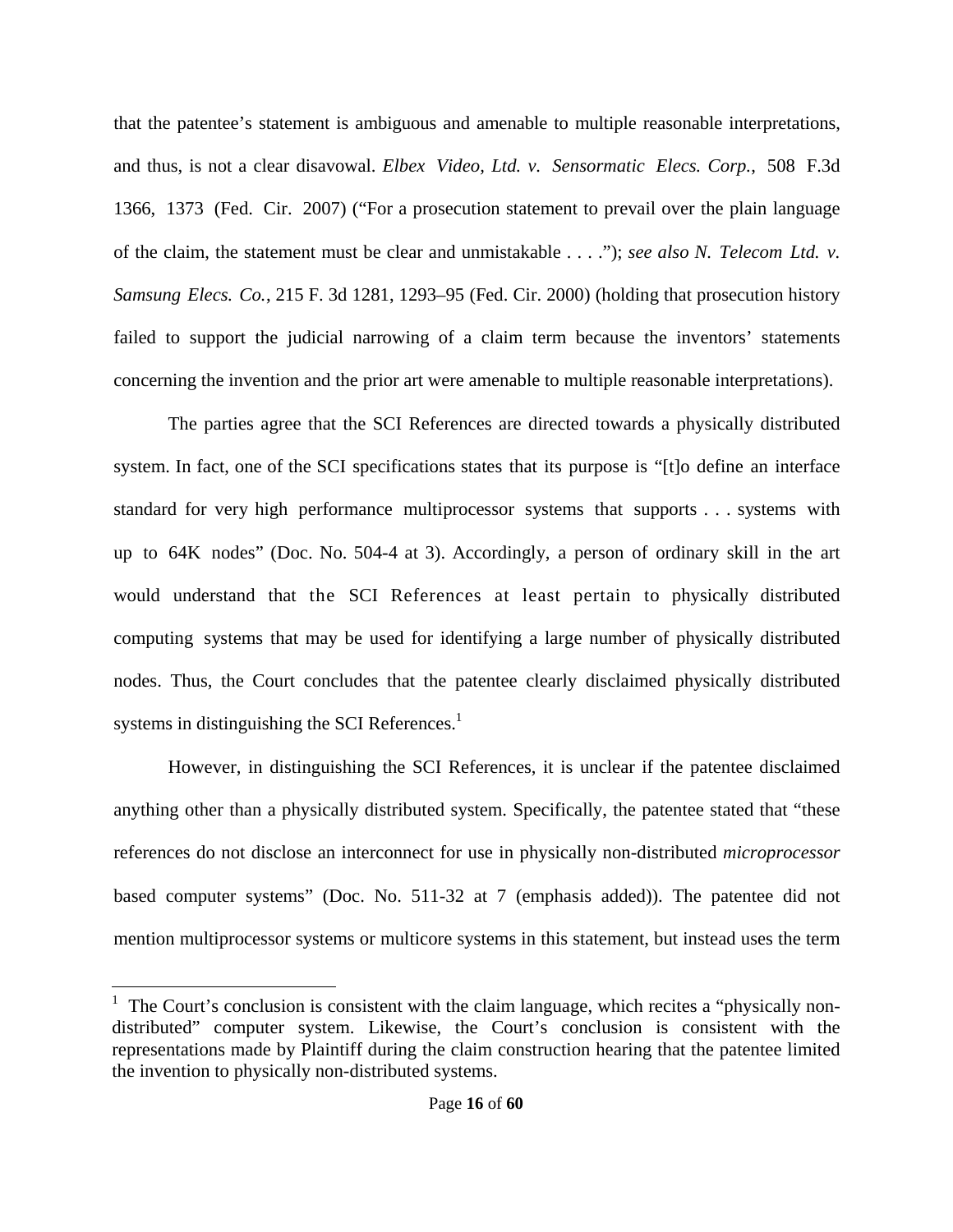"microprocessor." In other words, if the patentee's statement was that "these references do not disclose an interconnect for use in physically non-distributed [*multiprocessor*] based computer systems," then a disclaimer finding would be warranted. Accordingly, the Court finds that the patentee did not unequivocally disclaim a multiprocessor system or a multicore system included in a physically non-distributed system.

### **iii. Court's Construction**

In light of the claim language, the specification, and the prosecution history, the Court adopts Plaintiff's proposed constructions and construes a **"microprocessor"** to mean **"a central processing unit residing within a single chip."** The Court construes **"[a] physically non-distributed microprocessor-based computer system"** to mean **"a microprocessor-based computer system in which all the components are close to one another and contained within a single enclosure."**

| <b>Disputed Claim Term</b>    | <b>Plaintiff's Proposed</b>    | <b>Defendants' Proposed</b>  |
|-------------------------------|--------------------------------|------------------------------|
|                               | <b>Construction</b>            | <b>Construction</b>          |
| "said microprocessor and said | "each of the microprocessor,   | "each of the microprocessor, |
| devices each including an     | the random access memory       | the random access memory     |
| interface for receiving and   | device, the mass storage       | device, the mass storage     |
| transmitting data in packet   | device, and the input-output   | device, and the input-output |
| form"                         | port device has at least one   | port device includes its own |
|                               | interface connected to it, for | interface for receiving and  |
|                               | receiving and transmitting     | transmitting data in packet  |
|                               | data in packet form"           | form"                        |
|                               |                                |                              |

*b. "said microprocessor and said devices each including an interface for receiving and transmitting data in packet form"* 

Page **17** of **60** The parties' dispute is focused on two issues. The first issue is whether the claimed "interface" must be physically incorporated within each of the claimed devices (*i.e.*, the microprocessor, the mass storage device, the random access memory). The second issue is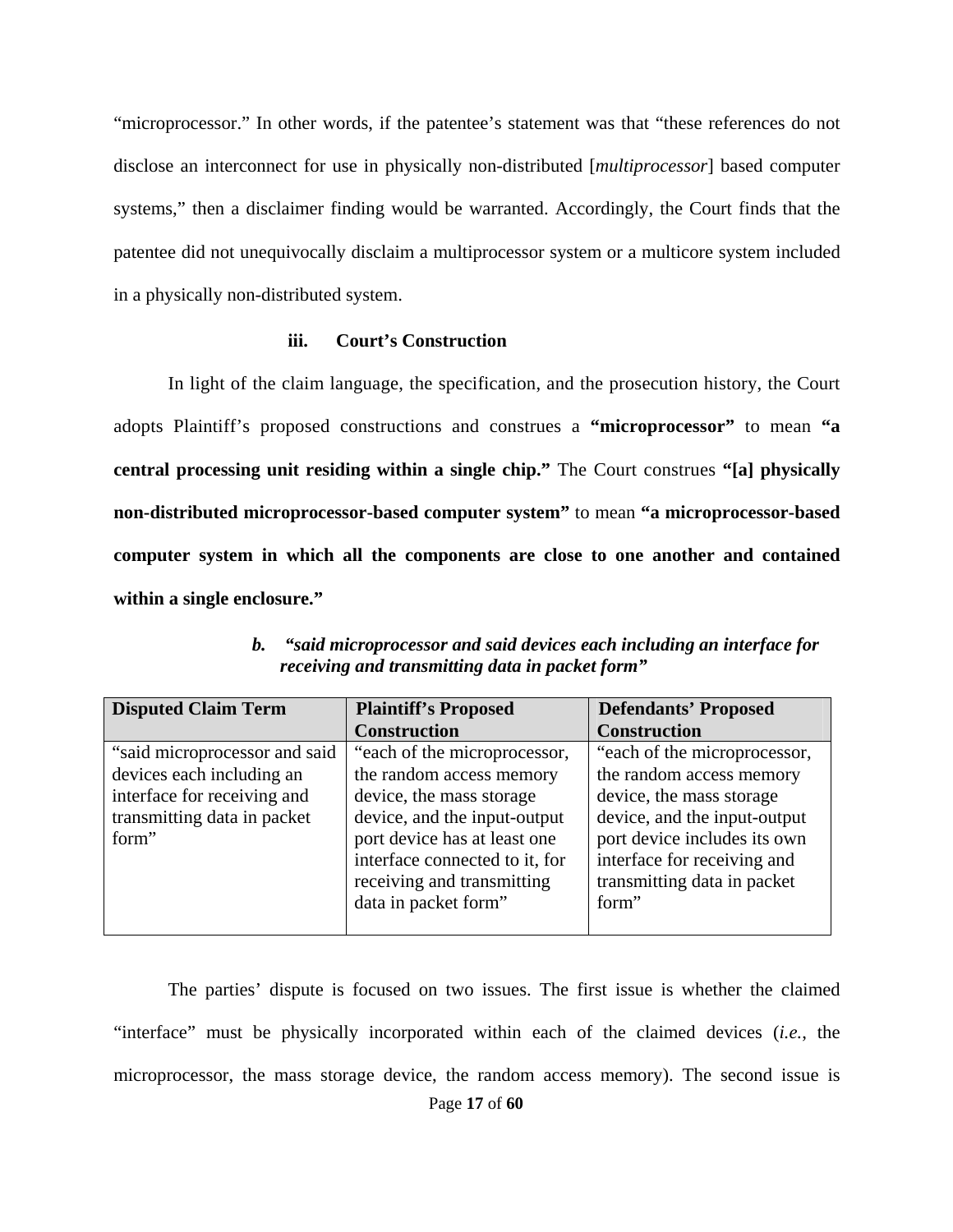whether the claimed devices may share an interface or whether each of the claimed devices must have a separate interface.

Regarding the first issue related to the physical incorporation, Defendants contend that their proposed construction uses the word "including" exactly as the inventor used the word in the specification and that the interfaces must be physically incorporated within each device. Defendants further contend that Plaintiff's position would effectively overrule the USPTO's determination that the interface must be included in the functional unit. Plaintiff responds that the specification of the '488 Patent expressly depicts and discusses embodiments of an interface that is separate from but connected to a functional unit, in addition to embodiments of a link interface that is integrated within a functional unit. *See e.g.*, '418 Patent at 9:28–40, Figs. 13, 14. The Court agrees with Plaintiff and finds that the claimed "interface" may either be incorporated within each of the claimed devices or connected to the claimed devices.

Regarding the second issue related to the shared interface, Plaintiff concedes that the amended claims require an interface for the microprocessor and for each device but contends that the "interface" language was not at issue during the reexamination. Plaintiff further contends that Defendants have not pointed to any discussion in the prosecution history that prohibits functional units from sharing an interface. Defendants respond that the plain language of the claims, specification, and file history make clear that each device must have its own interface. The Court agrees with Defendants because the patentee amended the claims during the reexamination to emphasize that the claimed devices each require a separate interface. Moreover, during the claim construction hearing, Plaintiff agreed with the Court that each of the claimed devices must have its own interface. Accordingly, the Court does not adopt either side's construction. Instead, the Court provides a construction that is consistent with the claim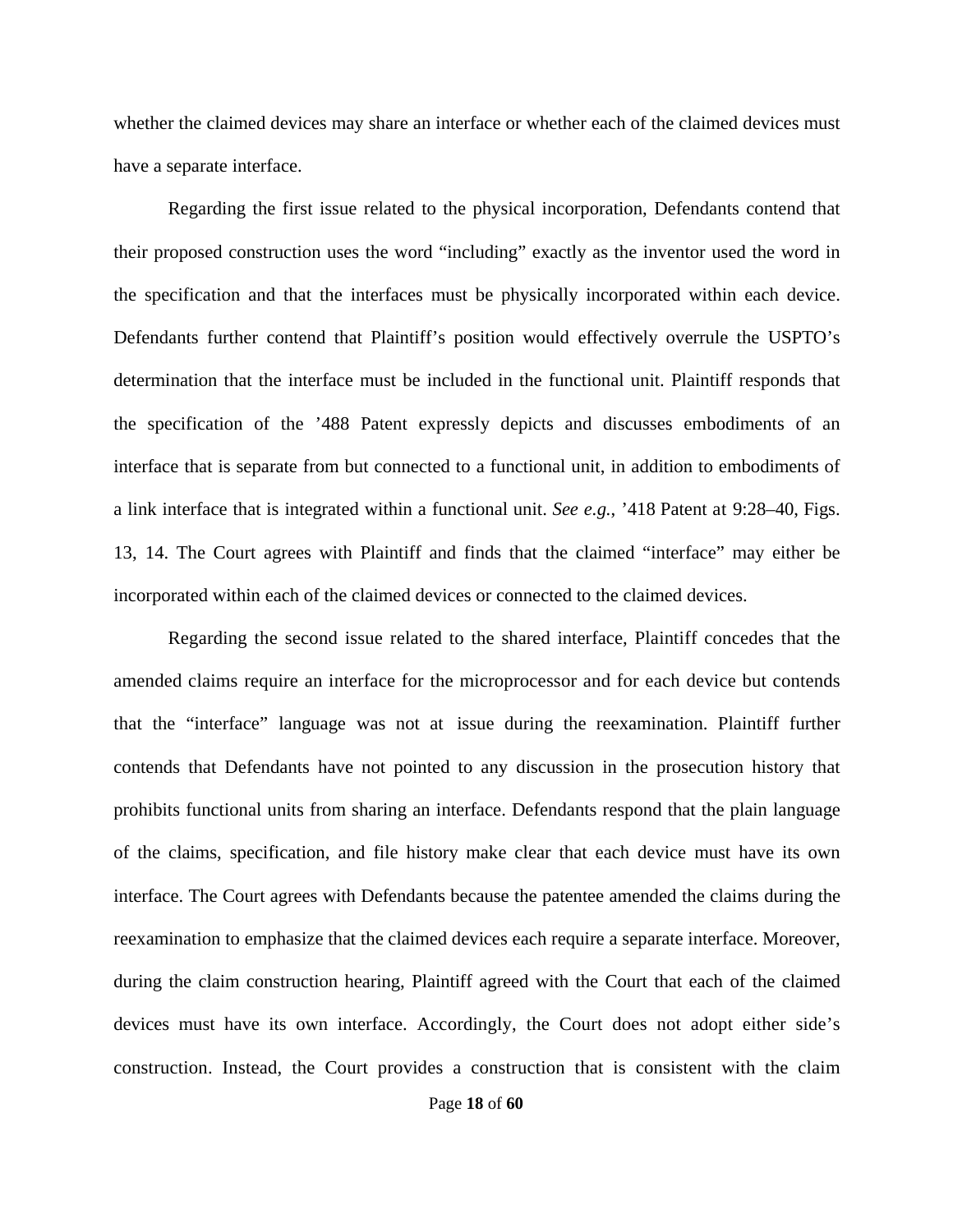language, the specification, and the prosecution history.

#### **i. The Claim Language**

The phrase "said microprocessor and said devices each including an interface for receiving and transmitting data in packet form" appears in claims 14, 27–29, and 31–35. Having reviewed the claims, the Court concludes that the phrase is used consistently in each claim and is meant to have the same meaning in each claim. Regarding the second issue related to the shared interface, the Court finds that the plain language of the claims requires not only that the devices are "operable in conjunction with said microprocessor," but the claims also require that the microprocessor and the devices "each includ[e] an interface for receiving and transmitting data in packet form." Thus, the claim language requires that the microprocessor and each claimed device must have its own interface for receiving and transmitting data in packet form.

Regarding the first issue related to the physical incorporation, Plaintiff correctly contends that as a general matter of patent claim construction, "includes" and "comprising" are openended terms which are well understood to mean "including but not limited to." *Cias, Inc. v. Alliance Gaming Corp*., 504 F.3d 1356, 1360–61 (Fed. Cir. 2007); *Sandisk Corp. v. Memorex Prods., Inc.*, 415 F.3d 1278, 1284 (Fed. Cir. 2005) ("As a patent law term of art, 'includes' means 'comprising.'") (citations omitted). Thus, the Court agrees that the use of "including" in the claims is not a limiting term, and that the "elements" linked together by the term "including" can have additional elements, such as, connections.

Additionally, Plaintiff contends that claims 20 and 21 are dependent claims which further define the relationship of the interface to the functional unit, respectively, as either connected to or integrated within the functional unit. The '488 Patent specification supports these narrower claims because it discloses multiple arrangements of the interface and functional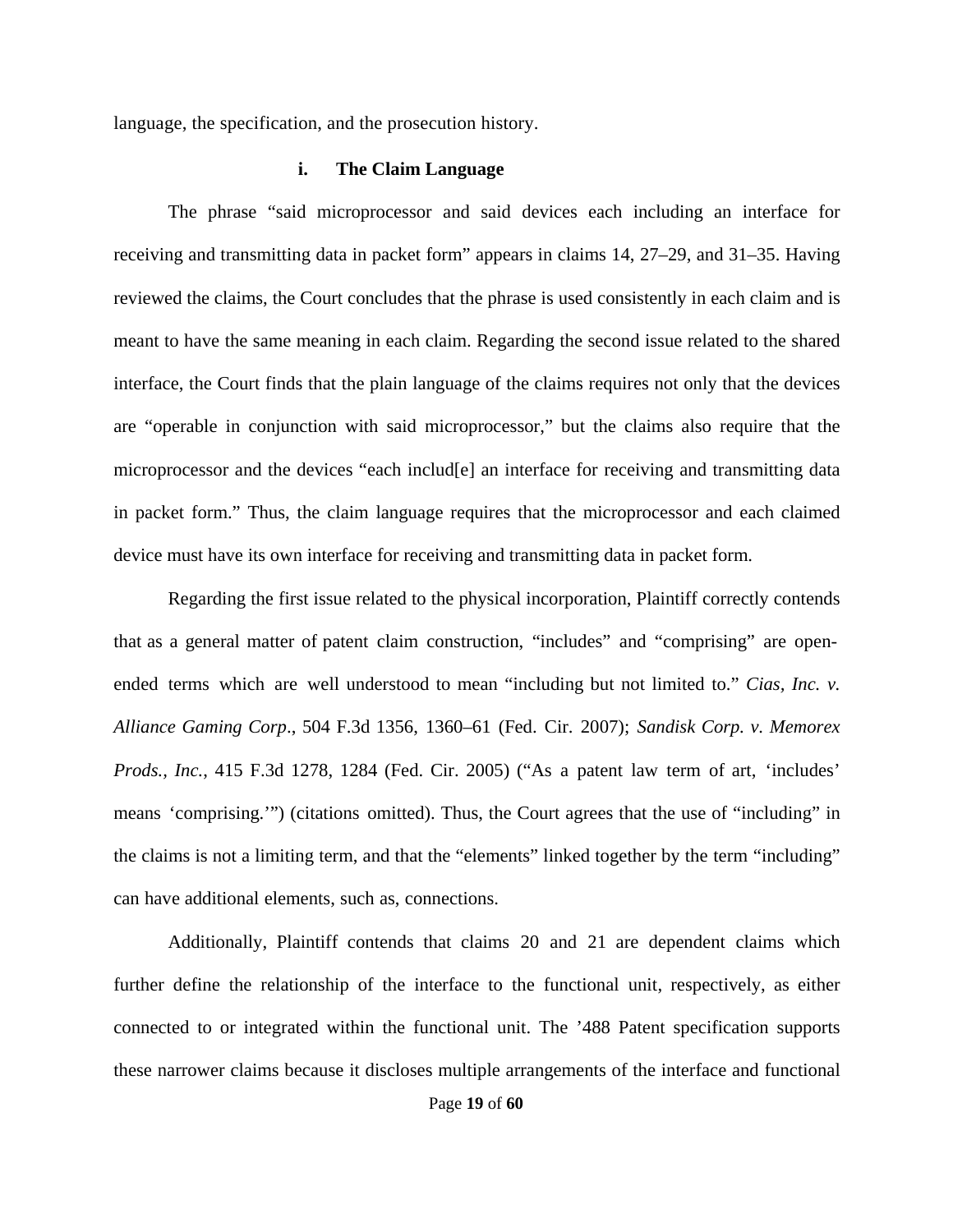unit that would fall within the embodiments claimed in dependent claims 20 and 21. *See e.g.*, '488 Patent, 9:28–40, Figs. 13, 14. Accordingly, the Court concludes that the claimed "interface" may be either connected to or integrated within the functional unit. *Phillips v. AWH Corp.*, 415 F.3d, 1303, 1314–15 (en banc) ("[T]he presence of a dependent claim that adds a particular limitation gives rise to the presumption that the limitation in question is not present in the independent claim."). The Court will now turn to the other intrinsic evidence.

## **ii. The Intrinsic Evidence**

In addition to the claims, the other intrinsic evidence in this case, specifically the specification and prosecution history, supports the Court's construction. Regarding the first dispute related to the physical incorporation, the specification depicts and discusses embodiments of an interface (*i.e.*, link interface) that is separate from but connected to a functional unit, in addition to embodiments of an interface that is integrated within a functional unit. *See e.g.*, '488 Patent at 9:28–40, Figs. 13, 14.

Defendants do not dispute that the specification discloses these embodiment but instead argue that their proposed construction uses the word "including" exactly as the inventor used the word in the specification. Specifically, when referring to Figure 14, the specification describes the first interface as "include[d]" within the processor but is silent about the second interface. '488 Patent at 9:37–40. Thus, according to Defendants, because the inventor did not use "including" when referring to both of the illustrated interfaces, the claimed "interface" must be "included" or physically incorporated within the functional unit. The Court disagrees because "[a] claim construction that excludes a preferred embodiment . . . 'is rarely, if ever, correct.'" *Sandisk Corp.*, 415 F.3d at 1285 (quoting *Vitronics Corp. v. Conceptronic, Inc.*, 90 F.3d 1576, 1583 (Fed. Cir. 1996)).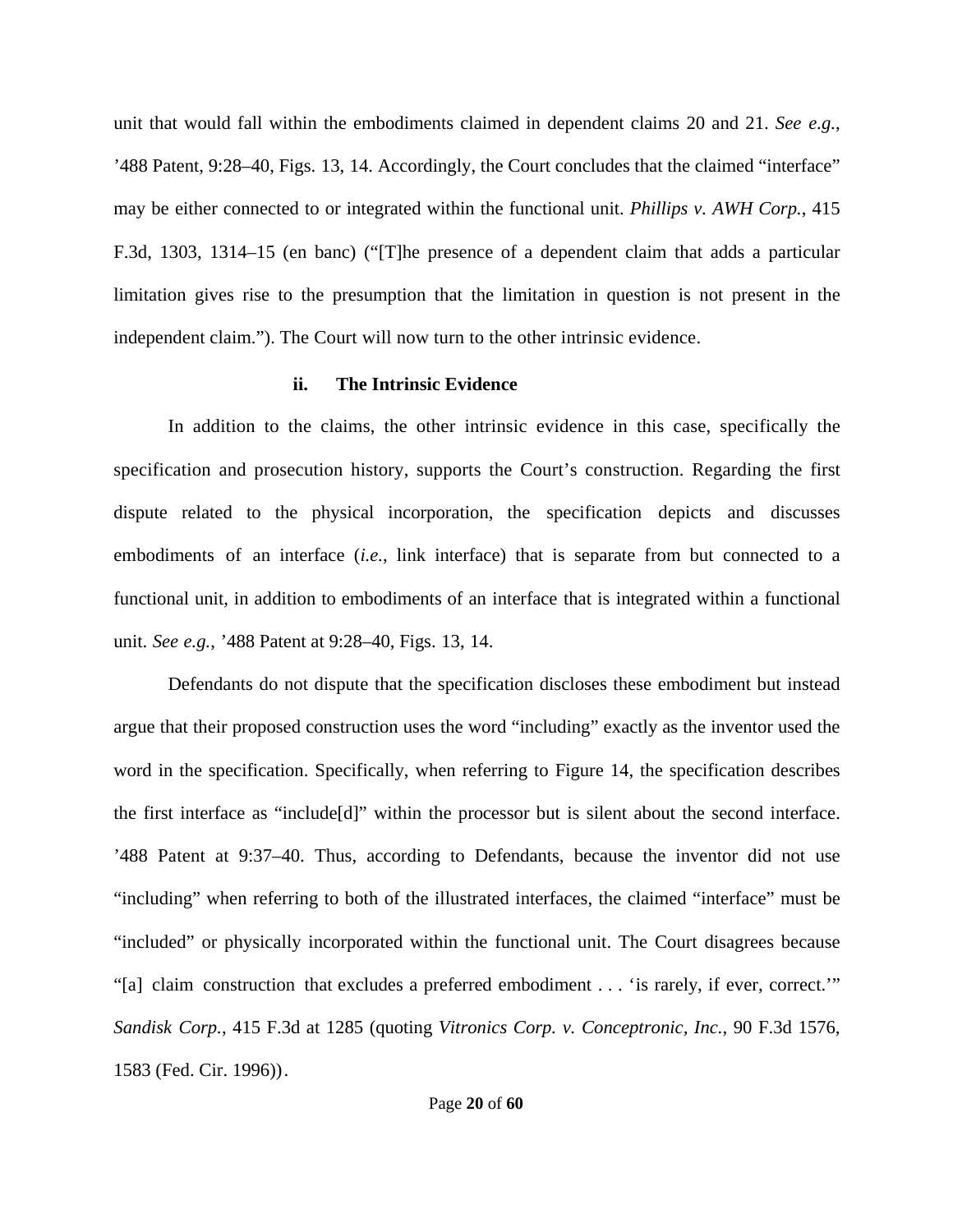Plaintiff correctly notes that the language in the specification is "include[d] within the processor *silicon itself*." '488 Patent at 9:39–40 (emphasis added). Moreover, as discussed above, the claim language does not include the further qualification that the interface be included within the functional unit itself. Furthermore, the specification continues to state that "[i]t will be shown in the description to follow how the memory node interface may be extended to *include* any peripheral device." '488 Patent at 9:44–46 (emphasis added). The Court agrees that a person of ordinary skill in the art would not interpret this use of "include" to be restricted to "physically incorporating" a peripheral device into a memory node interface. Finally, Defendants failed to point to any evidence in the prosecution history that would warrant restricting the meaning of "including an interface for receiving and transmitting data in packet form" to a structure wherein a link interface is incorporated within the functional unit.

Regarding the second issue related to the shared interface, Defendants contend that the specification and file history make clear that each device must have its own interface. The Court agrees because in every disclosed embodiment, each claimed device has its own interface. *See*  '488 Patent at Figs. 2, 24, 25. Plaintiff responds that Figure 24 of the '488 Patent explicitly discloses a configuration where one packet node (a device plus an interface) provides an interface for other devices. Plaintiff, however, does not provide any citation to the specification that confirms Plaintiff's theory.

Moreover, the patentee amended the claims during reexamination to emphasize that the claimed devices "each" include an interface. Specifically, the patentee canceled claim 1 and added new claims (14, 27, and 28) that require one interface for each claimed device, as illustrated below: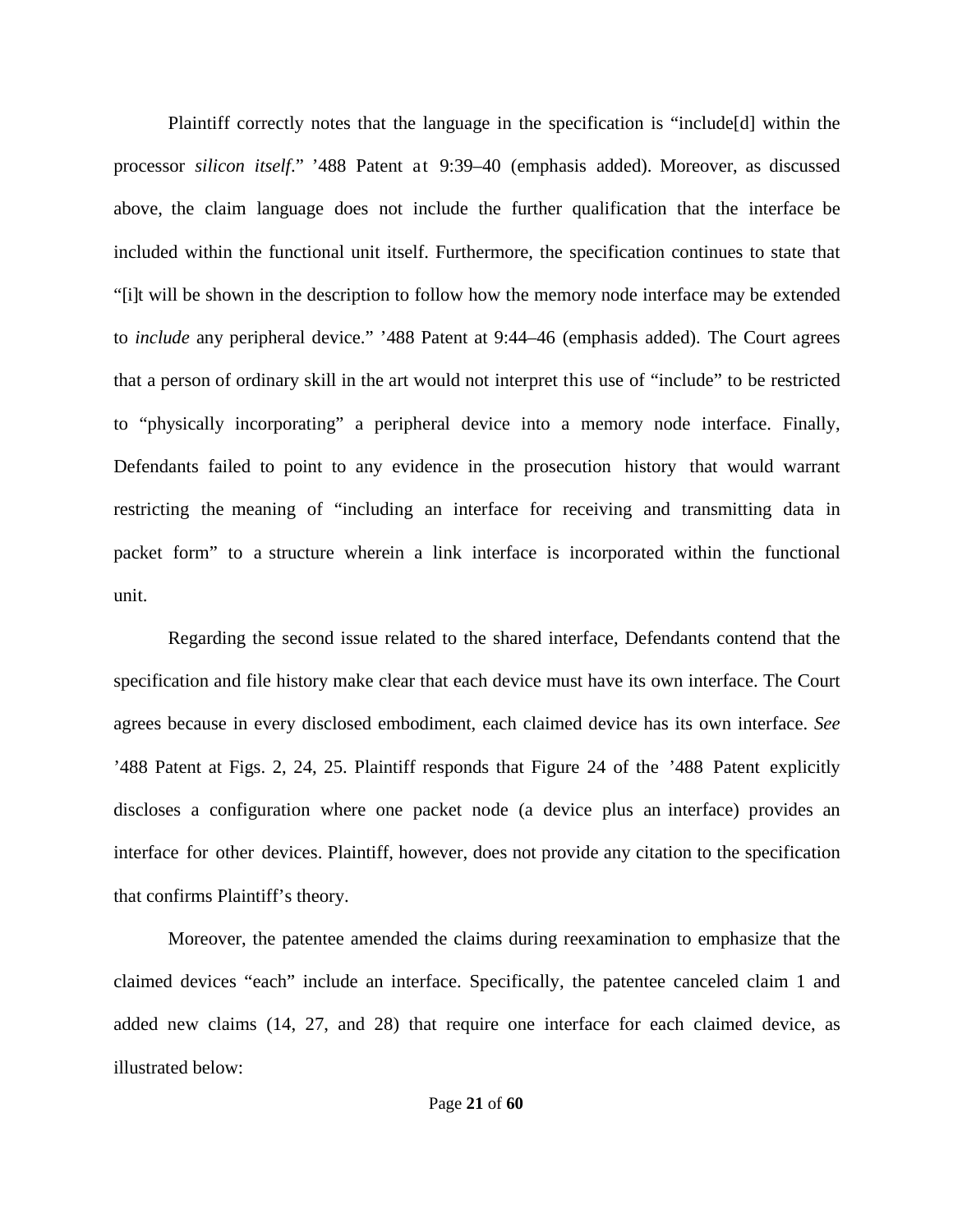| Claim 1 (canceled)                  | Claims 14, 27, 28, 31, 32, 33, 34, 35                                               |  |  |
|-------------------------------------|-------------------------------------------------------------------------------------|--|--|
| said devices each being operable in | said devices each being operable in                                                 |  |  |
|                                     | conjunction with said microprocessor and conjunction with said microprocessor, said |  |  |
|                                     | including an interface for receiving and microprocessor and said devices each       |  |  |
| transmitting data in packet form    | including an interface for receiving and                                            |  |  |
|                                     | transmitting data in packet form                                                    |  |  |

(Doc. No. 511-23 (Suppl. Am. in Consolidated *Ex Parte* Reexams., Control No. 90/008,106, at 2–3, 6–7 (Jan. 21, 2008))). These amendments recite that the microprocessor must include an interface and that "each" device must include its own interface. *Pfund v. United States*, 40 Fed. Cl. 313, 367 (Fed. Cl. 1998) ("In interpreting the scope of claims, [courts] should endeavor to give meaning to each claim term."). Thus, the patentee narrowed the claim scope during the reexamination, and the disputed phrase will not be construed to include a broader scope. *Elekta Instrument S.A. v. O.U.R. Scientific Int'l, Inc.*, 214 F.3d 1302, 1308 (Fed. Cir. 2000) ("Claims that have been narrowed in order to obtain issuance over the prior art cannot later be interpreted to cover that which was previously disclaimed during prosecution."). Finally, during the claim construction hearing, Plaintiff agreed with the Court that each claimed device must have its own interface. Accordingly, the Court does not adopt either side's construction but instead provides a construction that is consistent with the claim language, the specification, and the prosecution history

# **iii. Court's Construction**

In light of the claim language, the specification, and the prosecution history, the Court construes **"said microprocessor and said devices each including an interface for receiving and transmitting data in packet form"** to mean **"each of the microprocessor, the random access memory device, the mass storage device, and the input-output port device has its own interface for receiving and transmitting data in packet form."**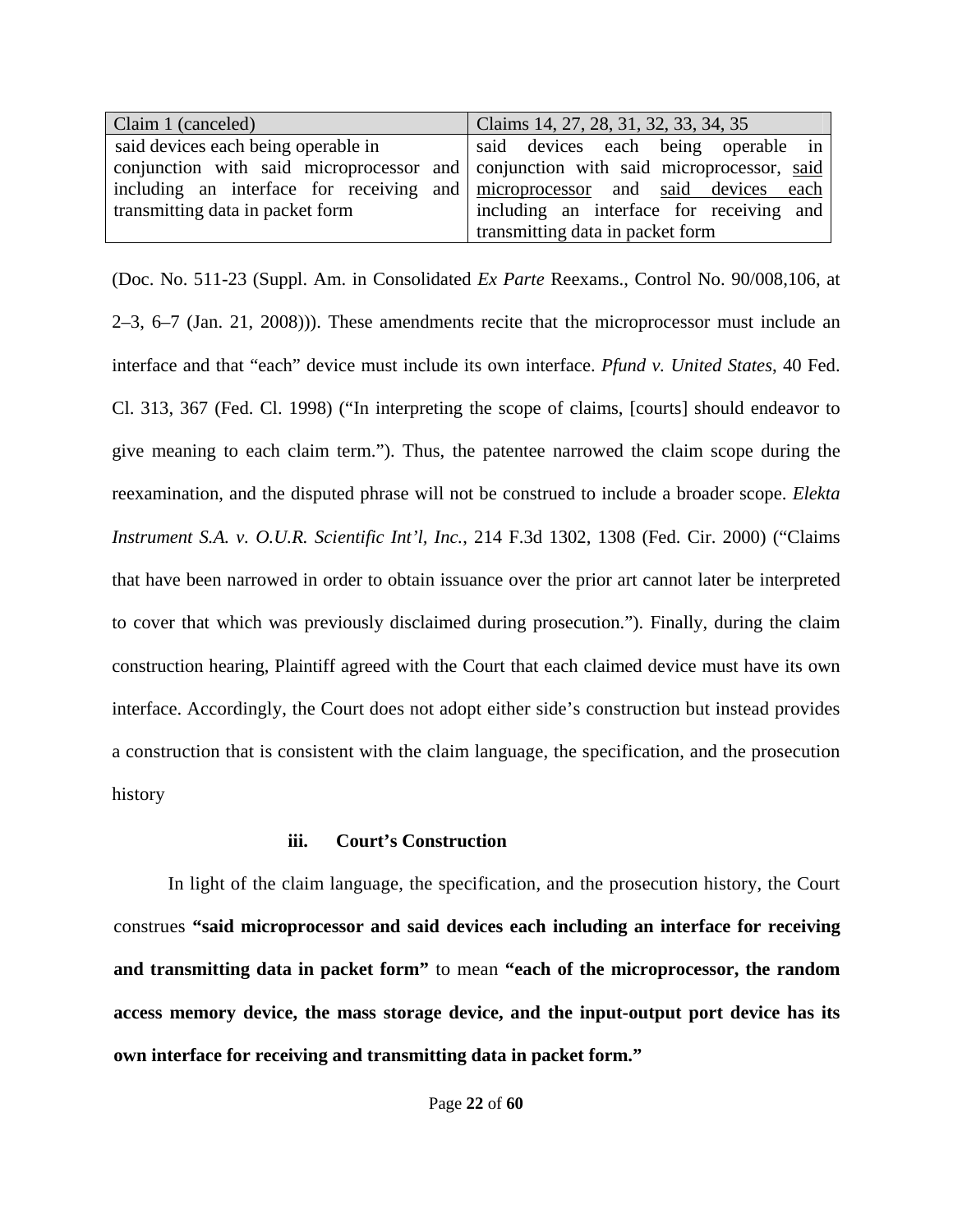#### *c. "interface"*

| <b>Disputed Claim Term</b> | <b>Plaintiff's Proposed</b>                                                                      | <b>Defendants' Proposed</b>                                                                                                                                                                            |
|----------------------------|--------------------------------------------------------------------------------------------------|--------------------------------------------------------------------------------------------------------------------------------------------------------------------------------------------------------|
|                            | <b>Construction</b>                                                                              | <b>Construction</b>                                                                                                                                                                                    |
| "interface"                | "a circuit that links a packet-<br>based data channel to either a<br>microprocessor or a device" | "a circuit that links a packet-<br>based data channel to either a<br>microprocessor or a device<br>and that speaks the same<br>language electrically and<br>logically with each other such<br>circuit" |

The parties agree that the claimed "interface" is "a circuit that links a packet-based data channel to either a microprocessor or a device." Thus, the dispute is whether the claimed interfaces must "speak the same language electrically and logically with each other." Defendants contend that the interfaces must speak the same language based on the problem statement of the invention and statements made in the specification. Plaintiff responds that the portion of the specification referenced by Defendants is directed to a "packet node," not the claimed "interface," and that nothing in the intrinsic record justifies Defendants' attempt to further limit the meaning of the claimed interface. The Court agrees with Defendants. Accordingly, the Court finds that Defendants' proposed construction is consistent with the claim language, the specification, and the prosecution history.

## **i. The Claim Language**

The term "interface" appears in claims 14, 16–17, 20–21, 27–29, 31–35, and 37. Having reviewed the claims, the Court concludes that the term is used consistently in each claim and is meant to have the same meaning in each claim. The Court also finds that the claim language recites an "interface for receiving and transmitting data in packet form." Thus, the data that is transmitted and received by the interface is in packet form. The Court will now turn to the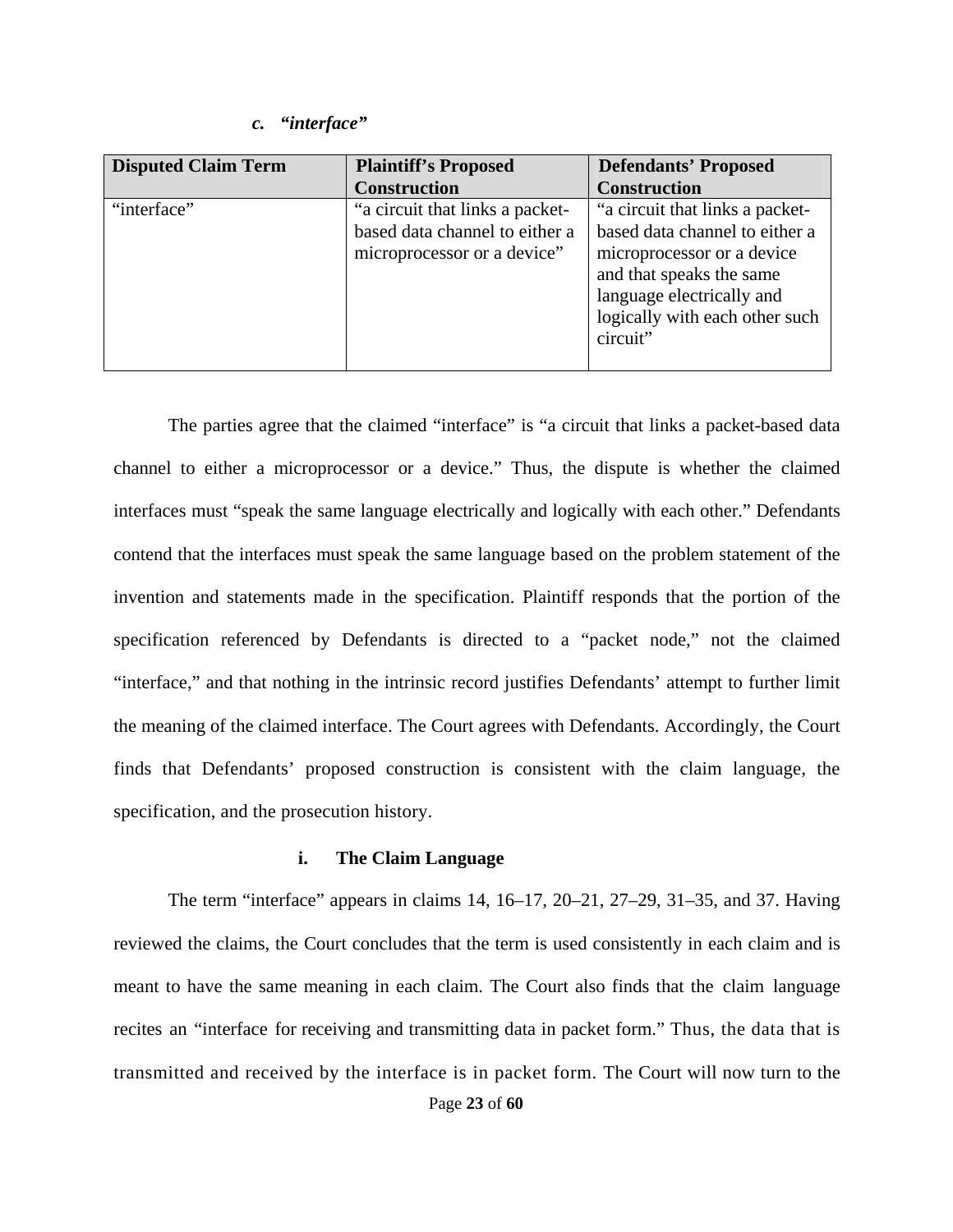other intrinsic evidence.

## **ii. The Intrinsic Evidence**

The other intrinsic evidence in this case, specifically the specification and prosecution history, supports the adoption of Defendants' construction. The specification states that "*[t]he present invention* applies a point-to-point packetized interconnection structure to facilitate communication between functional units (e.g., processor, memory, disk, I/O, etc.) within a PC." '488 Patent at 2:16–19 (emphasis added). The patentee accomplished this point-to-point packetized interconnection structure by using what the specification refers to as a packet node, which is the combination of a link interface and a functional unit. '488 Patent at 4:36, Fig. 2. Specifically, "[i]nterface **49**, which is the embodiment of *the present invention*, provides a seamless interface between functional unit **48** and the physical layer **50**. Physical layer **50** connects to any other packet node **51**, thereby, in conjunction with interface **49**, allowing communication between any group of functional units." '488 Patent at 4:37–43 (emphasis added). Thus, the invention purports to overcome the drawbacks associated with "defining handshaking and data size at the physical layer" by "eliminating the typical physical layer control signals of a bus and replacing them with link-layer control which is much more flexible." '488 Patent at 1:61–2:26.

To support their contention that the interface must speak the same language electrically and logically with each other, Defendants point to the following passage from the specification:

> *[T]he present invention* makes each node . . . interface with each other using a uniform packe[t] based message passing interface. *The invention creates packet nodes which speak the same language electrically and logically.* This simplifies communication and minimizes traditional handshaking and overhead.

'488 Patent at 4:44–50 (emphasis added). Defendants argue that their construction expressly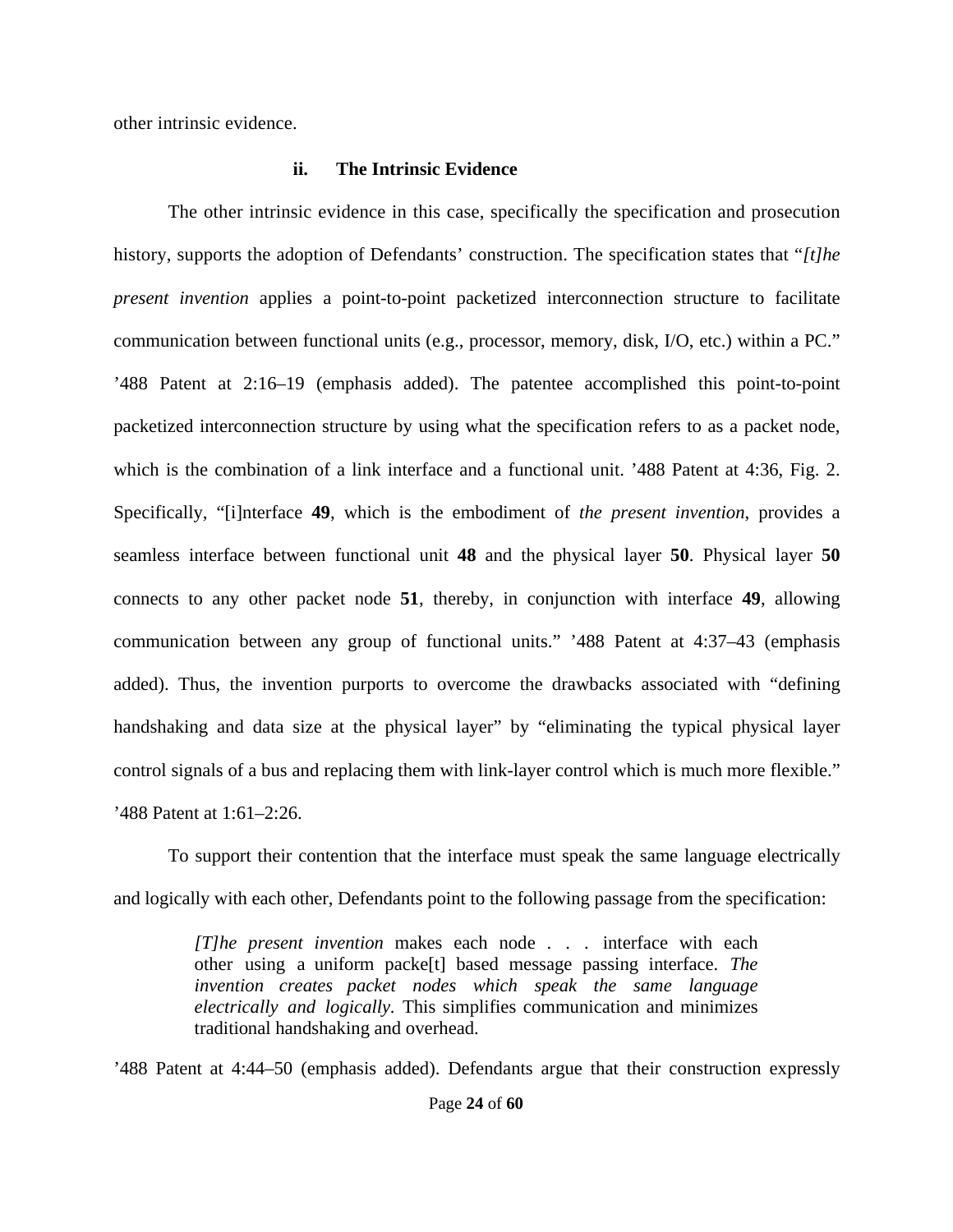follows the language and teaching from the patent that each interface is required to "speak the same language electrically and logically." The Court agrees.

As an initial matter, the "use of the phrase 'the present invention' does not 'automatically' limit the meaning of claim terms in all circumstances, and . . . such language must be read in the context of the entire specification and prosecution history." *Netcraft Corp. v. eBay, Inc.*, 549 F.3d 1394, 1398 (Fed. Cir. 2008). Moreover, the Court must be careful "to avoid the danger of reading limitations from the specification into the claim." *Phillips*, 415 F.3d at 1323. In this case, however, the Court concludes that the patentee limited the scope of the claims by describing features as "the present invention."

The patentee's repeated use of the phrases "the present invention" and "the invention" in describing the claimed interface makes clear that the specification is describing the invention as a whole, and not merely referring to a particular embodiment. *See, e.g., Netcraft Corp.*, 549 F.3d at 1398 ("[T]he common specification's repeated use of the phrase 'the present invention' describes the invention as a whole . . . ."); *Verizon Servs. Corp. v. Vonage Holdings Corp.*, 503 F.3d 1295, 1308 (Fed. Cir. 2007) ("When a patent thus describes the features of the 'present invention' as a whole, this description limits the scope of the invention."); *Honeywell Int'l, Inc. v. ITT Indus., Inc.*, 452 F.3d 1312, 1318 (Fed. Cir. 2006) (limiting claims to a fuel filter where "the written description refers to the fuel filter as 'this invention' or 'the present invention'"). For example, the specification describes the advantages of using packet nodes by stating that "*the present invention* allows for more intelligent and flexible information exchange between nodes while requiring only that overhead and handshaking required for a specific transaction." '488 Patent at 4:56–59 (emphasis added). This statement, taken in context with the portion of the specification relied on by Defendants, confirms that the claimed invention requires interfaces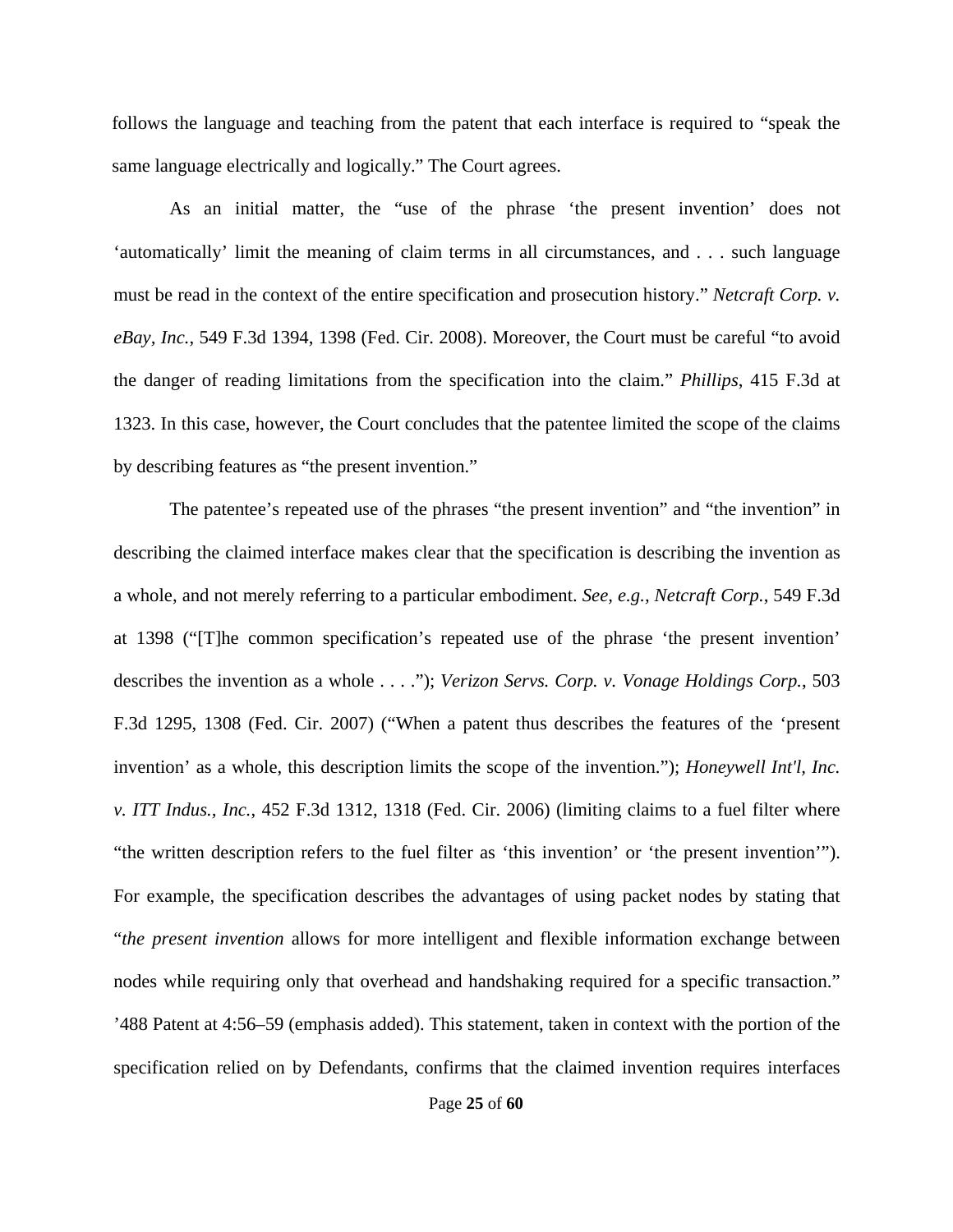that "speak the same language electrically and logically" because the goal of the "present invention" was to avoid imposing "a set of costly rules and formalism" that slow down communication. '488 Patent at 4:60–61.

Plaintiff responds that the portion of the specification relied on by Defendants does not define the claimed "interface" but instead relates to a packet node. As it relates to the present issue, this is a distinction without a difference because the specification defines a packet node as combination of the claimed "interface" and the claimed "devices" (*i.e.*, a functional unit). '488 Patent at 4:36, Fig. 2. Moreover, it is "[i]nterface **49**, which is the embodiment of *the present invention*, [that] provides a seamless interface between functional unit **48** and the physical layer **50**. Physical layer **50** connects to any other packet node **51**, thereby, in conjunction with interface **49**, allowing communication between any group of functional units." '488 Patent at 4:37–43 (emphasis added). Thus, it is the "interface" portion of each packet node that provides the "seamless interface," not the functional unit. Accordingly, one of ordinary skill in the art would understand that it is the interface that allows the packet nodes to "speak the same language electrically and logically."

Plaintiff also contends that Defendants' construction would ignore disclosed situations where interfaces would not "speak the same language electrically and logically." The Court disagrees. Defendants' construction does not require that the interfaces use a particular electrical voltage or exclude claimed devices that have different physical data widths. '488 Patent at 5:25– 31, 6:8–10. Instead, Defendants' construction only requires that each interface speak the same language electrically and logically. Accordingly, the Court finds that Defendants' construction is consistent with the intrinsic evidence.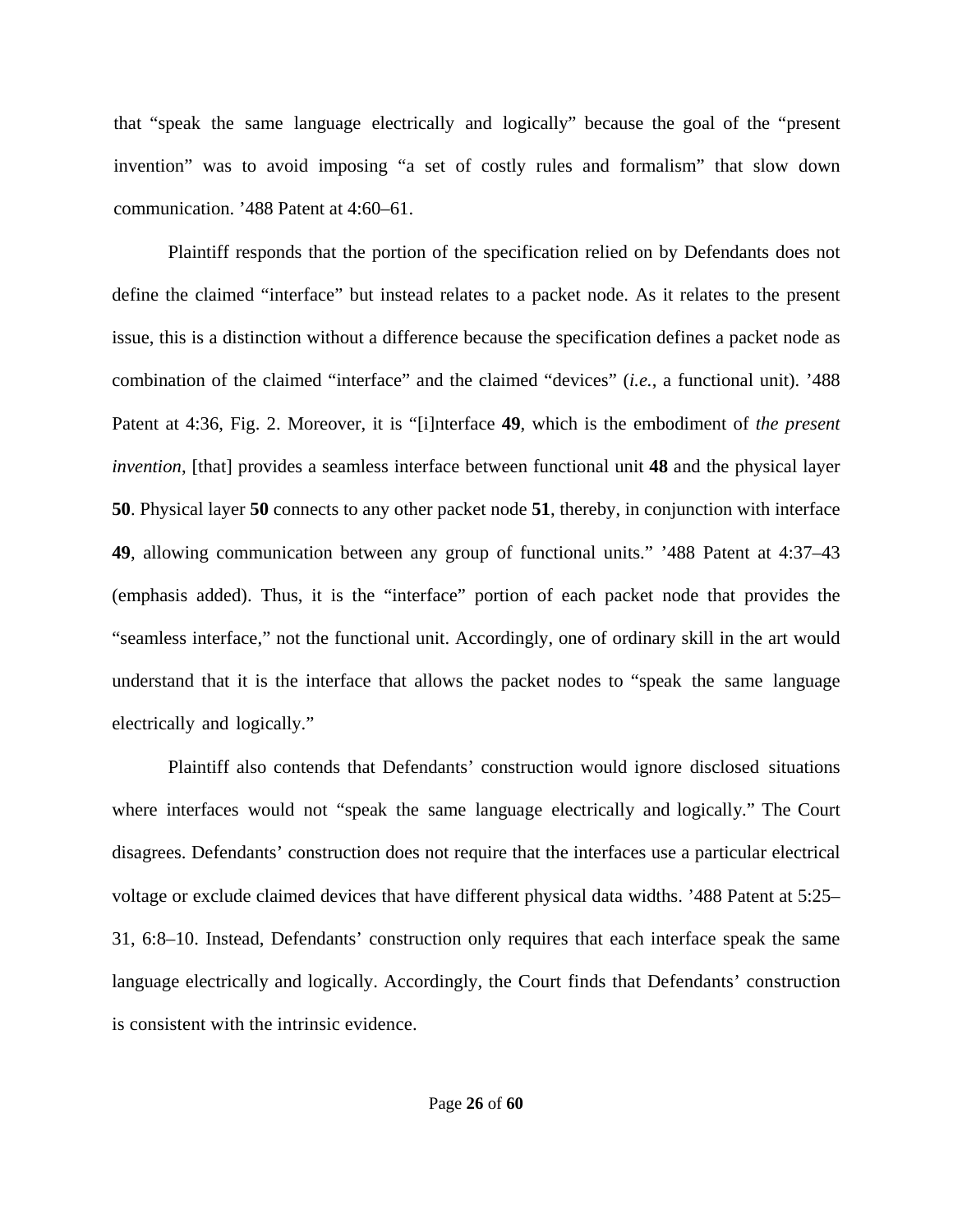# **iii. Extrinsic Evidence**

In addition to the intrinsic evidence, there is also extrinsic evidence that supports Defendants' construction. The inventor, Mr. Gautam Kavipurapu, testified that that the interfaces speak a common language by describing that "from a link interface to a link interface, you have *the same electrical and logical interface*" ( Doc. No. 511-24 at 2 (Kavipurapu Tr. 453:9–21) (emphasis added))). This is consistent with a construction that requires each interface "speak the same language electrically and logically."

# **iv. Court's Construction**

In light of the claim language, the specification, the prosecution history, and the extrinsic evidence submitted by the parties, the Court adopts Defendants' proposed construction and construes **"interface"** to mean **"a circuit that links a packet-based data channel to either a microprocessor or a device and that speaks the same language electrically and logically with each other such circuit."**

| <b>Disputed Claim Term</b>                                                         | <b>Plaintiff's Proposed</b>                                                                      | <b>Defendants' Proposed</b>                                                                                                              |
|------------------------------------------------------------------------------------|--------------------------------------------------------------------------------------------------|------------------------------------------------------------------------------------------------------------------------------------------|
| "a packet-based data channel"<br>extending between said<br>microprocessor and said | <b>Construction</b><br>"a circuit capable of<br>transporting a packet-based<br>message between a | <b>Construction</b><br>"a packet-based data<br>channel that extends from<br>the microprocessor interface                                 |
| interfaces of said devices"                                                        | microprocessor interface and<br>the interfaces of the devices"                                   | to the interfaces in the<br>random access memory<br>device, the mass storage<br>device, and the input-output<br>port device for carrying |
|                                                                                    |                                                                                                  | uniform packet types"                                                                                                                    |

*d. "a packet-based data channel extending between said microprocessor and said interfaces of said devices"* 

The parties' dispute is focused on two issues. The first issue is whether a single path must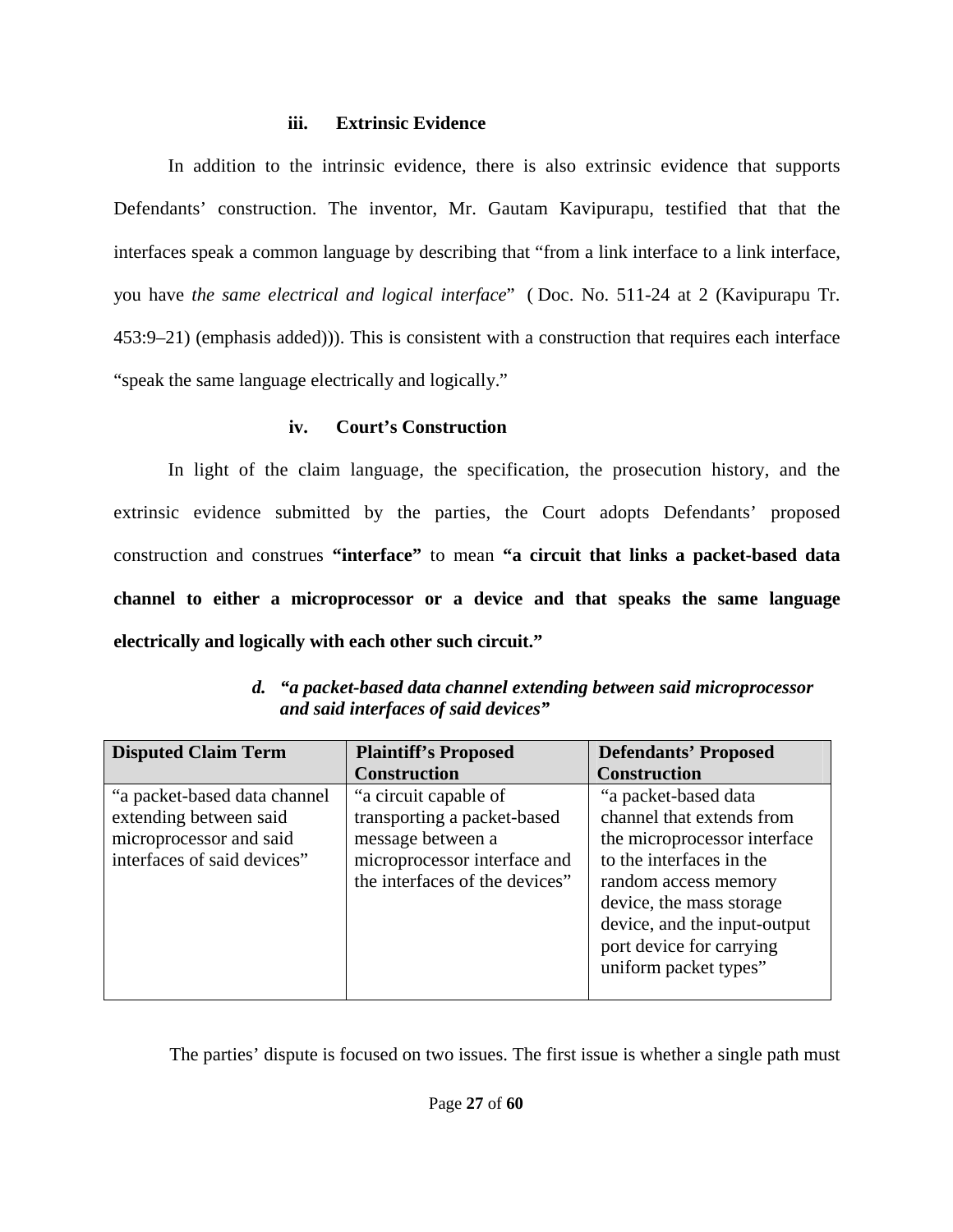extend between a microprocessor interface and the interfaces of each of the devices or whether the path need only extend between a microprocessor interface and *one* device interface. The second issue is whether the packet-based data channel must carry uniform packet types.

Regarding the first issue related to the extension of the path, Plaintiff contends that requiring the same single path between the microprocessor and each device is inconsistent with the '488 specification and would be limiting the data channel to one disclosed embodiment. Defendants respond that Plaintiff's construction is incorrect because it would allow the channel to transmit packets from the microprocessor interface to only one of the device interfaces and would not require transmission to all of the device interfaces. As discussed below, the Court finds merit in certain aspects of both sides' arguments. Accordingly, the Court will require that the data channel be capable of transporting packets between a microprocessor interface and *each* interface of the devices.

Regarding the second issue related to uniform packet types, Defendants contend that the packet-based data channel must carry uniform packets. Plaintiff responds that while a packet-based data channel certainly may carry uniform packet types, neither the claim language nor the prosecution history requires incorporation of this limitation into the claim. The Court agrees with Defendant and will require that the packet-based data channel transport uniform packet types. Accordingly, the Court does not adopt the parties' proposed construction but instead provides a construction that is consistent with the claim language, the specification, and the prosecution history.

## **i. The Claim Language**

The phrase "a packet-based data channel extending between said microprocessor and said interfaces of said devices" appears in claims 14, 27–29, and 31–35. Having reviewed the claims,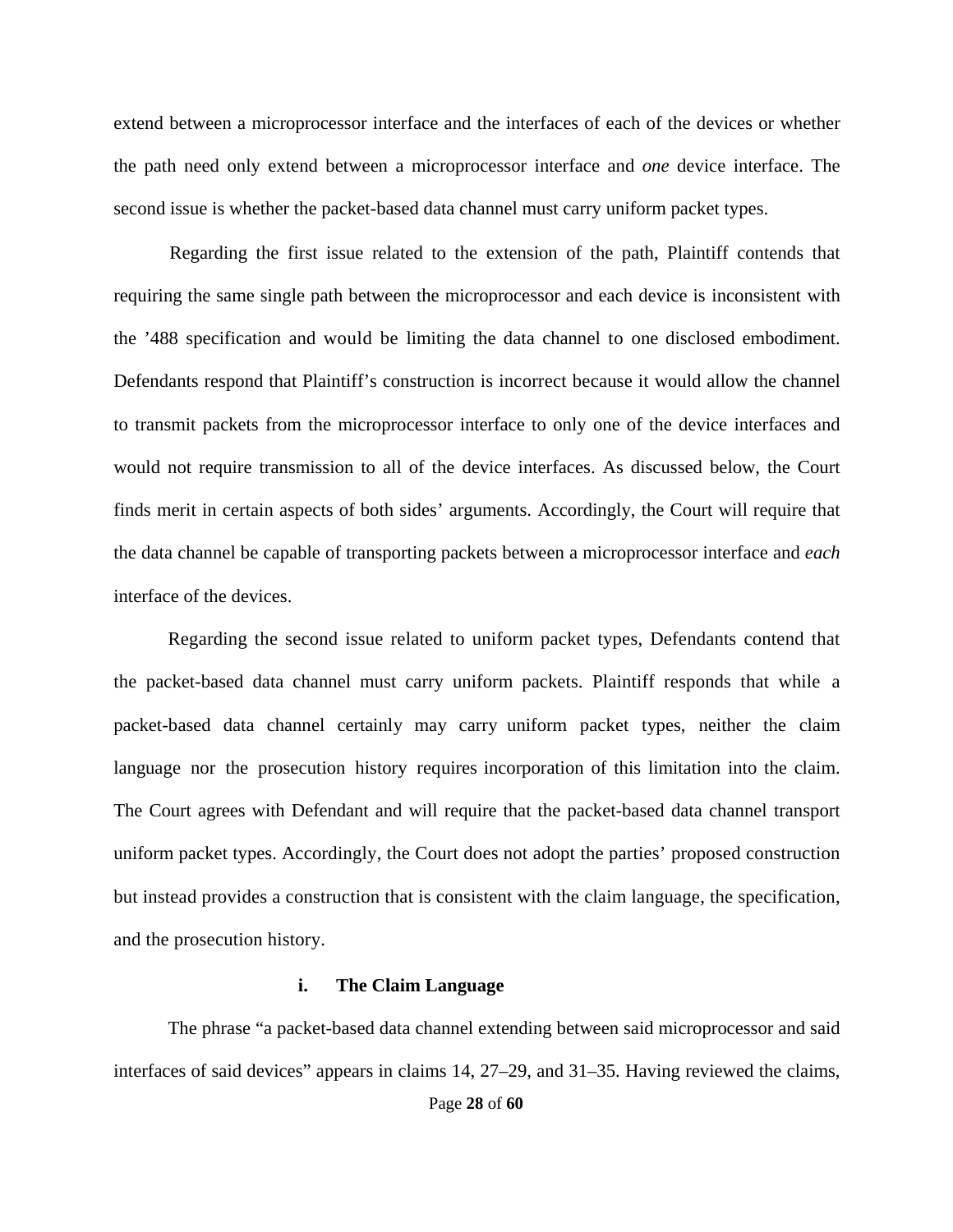the Court concludes that the phrase is used consistently in each claim and is meant to have the same meaning in each claim. The Court also finds that the claim language requires that the claimed interface must be capable of receiving and transmitting data in packet form. Further, the Court finds that the claim language requires that the packet-based data channel extends between the microprocessor and the interfaces of the devices, not just between the microprocessor interface and the interface of one device. Thus, the Court finds that Plaintiff's construction that would allow the channel to transmit packets from the microprocessor interface to only one device interface is not consistent with the ordinary and customary meaning of the claim language. The Court will now turn to the other intrinsic evidence.

## **ii. The Intrinsic Evidence**

In addition to the claims, the other intrinsic evidence in this case, specifically the specification and prosecution history, supports the Court's construction. Regarding the first issue related to the extension of the path, the specification describes and illustrates a number of interconnect topologies for interconnecting more than two functional units. '488 Patent at 2:27–36. For example, Figure 24 illustrates a ring interconnect in which each link interface is connected to a neighboring node's link interface until the ring is closed. '488 Patent at 7:36– 40, Fig. 24. The specification also illustrates another common interconnect topology referred to as a switch. '488 Patent at 7:50–63, Fig 25. Plaintiff contends that Defendants' construction would limit the data channel to the ring topology, thereby excluding the disclosed switch topology because the same single path would not extend between a microprocessor interface and the interfaces of each of the devices in the switch topology. The Court agrees with Plaintiff. Defendants have not pointed to any evidence that indicates why the claims should not cover this embodiment. In fact, Defendants argue that the switch configuration in Figure 25 is not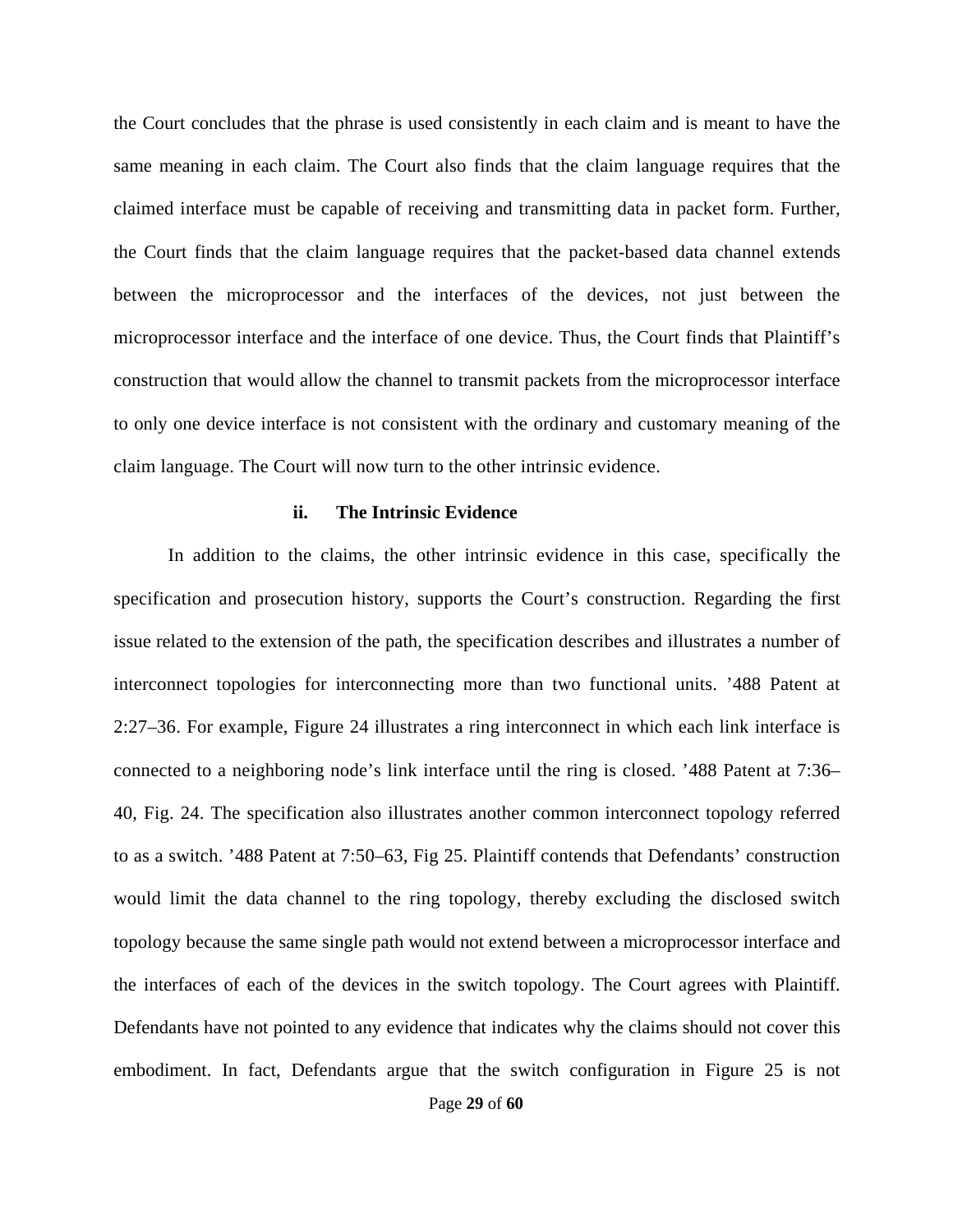precluded by Defendants' proposed construction because the crossbar 68 creates a packet-based data channel that extends all the way between interfaces that speak the same language electrically and logically. Thus, the Court's construction is consistent with the arguments made by both sides because it requires a data channel capable of transporting packet between a microprocessor interface and each interface of the claimed devices.

Regarding the second issue related to uniform packet types, Defendants contend that the packet-based data channel must carry uniform packet types. As with the disputed term "interface," Defendants point to the following passage from the specification to support their argument:

> [T]he present invention makes each node … interface with each other *using a uniform packe[t] based message passing interface.* The invention creates packet nodes which speak the same language electrically and logically. This simplifies communication and minimizes traditional handshaking and overhead.

'488 Patent at 4:44–50 (emphasis added). Defendants contend that this emphasizes that the interfaces must use uniform packet types. Having considered all of the intrinsic evidence, the Court agrees. First, for the reasons discussed above, the Court finds that this passage is describing the invention as a whole. Moreover, the passage explicitly describes the interface as using "uniform [packet]." The use of uniform packets is important because it enables the present invention to overcome the drawbacks associated with "defining handshaking and data size at the physical layer" by "eliminating the typical physical layer control signals of a bus and replacing them with link-layer control which is much more flexible." '488 Patent at 1:61–2:26. It does this by creating a uniform packet based message passing interface that creates packet nodes that speak the same language electrically and logically, thereby simplifying communication and providing a significant increase in data-rate speed. '488 Patent at 4:44–56. Thus, the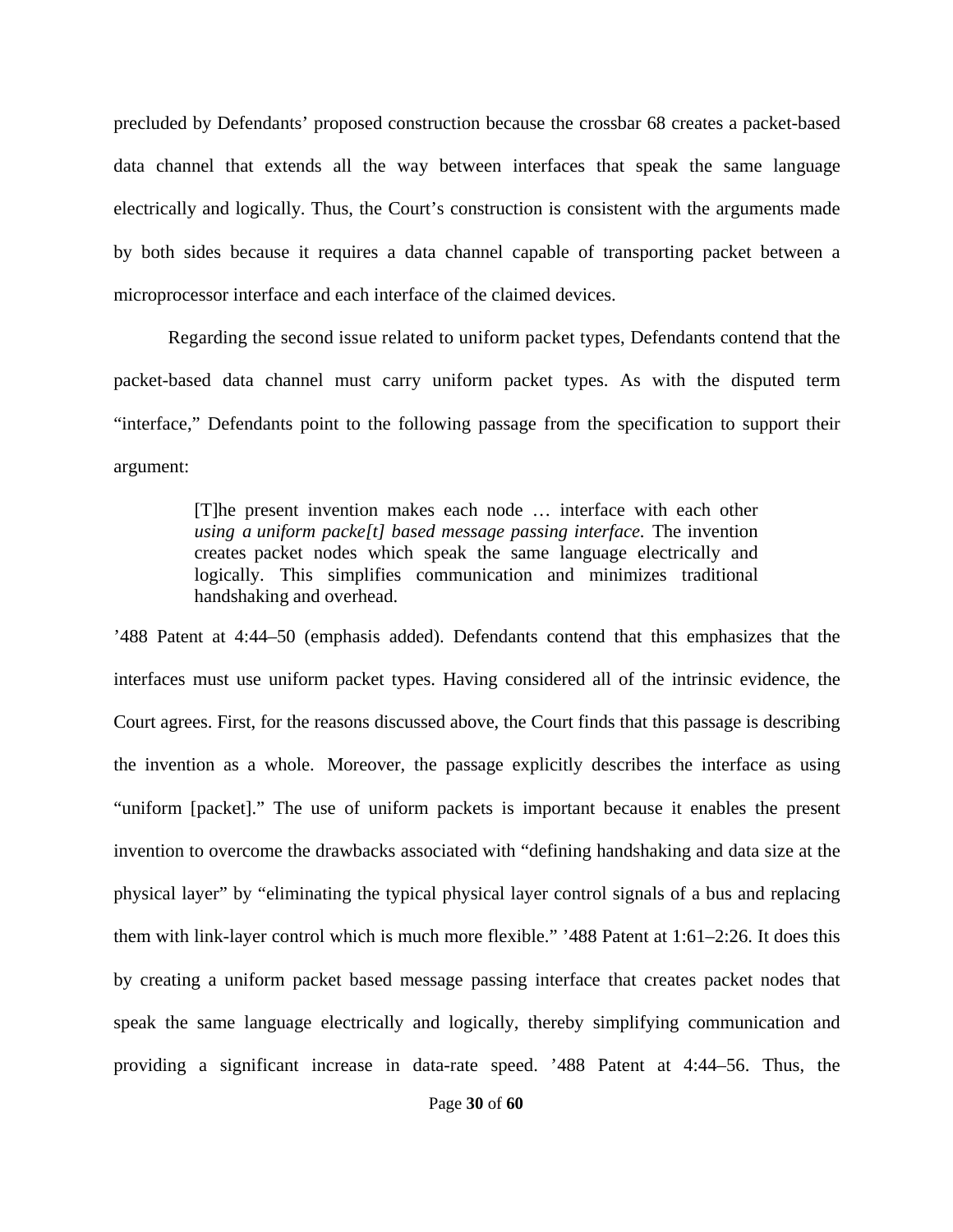specification describes that the invention, as a whole, uses uniform packet types because this eliminates the "handshaking" and "overhead" issues that the invention was designed to solve. *See* '488 Patent at 4:44–50, 4:63–5:19, 5:49–50. Thus, the Court's construction is consistent with the claim language, the specification, and the prosecution history.

## **iii. Extrinsic Evidence**

In addition to the intrinsic evidence, extrinsic evidence also supports the Court's construction. Plaintiff previously submitted a declaration of Dr. Richard Belgard in support of its claim construction positions (Doc. No. 312-4 (Belgard Decl. (June 18, 2010))). In his declaration, Dr. Belgard concedes that in describing the problems in the prior art bus system "the inventor believed that by providing *uniform packet types*, his invention would eliminate the need for electrical handshake, or control signals" (Doc. No. 312-4 (Belgard Decl. at ¶ 85 (June 18, 2010)) (emphasis added)). Thus, while Dr. Belgard disagreed that the paragraph relied upon by Defendants "necessarily suggests that the packet-based data channel carries 'uniform data packets,'" he confirmed that a person of ordinary skill in the art would understand that the invention overcame the problems with the prior art by providing "uniform packet types" (Doc. No. 312-4 (Belgard Decl. at  $\P$  85–85 (June 18, 2010))). This is consistent with a construction that requires "a data channel capable of transporting uniform packet types."

## **iv. Court's Construction**

In light of the claim language, the specification, the prosecution history, and the extrinsic evidence submitted by the parties, the Court construes **"a packet-based data channel extending between said microprocessor and said interfaces of said devices"** to mean **"a data channel capable of transporting uniform packet types between a microprocessor interface and each interface of the devices."**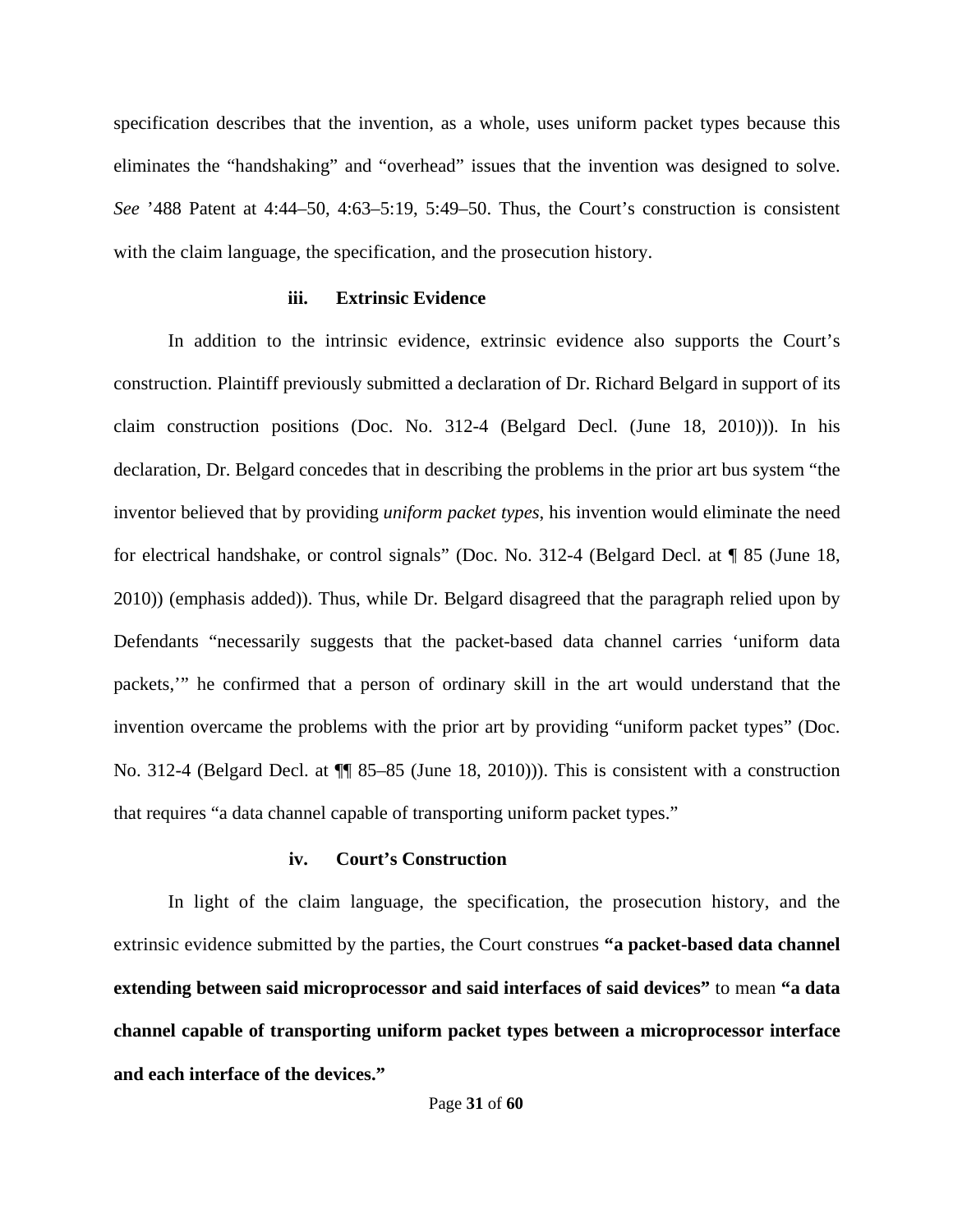## *e. "packet-based data channel"*

| <b>Disputed Claim Term</b>  | <b>Plaintiff's Proposed</b> | <b>Defendants' Proposed</b>    |
|-----------------------------|-----------------------------|--------------------------------|
|                             | <b>Construction</b>         | <b>Construction</b>            |
| "packet-based data channel" | "a circuit capable of       | "a set of wires and associated |
|                             | transporting a packet-based | components necessary for       |
|                             | message between one         | carrying packets, without      |
|                             | interface and another       | dedicated wires for address or |
|                             | interface"                  | data signals"                  |
|                             |                             |                                |

The parties dispute whether the claimed "packet-based data channel" should be construed with the negative limitation of "without dedicated wires for address or data signals." Defendants contend that the negative limitation is warranted because Plaintiff's construction fails to define what distinguishes a packet-based data channel from other types of data channels. Defendants also argue that Plaintiff's construction allows for a "partial" data channel, which would not meet the "extending between" interfaces claim limitation. Plaintiff responds that the claim language itself unambiguously states that the data channel is a "packet-based" data channel. The Court agrees with Plaintiff and does not find that a negative limitation is warranted. Accordingly, for the following reasons and for the reasons stated above, the Court provides a construction that is consistent with the claim language, the specification, and the prosecution history.

## **i. The Claim Language**

The phrase "packet-based data channel" appears in claims 14, 20, 23, 27–29, 31–35, and 39. Having reviewed the claims, the Court concludes that the phrase is used consistently in each claim and is meant to have the same meaning in each claim. The Court notes that the claim language itself recites that the data channel is a "packet-based" data channel. Accordingly, the Court is not persuaded by Defendants' argument that a negative limitation is required to distinguish the claimed data channel from other types of data channels. The Court will now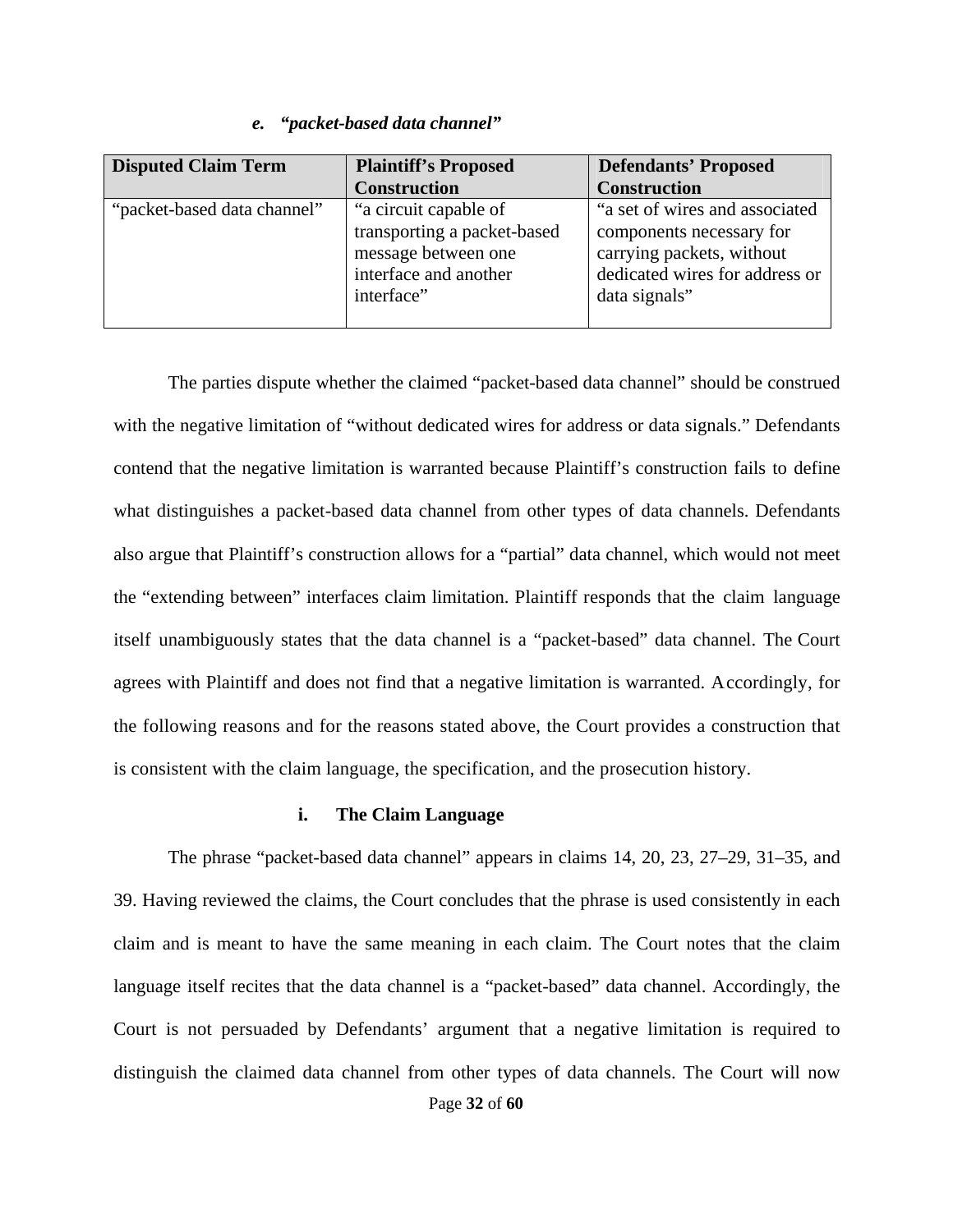turn to the other intrinsic evidence.

# **ii. The Intrinsic Evidence**

In addition to the claims, the other intrinsic evidence in this case, specifically the specification and prosecution history, confirms that a negative limitation is not warranted. Defendants first argue that Figure 13a illustrates that the packet-based data channel is composed of "wires" (shown as arrows) and associated components necessary for carrying packets. Moreover, Defendants argue that it is a fundamental characteristic of packet networks that address and data information are treated interchangeably and transmitted together over the same wires. Specifically, Defendants argue that the '488 Patent consistently shows address and data information being combined onto the same packet channel. *See, e.g.*, '488 Patent at Figs. 9, 20. Although these statements are true, it does not support inserting a negative limitation because such limitations, absent an explicit disavowal, are generally disfavored. *See Omega Eng'g, Inc, v. Raytek Corp.*, 334 F.3d 1314, 1332–33 (Fed. Cir. 2003) (noting that a negative limitation imposed by the district found no support in the claim language, the plain and ordinary meaning of the phrase, or in any express disclaimer within the specification).

Defendants do not point to any evidence that the patentee defined this data channel by what it is not. Instead, the specification and intrinsic evidence confirms that "a packet-based data channel" is a data channel capable of transporting a packet. For example, the packet-based data channel may include at least two signal wires in each direction as illustrated in Fig. 13a, but that does not limit the claimed invention to only two signal wires. Accordingly, the Court provides a construction that is consistent with the claim language, the specification, and the prosecution history.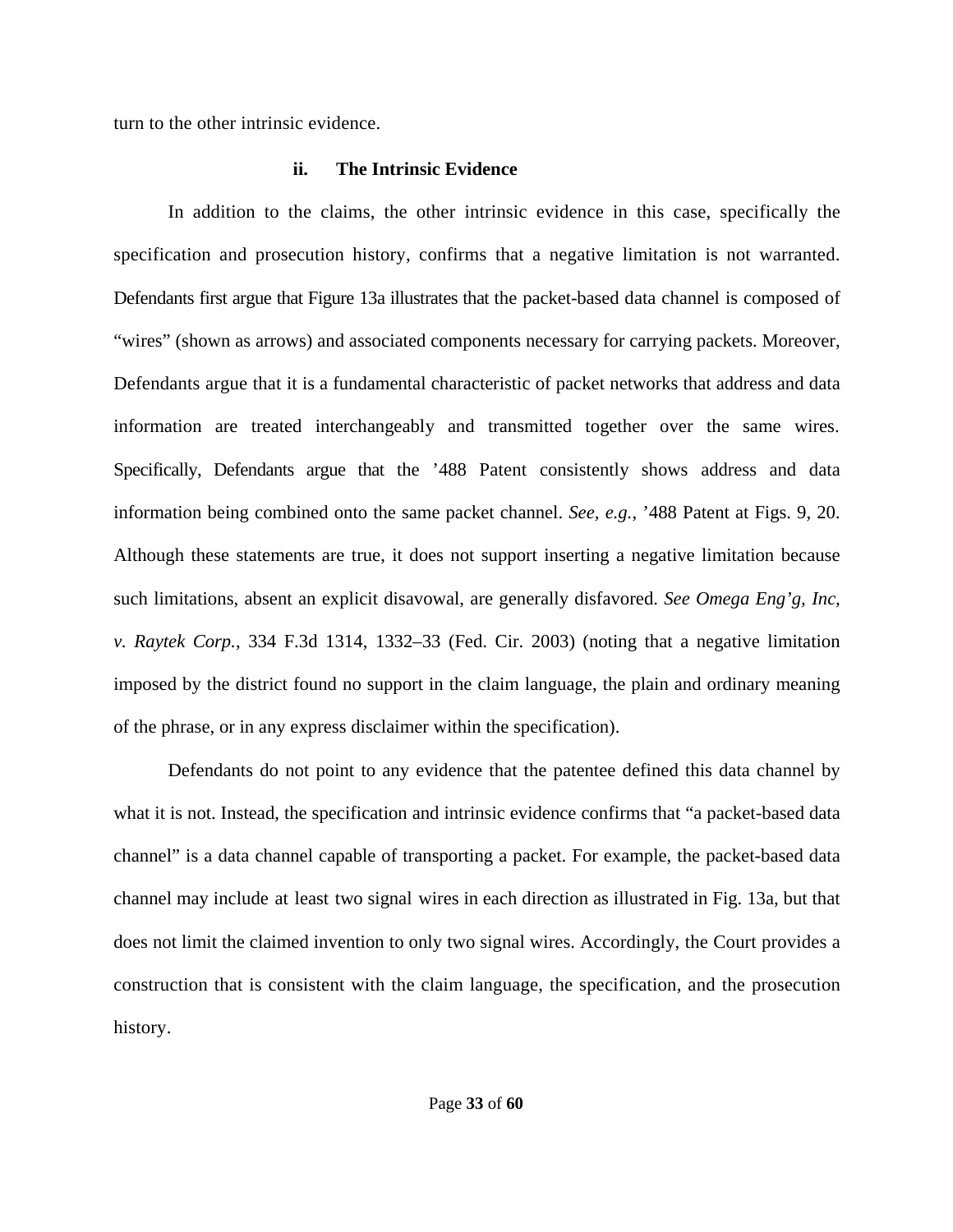### **iii. Court's Construction**

In light of the claim language, the specification, and the prosecution history, the Court construes **"packet-based data channel"** to mean **"a data channel capable of transporting a packet."**

| f. | "packet" |
|----|----------|
|    |          |

| <b>Disputed Claim Term</b> | <b>Plaintiff's Proposed</b>                                                                           | <b>Defendants' Proposed</b>                                                                                                             |
|----------------------------|-------------------------------------------------------------------------------------------------------|-----------------------------------------------------------------------------------------------------------------------------------------|
|                            | <b>Construction</b>                                                                                   | <b>Construction</b>                                                                                                                     |
| "packet"                   | "a message including payload<br>data and the control data<br>indicative of the intended<br>recipient" | "a message, including<br>payload data and control<br>data, that contains all the<br>necessary information for<br>the intended receiver" |

The parties agree that a "packet" is a message including payload data and control data. The parties also agree that packets are for an intended receiver/recipient. Thus, the dispute is whether the packet must "contain all the necessary information for the intended receiver" as Defendants contend. Defendants are correct that the patentee stated that the "each packet contains all the necessary information that is required for the intended receiver," but Defendants ignore the context of this statement. Accordingly, the Court finds that Plaintiff's proposed construction is consistent with and supported by the claim language, the specification, and the prosecution history.

#### **i. The Claim Language**

Page **34** of **60** The term "packet" appears in claims 14–17, 20, 23, 27–35, and 39. Having reviewed the claims, the Court concludes that the term is used consistently in each claim and is meant to have the same meaning in each claim. The Court finds that the claim language recites that the microprocessor and devices each include an interface for communicating in packet form. Thus,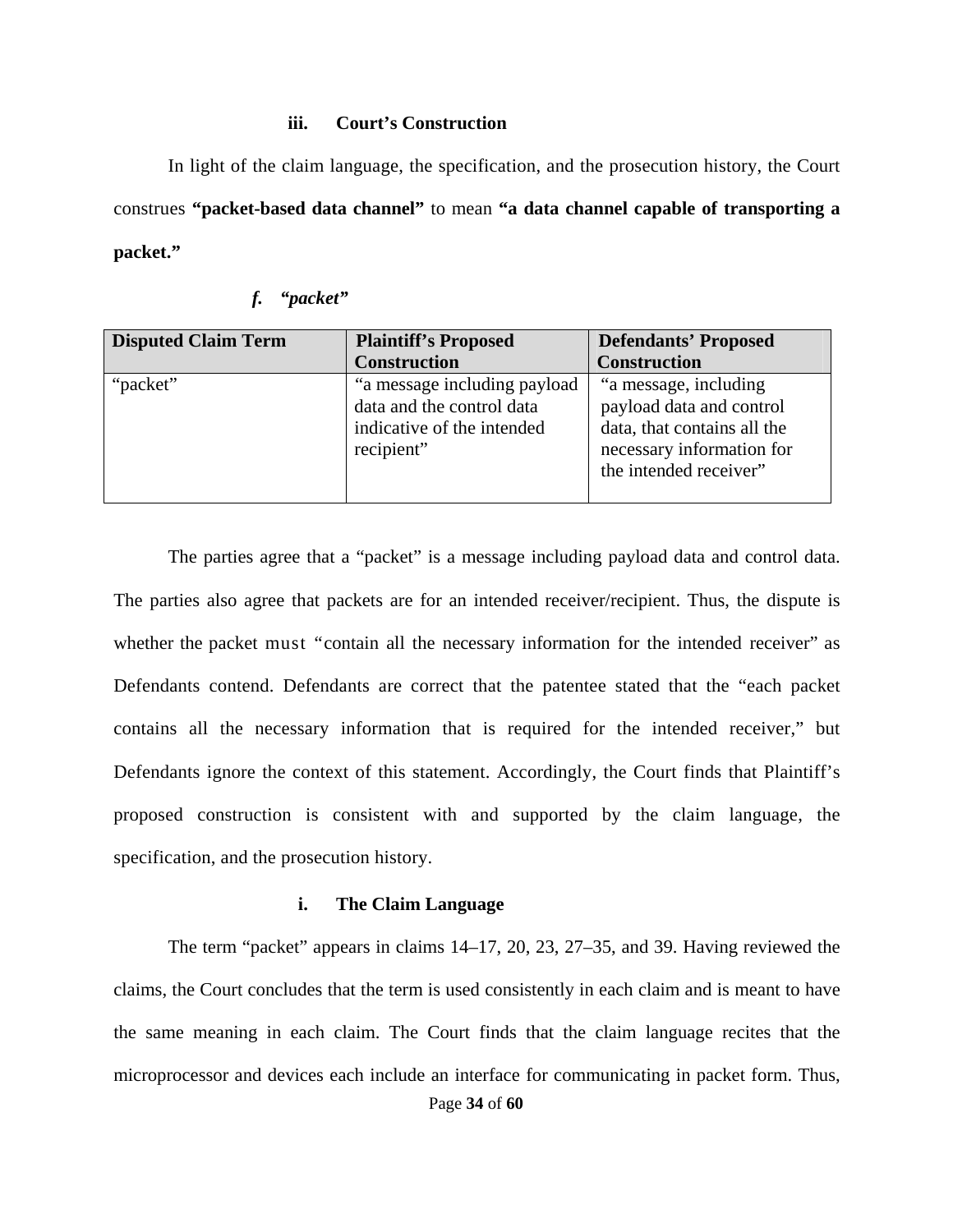the claims support the parties' proposed construction that a packet is a message including payload data and control data and that packets are intended for a recipient. However, the claims are silent as to Defendants' language requiring the packet to include "all the necessary information that is required for the intended receiver." Accordingly, the Court finds that Plaintiff's proposed construction is consistent with the ordinary and customary meaning of the claim language as understood by one of ordinary skill in the art. The Court will now turn to the other intrinsic evidence.

## **ii. The Intrinsic Evidence**

In addition to the claims, the other intrinsic evidence in this case, specifically the specification and prosecution history, supports the adoption of Plaintiff's construction. Figure 3 illustrates the structure of a packet, and the specification provides a number of general characteristics of an exemplary packet. '488 Patent at 5:45–65. The Court finds this discussion is consistent with the parties agreed construction that a packet is a message including payload data and control data and that packets are intended for a recipient. Importantly, the patentee states that that "[t]he above definitions may easily be changed without affecting the nature of the invention." *Id.* at 5:64–65. Thus, the Court concludes that the patentee did not set out to define "packet" any different from its plain and ordinary meaning.

Defendants, however, argue that the patentee acted as his own lexicographer and explicitly defined "packet" with the following statement:

> A packet node in the present invention communicates with another packet node using "packets." *Each packet contains all the necessary information that is required for the intended receiver* without the added overhead of setting up the receiver or formatting the data to a nodespecific set up.

'488 Patent at 5:45–49 (emphasis added). But Defendants ignore the context of the statement. As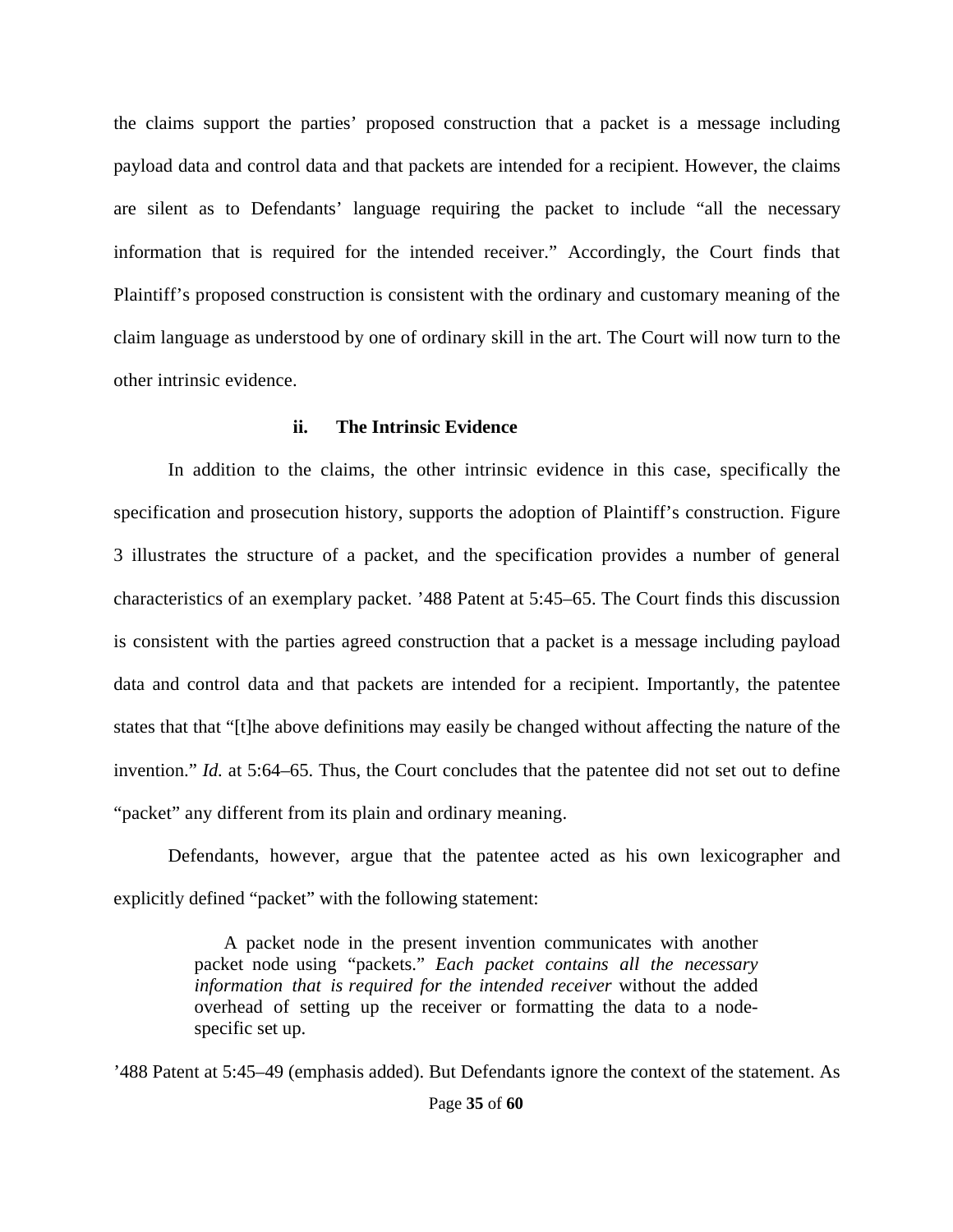discussed above, the invention purports to overcome the drawbacks associated with "defining handshaking and data size at the physical layer" by "eliminating the typical physical layer control signals of a bus and replacing them with link-layer control which is much more flexible." '488 Patent at 1:61–2:26. Thus, the "necessary information" contrasts how the prior art bus system operated at the physical layer. Moreover, Defendants do not point to any evidence in the prosecution history where a definition of packets was restricted to "containing all the necessary information for the intended receiver." Accordingly, the Court finds that Defendants' proposed language is superfluous and would only confuse the jury.

#### **iii. Extrinsic Evidence**

The parties submitted a number of technical dictionary excerpts that included definitions for the term "packet." The definitions for "packet" provided in these dictionaries generally refer to payload data and control data, but none state that a packet "contains all the necessary information for the intended receiver" (*see e.g.,* Doc. No. 504-13 at 3 (IBM Dictionary of Computing (10th ed. 1993) (excerpt))). Accordingly, the Court finds that the patentee used the term "packet" consistent with its plain and ordinary meaning.

## **iv. Court's Construction**

In light of the claim language, the specification, the prosecution history, and the extrinsic evidence submitted by the parties, the Court adopts Plaintiff's proposed construction and construes **"packet"** to mean **"a message including payload data and the control data indicative of the intended recipient."**

| <b>Disputed Claim Term</b>   | <b>Plaintiff's Proposed</b><br><b>Construction</b> | <b>Defendants' Proposed</b><br><b>Construction</b> |
|------------------------------|----------------------------------------------------|----------------------------------------------------|
| "a first buffer for queuing" | Ordinary meaning, in the                           | "a first buffer for storing"                       |

## *g. "a first buffer for queuing packets for a transmission"*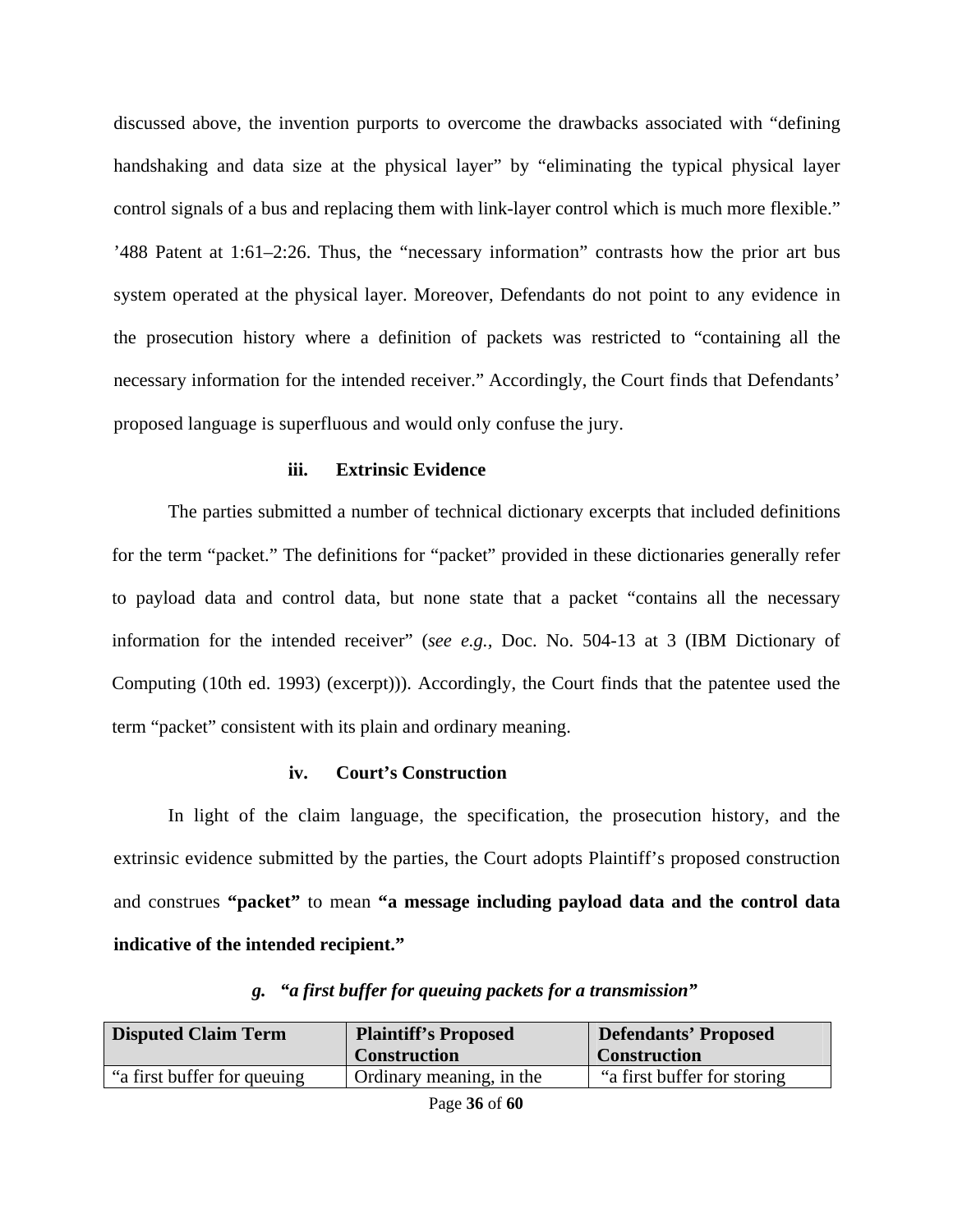| packets for a transmission" | alternative: "a first buffer | two or more packets until   |
|-----------------------------|------------------------------|-----------------------------|
|                             | capable of storing two or    | they are transmitted from   |
|                             | more packets prior to        | the buffer onto the packet- |
|                             | transmission"                | based data channel"         |
|                             |                              |                             |

The parties' dispute is focused on two issues. The first issue is whether the first buffer must store more than one packet at a time. The second issue is whether the first buffer must only queue packets for transmission onto the packet-based data channel without some other intermediate activity (*e.g.,* further formatting or manipulation).

Regarding the first issue related to storing more than one packet, the Court finds Defendants' argument are without merit. First, both sides have agreed that a "buffer" should be construed to mean "a storage element used to store data temporarily when sending data from one functional unit to another." Defendants attempt to add a further limitation to this agreed construction under the guise of the term "queuing." Specifically, Defendants argue that the entire concept of "queuing" means holding *at least two items*, in order, such that an item that arrives later will not pass an item that arrived earlier. Although the Court agrees that queuing means holding items in order of arrival, the Court disagrees that this requires the claimed buffer to always store "two or more packets."

As described in the specification, the claimed buffer may operate in a first in, first out (FIFO) manner. '488 Patent at 9:61–62. This means that the claimed buffer (*i.e.*, the storage element used to store data temporarily) may go from an empty state to a state of storing multiple items. This FIFO operation, however, does not require that the buffer always store two or more items because the buffer may be empty or contain only one item. Accordingly, the Court rejects Defendants' argument.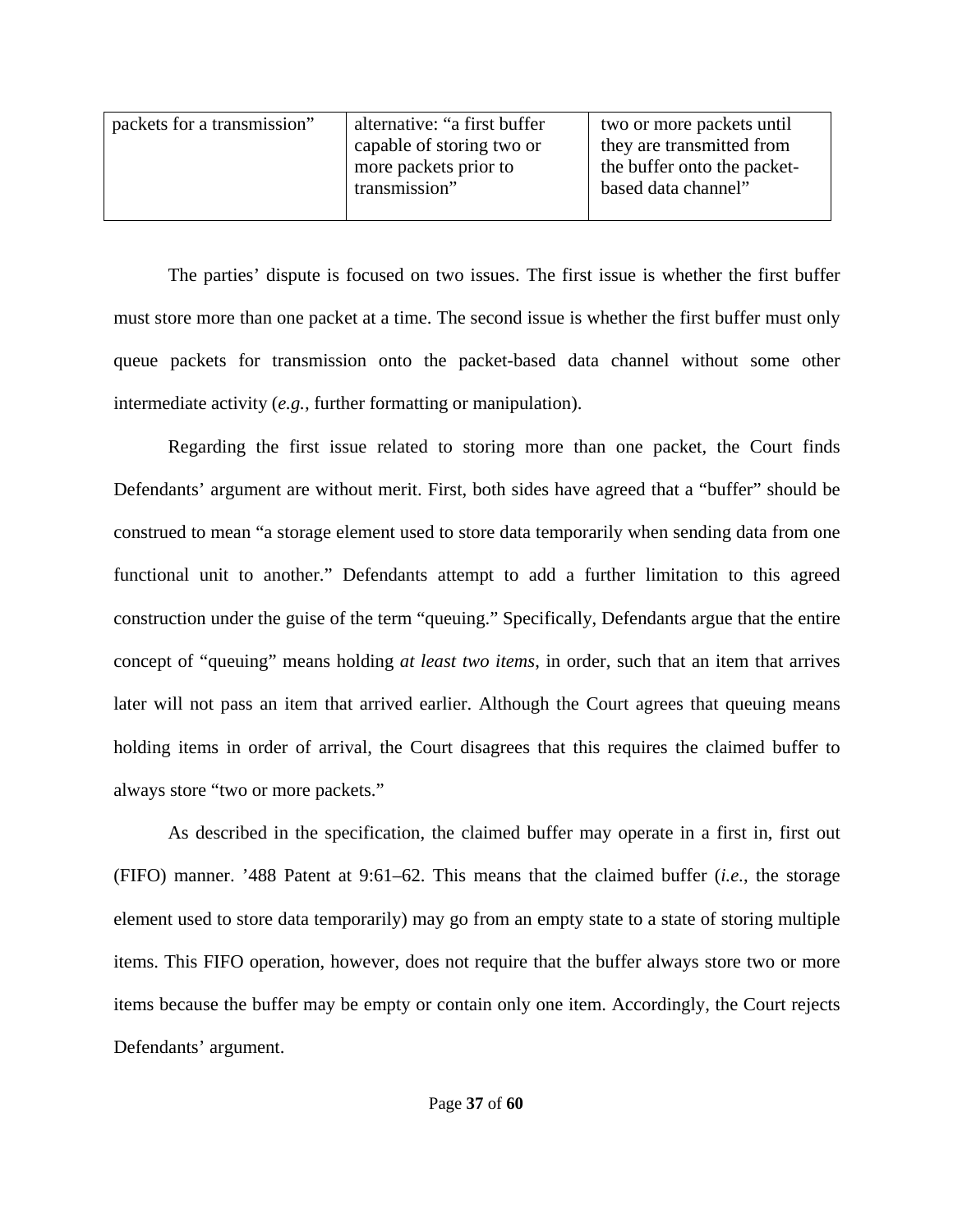Regarding the second issue, the Court disagrees that the claims bar some other intermediate activity between the buffer and the packet-based data channel. As discussed below, the claim language is unambiguous about the nature of the transmission described in the claim. Accordingly, the Court concludes that a construction is not necessary for this disputed phrase, especially given the parties' agreed construction for the term "buffer."

#### **i. The Claim Language**

The phrase "a first buffer for queuing packets for a transmission" appears in claims 14, 27–29, 31, and 33–35. Having reviewed the claims, the Court concludes that the phrase is used consistently in each claim and is meant to have the same meaning in each claim. The Court also finds that the claim language states that the buffer is for queuing packets "for" a transmission. Because the claims use the term "comprising," the claim language does not exclude further formatting or manipulation of the data before it is placed onto the packet-based data channel. Instead, the claims require that the first buffer provide the order that the packets will be transmitted on the packet-based data channel. Accordingly, given the claim language, the Court finds that no construction is necessary for this disputed phrase. A jury will understand that the first buffer queues the packets for a transmission. The Court will now turn to the other intrinsic evidence.

#### **ii. The Intrinsic Evidence**

Page **38** of **60** In addition to the claims, the other intrinsic evidence in this case supports the Court's conclusion that no construction is necessary. As discussed, Defendants' construction adds an unwarranted temporal limitation because it excludes any intermediate steps before the transmission occurs. Defendants fail to point to any substantive evidence to justify adding this limitation. Instead, Defendants only point to Plaintiff's characterization of the first buffer as a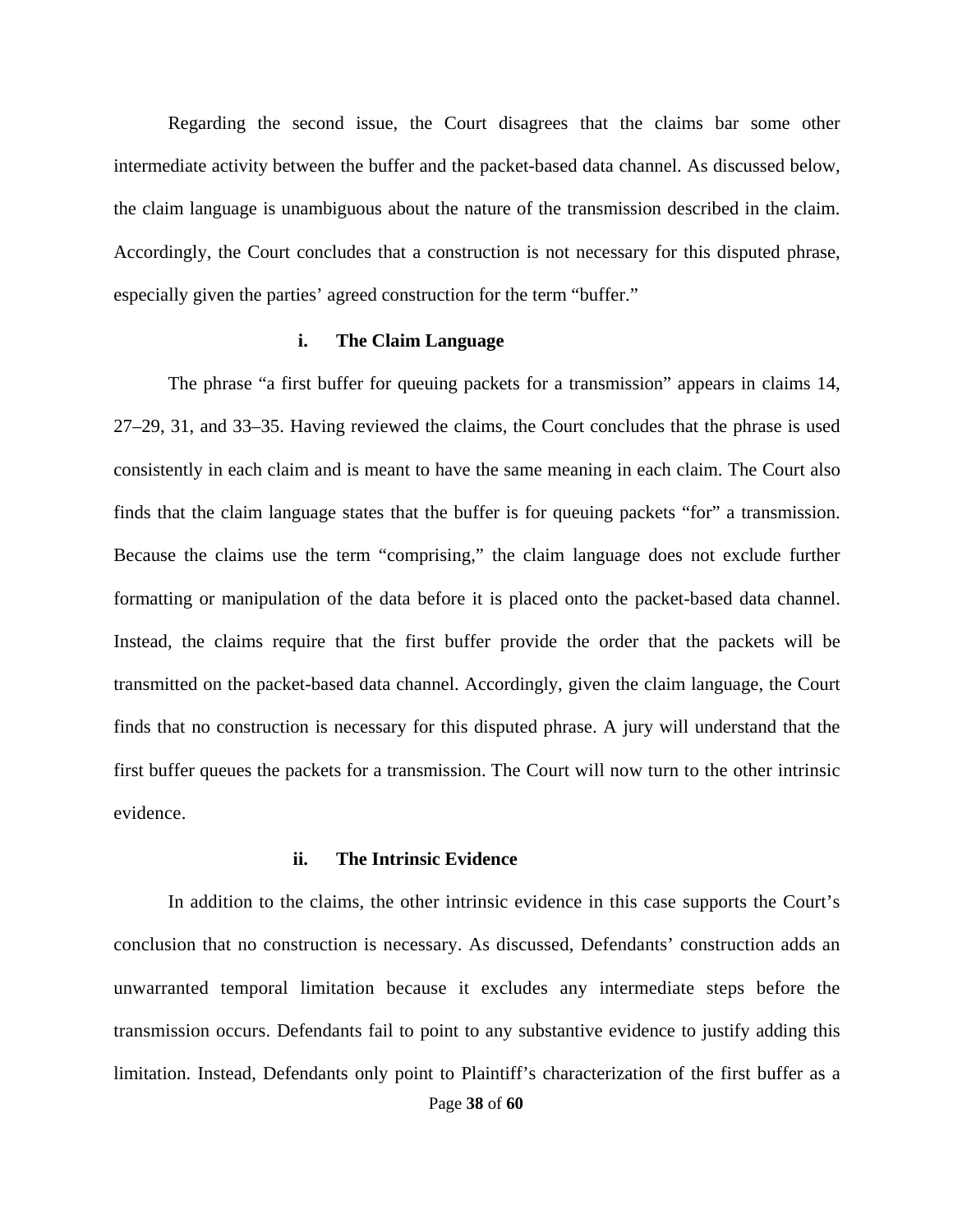"transmit buffer" in the prosecution history to support their construction. However, there is nothing in the intrinsic record that shows packets are transmitted by buffers onto the packetbased data channel. Indeed, the examiner confirmed this conclusion when he stated that "a buffer is a region of memory storage. It is not a transmitter that can retransmit its content" (Doc. No. 504-15 at 4 (Office Action dated May 26, 2010 at ¶7)). In other words, the claimed first buffer establishes the order of transmission but not the manner of transmission. This is consistent with the construction the parties agreed to for the term "buffer" as "a storage element used to store data temporarily."

During the claim construction hearing, Defendants argued that the phrase should be construed to prevent Plaintiff from arguing that the first buffer and second buffer may be arranged in a serial configuration. Such an alignment is contrary to Figure 9, which illustrates the first and second buffer in a parallel configuration. The Court agrees with Defendants' argument but finds that the plain and ordinary meaning of this disputed phrase, in conjunction with the Court's construction of the disputed phrase "a second buffer for storing a copy of a packet transmitted," properly addresses this issue. Thus, the Court need not construe the "first buffer" phrase. Accordingly, the Court concludes that the disputed "first buffer" phrase is unambiguous, is easily understandable by a jury, and requires no construction. Therefore, the phrase **"a first buffer for queuing packets for a transmission"** will be given its **plain meaning** to one of ordinary skill in the art.

| <b>Disputed Claim Term</b>     | <b>Plaintiff's Proposed</b>    | <b>Defendants' Proposed</b> |
|--------------------------------|--------------------------------|-----------------------------|
|                                | <b>Construction</b>            | <b>Construction</b>         |
| "a second buffer for storing a | Ordinary meaning, in the       | "a second buffer, separate" |
| copy of a packet transmitted"  | alternative: "a second buffer  | from the first buffer, for  |
|                                | capable of temporarily storing | storing only copies of      |

*h. "a second buffer for storing a copy of a packet transmitted"*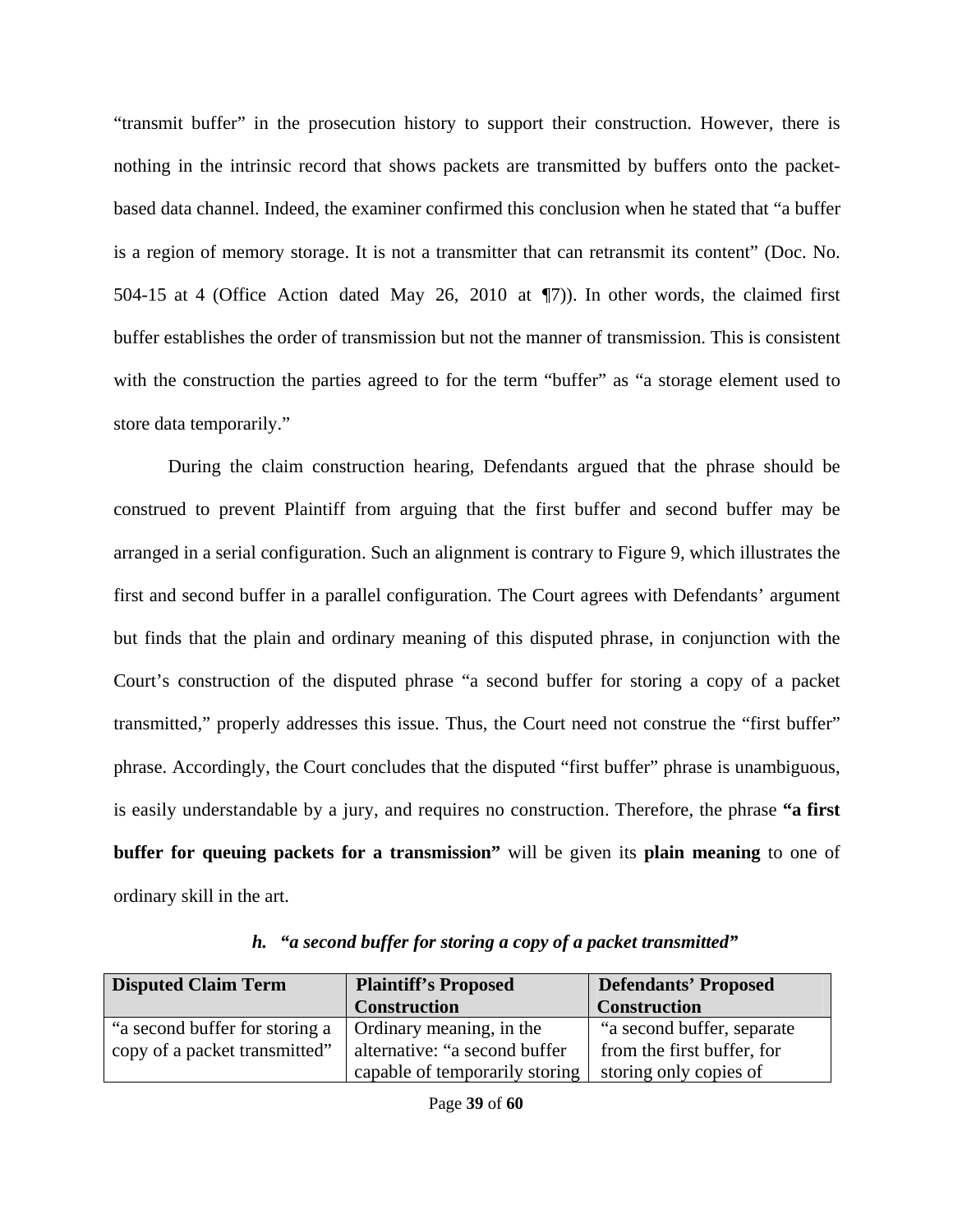| from the first buffer onto the<br>transmitted"<br>packet-based data channel" |
|------------------------------------------------------------------------------|
|------------------------------------------------------------------------------|

The parties dispute whether the second buffer only stores packets previously transmitted by the first buffer or whether the second buffer can store packets before they are transmitted by the first buffer. Plaintiff contends that the copy of a packet stored in the second buffer may be created before the "original" packet has been transmitted (*i.e.,* before the original packet has left the first buffer). Defendants respond that the claim language and intrinsic evidence confirms that the second buffer only stores packets previously transmitted by the first buffer. The Court generally agrees with Defendants and adopts a modified version of their construction that is consistent with the claim language, the specification, and the prosecution history.

## **i. The Claim Language**

The phrase "a second buffer for storing a copy of a packet transmitted" appears in claims 14, 27–29, 31, and 33–35. Having reviewed the claims, the Court concludes that the phrase is used consistently in each claim and is meant to have the same meaning in each claim. The Court finds that the claim language recites that the second buffer is separate from the first buffer. The claim language also recites "a second buffer for storing a copy of a packet *transmitted* by said first interface." By using the past tense, the claims recite that the packets have already been "transmitted" by the first interface. Plaintiff contends that the claim language "for storing" means that the second buffer is capable of storing packets that have already been transmitted but it does not exclude the capability to store such copies before transmission. The Court disagrees. The patentee could have drafted the claim without the "transmitted" language. Accordingly, the Court finds that Defendants' proposed construction is consistent with the ordinary and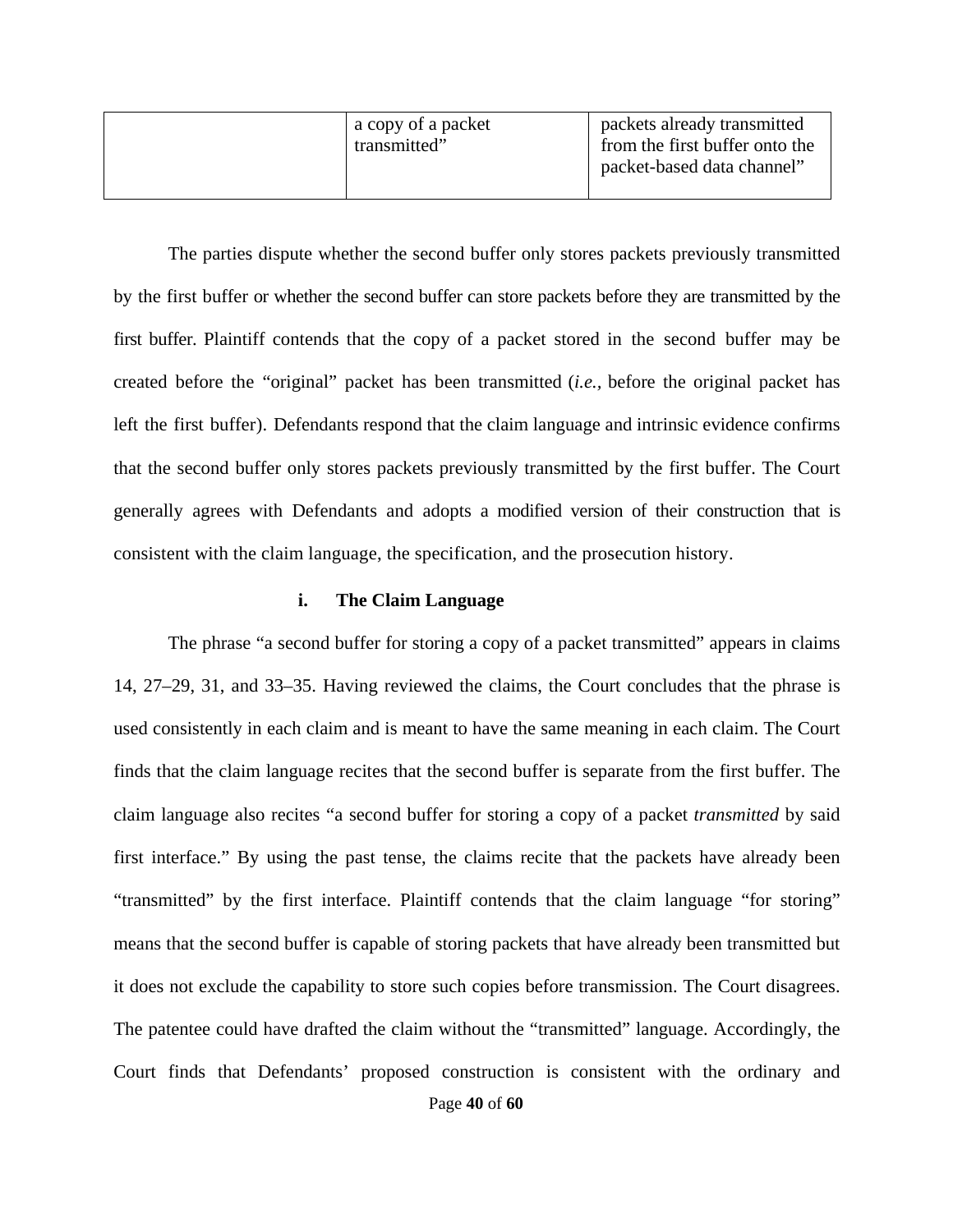customary meaning of the claim language as understood by one of ordinary skill in the art. The Court will now turn to the other intrinsic evidence.

#### **ii. The Intrinsic Evidence**

In addition to the claims, the other intrinsic evidence in this case, specifically the specification and prosecution history, supports the adoption of Defendants' construction. Plaintiff contends that Defendants' construction is limited to a "serial" arrangement (requiring that the first buffer be in-line with the second buffer), which would exclude a preferred embodiment from the claim scope. Specifically, Figure 9 depicts an embodiment that has a "parallel" arrangement for the packet to be transmitted showing a communication path from a first buffer ("Request Queue") to a second buffer ("Echo Waiting Queue") and a communication path from the first buffer to another interface.

Defendants respond that their construction is entirely consistent with Figure 9. The Court agrees. As stated in Plaintiff's opening brief, the parties are in agreement that the "Echo Waiting Queue" is claimed as the "second buffer" (Doc. No. 504 at 21). The specification states that a request "is queued in the echo waiting queue" (the second buffer) "*[o]nce any request has been sent out*." '488 Patent at 9:67–10:1 (emphasis added). Thus, Defendants' construction is consistent with Figure 9 and the specification, which describes transmitting packets from the first buffer ("Request Queue") and providing copies of "outstanding" packets, in parallel, to the second buffer ("Echo Waiting Queue"). '488 Patent and 8:45–49; 9:67–10:1.

Moreover, Defendants point to statements made by the patentee during the file history to support their construction. Defendants argue that during reexamination, the patentee distinguished prior art that allowed for the storage of packets before being transmitted. Specifically, the prior art used a "sliding window implementation" in a single "transmit buffer"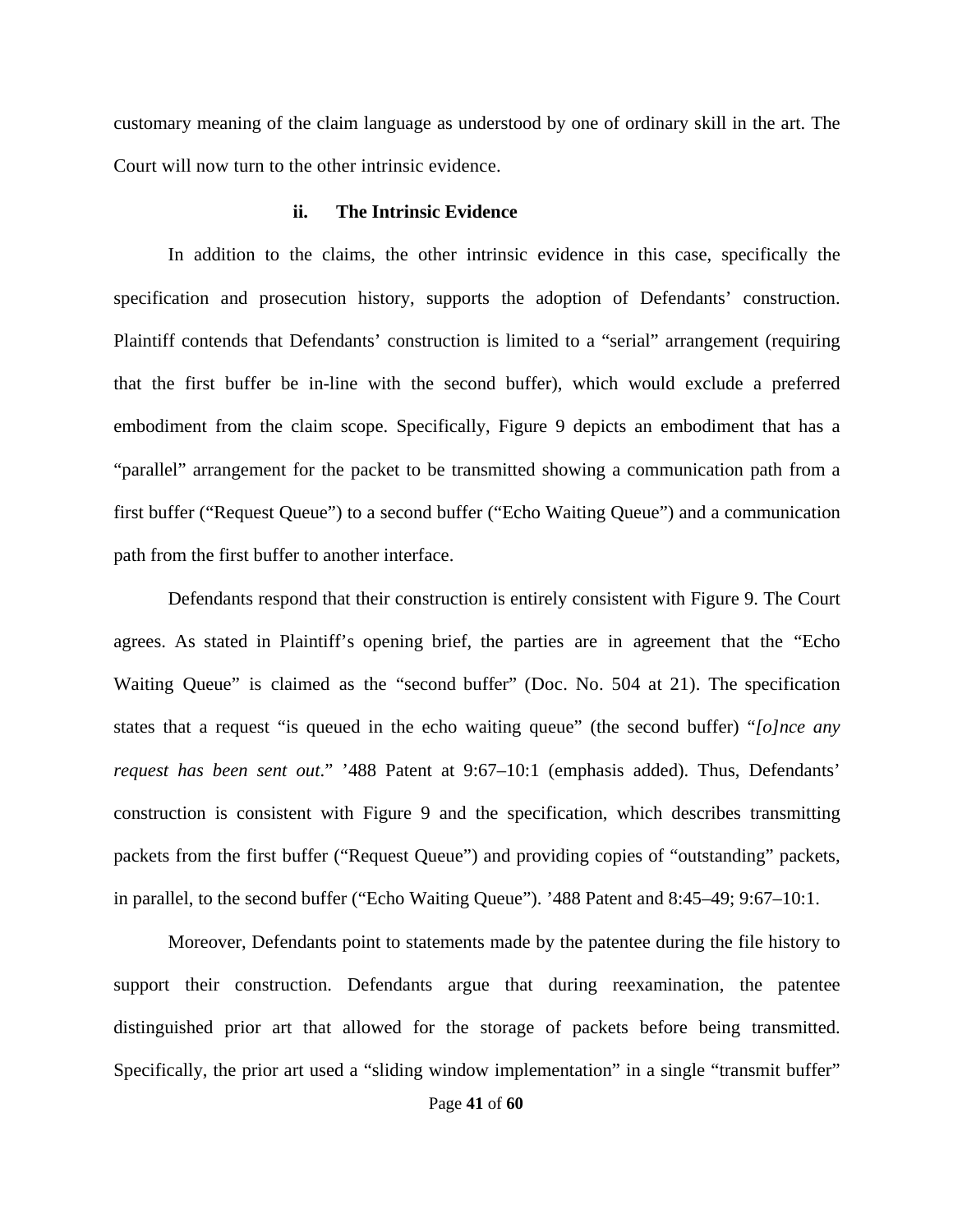holding both "packets that have been transmitted, and packets that have yet to be transmitted" (Doc. No. 511-30 at 18–19 (Am. in Consol. Reexam.) (emphasis added)). To distinguish this prior art, the patentee argued to the USPTO that this was different from the '488 Patent because "the transmit interface disclosed by the '488 Patent makes use of two buffers[:] a Request Queue for holding packets for transmission, as well as an Echo Waiting Queue that holds only those packets *that have already been transmitted* by the Request Queue." (Doc. No. 511-30 at 18–19 (Am. in Consol. Reexam.) (emphasis added)). The Court agrees that Defendants' construction is consistent with the statements made to the USPTO to distinguish the invention from the prior art.

Finally, during the claim construction hearing, the Court proposed its construction to the parties. Defendants stated they could agree with the Court's construction if the Court were to adopt their proposed construction for the disputed "first buffer" phrase. For the reasons stated above, the Court finds that its construction for this disputed phrase, in conjunction with the plain and ordinary meaning of the disputed "first buffer" phrase, properly addresses the issues raised by the parties and does not require the Court to construe the "first buffer" phrase.

## **iii. Court's Construction**

In light of the claim language, the specification, and the prosecution history, the Court adopts a modified version of Defendants' proposed construction and construes **"a second buffer for storing a copy of a packet transmitted"** to mean **"a second buffer, separate from the first buffer, for storing copies of packets that have already been transmitted from the first buffer."**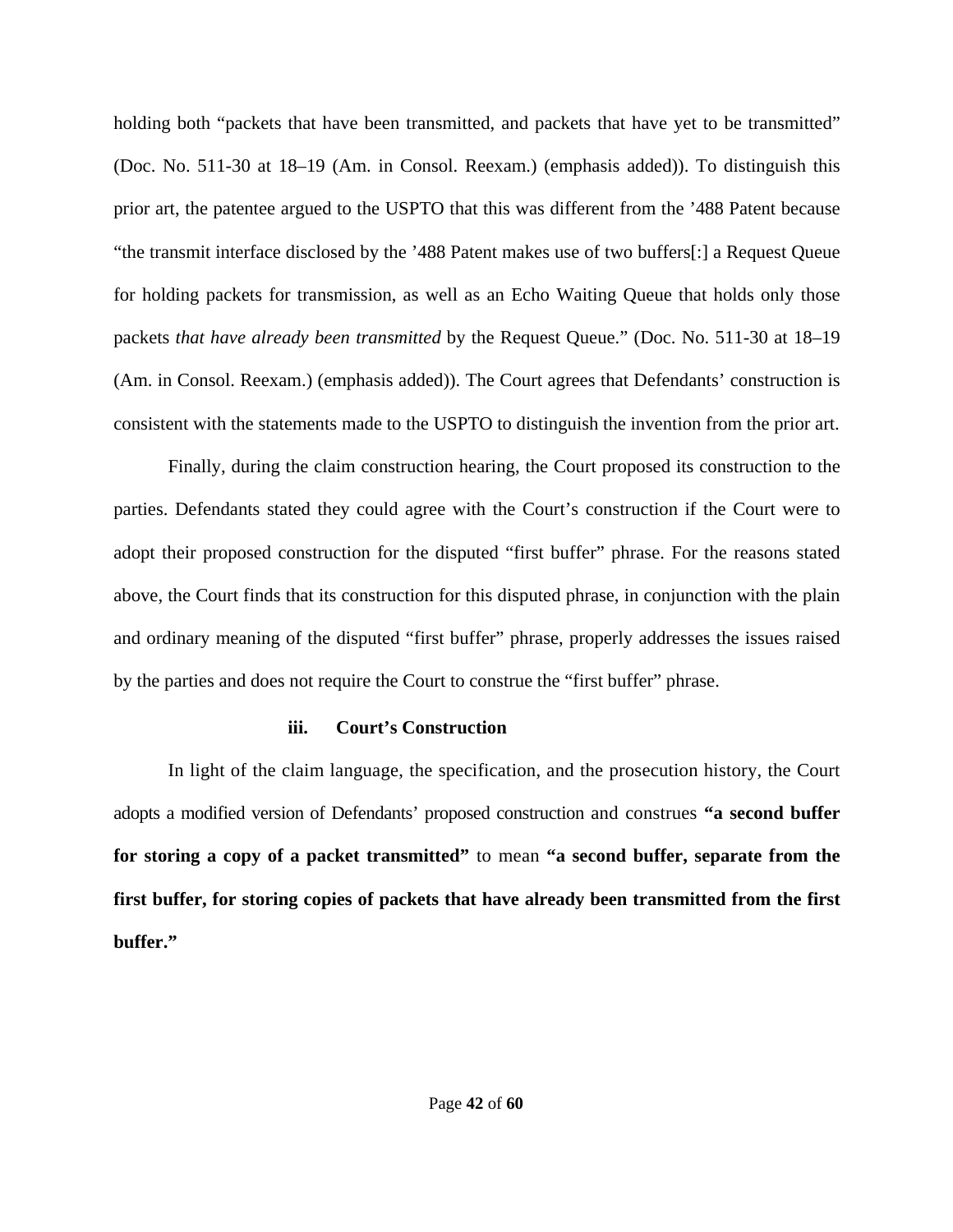#### *i. "cache"*

| <b>Disputed Claim Term</b> | <b>Plaintiff's Proposed</b>     | <b>Defendants' Proposed</b>    |
|----------------------------|---------------------------------|--------------------------------|
|                            | <b>Construction</b>             | <b>Construction</b>            |
| "cache"                    | Ordinary meaning, in            | "a section of fast memory      |
|                            | the alternative: "a circuit for | that stores frequently used    |
|                            | temporarily storing data"       | data until it is full and then |
|                            |                                 | replaces old data with more    |
|                            |                                 | recently requested data"       |
|                            |                                 |                                |

The parties' dispute is focused on three issues. The first issue is whether the cache must be "fast" memory. Plaintiff contends that "fast" memory introduces unnecessary ambiguity into the claim. The Court agrees and finds that the claim language itself provides for Defendants' "fast" memory construction. The second issue is whether the cache is limited to storing only "frequently used data." Plaintiff contends that not all caches are limited to storing only "frequently used data." The Court agrees with this statement, but Defendants' construction is not limited to only storing frequently used data. It also allows for storing other data (*e.g.*, prefetched data). The third issue is whether the cache must "store frequently used data until it is full." Plaintiff contends that there are different types of caches, and requiring the cache to "store" frequently used data until it is full" would exclude one cache type described in the specification. The Court agrees. Accordingly, the Court provides a construction that is consistent with the claim language, the specification, and the prosecution history.

## **i. The Claim Language**

The term "cache" appears in claims 32 and 35. Having reviewed the claims, the Court concludes that the term is used consistently throughout the claims and is meant to have the same meaning. Claim 35 specifies that the cache is included in the microprocessor interface, stores a quantity of data requested from one of the devices, and is organized with a variable line size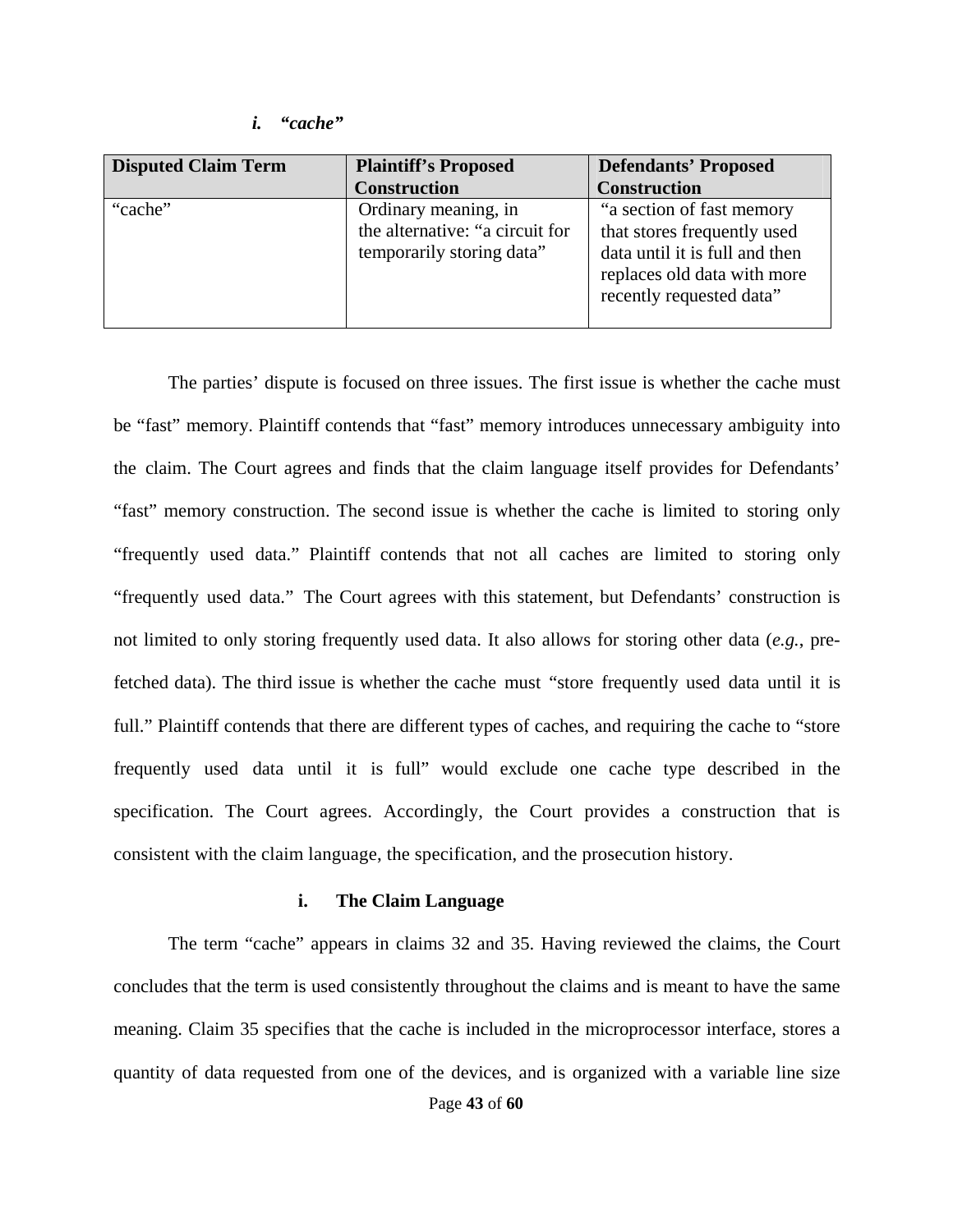adjusted dynamically based on changes in hit rate. Thus, the claim language captures the "fast" memory aspect of Defendants' construction because the cache is included in the microprocessor interface itself. Similarly, the claim language supports a construction that includes storing frequently used data because the claim requires the cache to store data requested from one of the devices. Finally, the claim language is silent as to whether the cache must store frequently used data until it is full. Accordingly, the Court finds that its construction is consistent with the plain and ordinary meaning of the claim language as understood by one of ordinary skill in the art. The Court will now turn to the other intrinsic evidence.

#### **ii. The Intrinsic Evidence**

In addition to the claims, the other intrinsic evidence in this case supports the Court's construction. First, Defendants contend that Plaintiff's construction is so broad that it would encompass almost any form of memory, including the "main memory," "buffers," and "mass storage device" that the '488 Patent identifies as separate elements. The Court agrees and finds that Plaintiff's construction would not help the jury understand the differences between the claimed cache and the other claimed devices. Indeed, during the claim construction hearing, Plaintiff conceded that its proposed construction is broad and would read on other claimed memory devices (*e.g.*, random access memory device, mass storage device). Although the Court agrees with Defendants' argument, it does not adopt Defendants' construction because it goes too far.

First, Defendants argue that a cache must "store frequently used data until it is full." The parties do not dispute that this is a characteristic of a particular type of cache that is commonly referred to as "fully associative" (*see, e.g.*, Doc. No. 504-2 at 25, ¶64 (Dec. of William Mangione-Smith)). Fully associative caches allow data to be stored at any location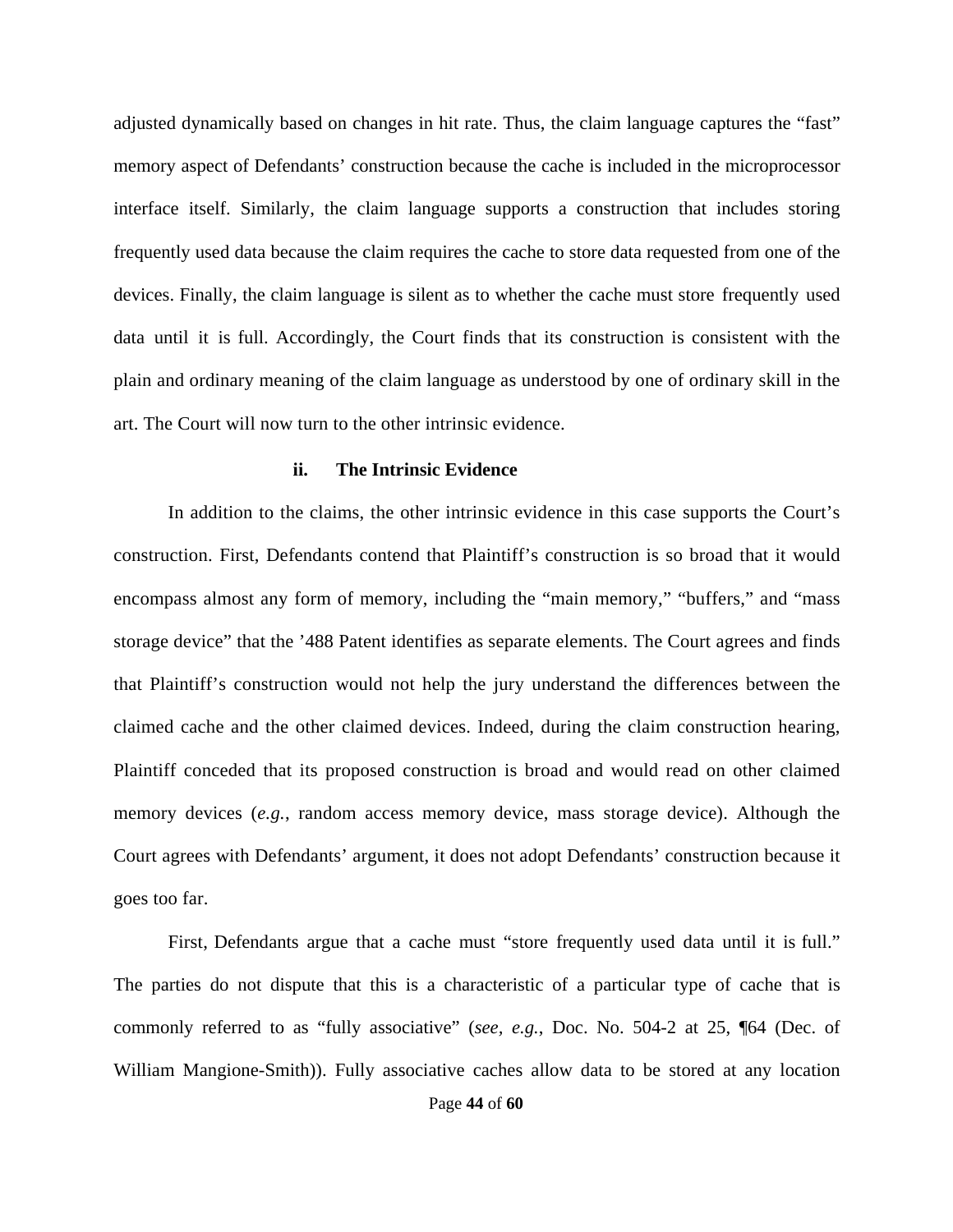within the cache (Doc. No. 504-2 at 25, ¶64 (Dec. of William Mangione-Smith)). In contrast, "direct-mapped" or "set-associative" caches restrict where a particular piece of data can reside within a cache and typically require cache management before the cache is full (Doc. No. 504- 2 at 25, ¶64 (Dec. of William Mangione-Smith)). Thus, Defendants' construction is not consistent with a direct-mapped cache, which is described as an embodiment of the linc cache. Specifically, the specification states that the "[l]inc cache **63** is basically a directed [sic] mapped cache for caching response data for the functional unit." '488 Patent at 8:63–64. Accordingly, the Court will not include Defendants' "until it is full" language in its construction because it is not consistent with a "direct-mapped" cache.

Defendants also contend that it is well document that a cache stores data until it is full and replaces old data with more recently requested data. However, none of the definitions for cache included in the extrinsic evidence provided by the parties, or even the definition quoted by Defendants in their brief, specify that the cache *must* "store data until it is full and replaces old data with more recently requested data." Although the Court recognizes that a cache must have some mechanism for replacing data, the Court does not find that Defendants' proposed language is necessary for its construction. Moreover, Defendants point to no intrinsic evidence that would compel the Court to include this language in its construction. The Court will now turn to the extrinsic evidence submitted by the parties.

#### **iii. Extrinsic Evidence**

Page **45** of **60** In addition to the intrinsic evidence, there is also extrinsic evidence that supports the Court's construction. First, the Court finds that the definitions for cache provided in the extrinsic evidence commonly references frequently used data (*see, e.g.,* Doc. No. 511-6 at 3 (*Dictionary of Computer Words* 34 (rev. ed. 1995)); Doc. No. 511-8 at 3 (*Prentice Hall's*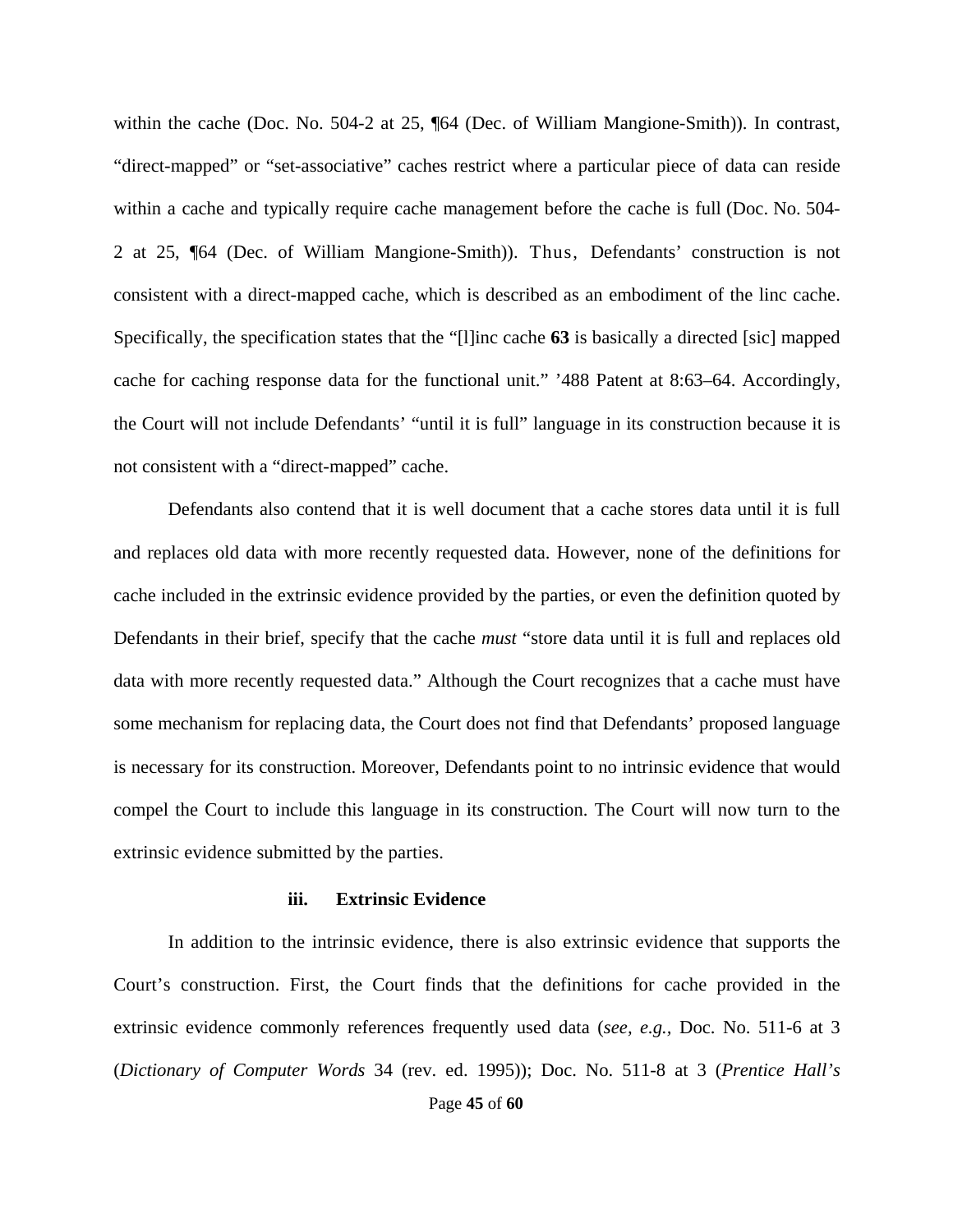*Illustrated Dictionary of Computing* 73 (2d ed. 1995))). Plaintiff's basis for opposing this language is that not all caches are limited to storing only "frequently used data." To be clear, the Court's construction does not require that the cache store only frequently used data, but also allows the cache to store other data (e.g., pre-fetched data). *See, e.g.,* '488 Patent, 11:15–20. Accordingly, in order to help the jury understand the difference between a "cache" and the other claimed elements (*e.g.*, "main memory," "buffers," "mass storage device"), the Court's construction includes "frequently used data."

This conclusion is also consistent with the testimony of Plaintiff's expert, Mr. William Henry Mangione-Smith. Mr. Mangione-Smith agreed that it would be fair to characterize the cache's intent as storing frequently used data. Doc. No. 511-19 at 13 (Mangione-Smith Tr. 172:20–23). Accordingly, the Court's construction that requires the cache to store "frequently used data" is consistent with the extrinsic evidence submitted by the parties.

## **iv. Court's Construction**

In light of the claim language, the specification, the prosecution history, and the extrinsic evidence submitted by the parties, the Court construes "cache" to mean "a section of memory that temporarily stores frequently used data."

| <b>Disputed Claim Term</b> | <b>Plaintiff's Proposed</b>      | <b>Defendants' Proposed</b> |
|----------------------------|----------------------------------|-----------------------------|
|                            | <b>Construction</b>              | <b>Construction</b>         |
| "linc cache"               | Ordinary meaning in the          | "a single link-layer cache" |
|                            | context of the claim             |                             |
|                            | language, in the alternative:    |                             |
|                            | "a circuit that contains a first |                             |
|                            | memory block for storing         |                             |
|                            | recently received data and a     |                             |
|                            | second memory block for          |                             |
|                            | storing additional data related  |                             |
|                            | to said received data"           |                             |

# *j. "linc cache"*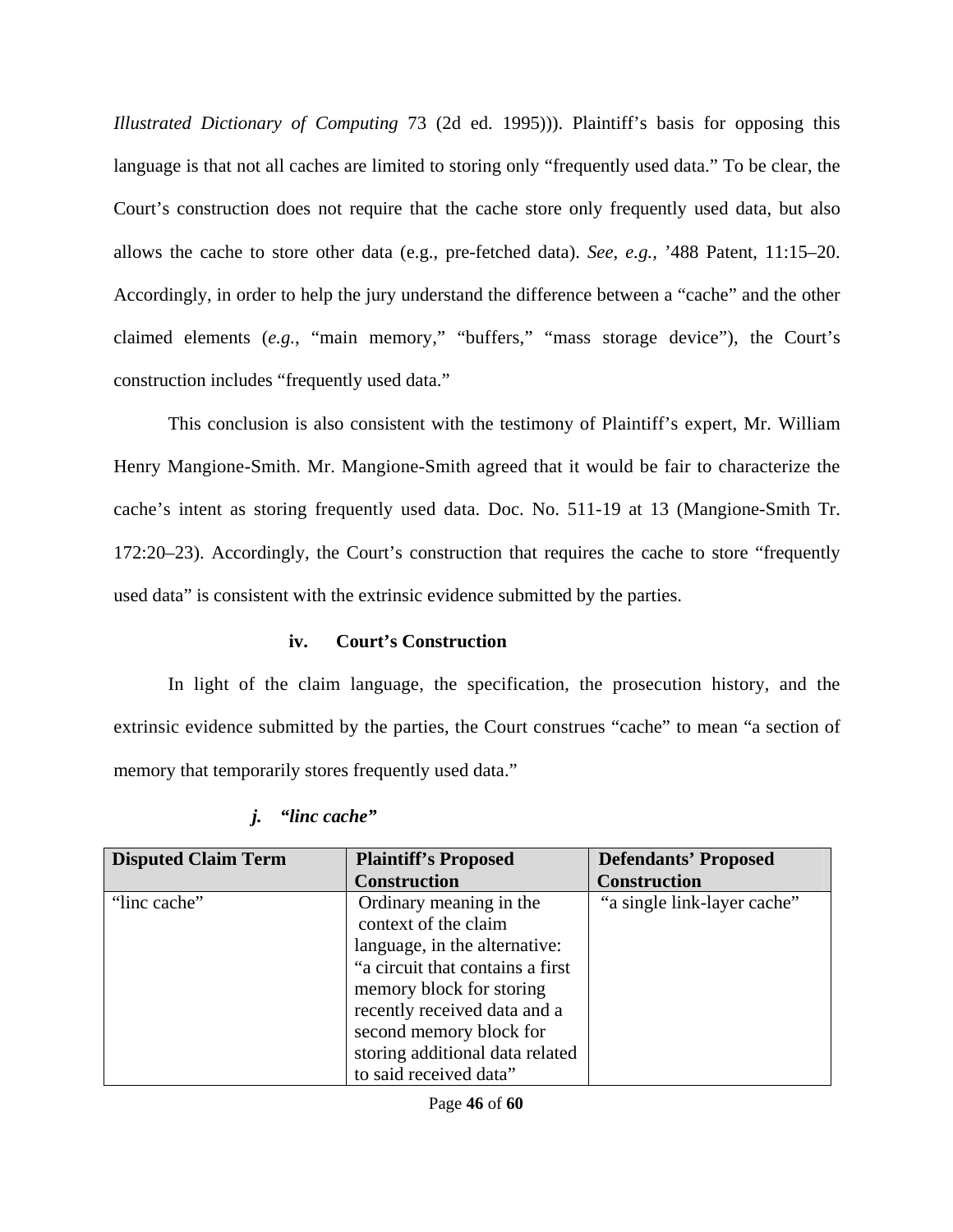The parties dispute whether "linc cache" should be construed as "a single link-layer cache." Plaintiff contends that Defendants' construction introduces unnecessary ambiguity to the claim and could improperly limit the claim to exclude systems using more than one "linc cache." Defendants respond that the patentee made clear and unequivocal statements to the USPTO that a "linc cache" is a single link-layer cache. The Court agrees with Defendants and finds that their proposed construction is consistent with the claim language, the specification, and the prosecution history.

## **i. The Claim Language**

The phrase "linc cache" appears in claim 32. Having reviewed the claim, the Court concludes that the phrase is used consistently throughout the claim. Plaintiff contends that the remainder of the claim language sufficiently and unambiguously defines the meaning of the phrase "linc cache." Specifically, Plaintiff argues that the claim language describes the "linc cache" as follows: (1) included in the microprocessor interface; (2) used for storing data requested by the microprocessor from at least one of said devices (*i.e.*, random access memory device, mass storage device and/or input-output port device); and (3) made up of at least two memory blocks—one block for storing at least data most recently requested (by the microprocessor) and one block for storing data not most recently requested. The Court agrees with Plaintiff's summary of the claim elements but finds that it does not take into account the statements made to the USPTO that describe the linc cache as a single link-layer cache. Moreover, Plaintiff's proposed construction does not provide any guidance to the jury because it only repeats the elements of the claim. The Court will now turn to the other intrinsic evidence.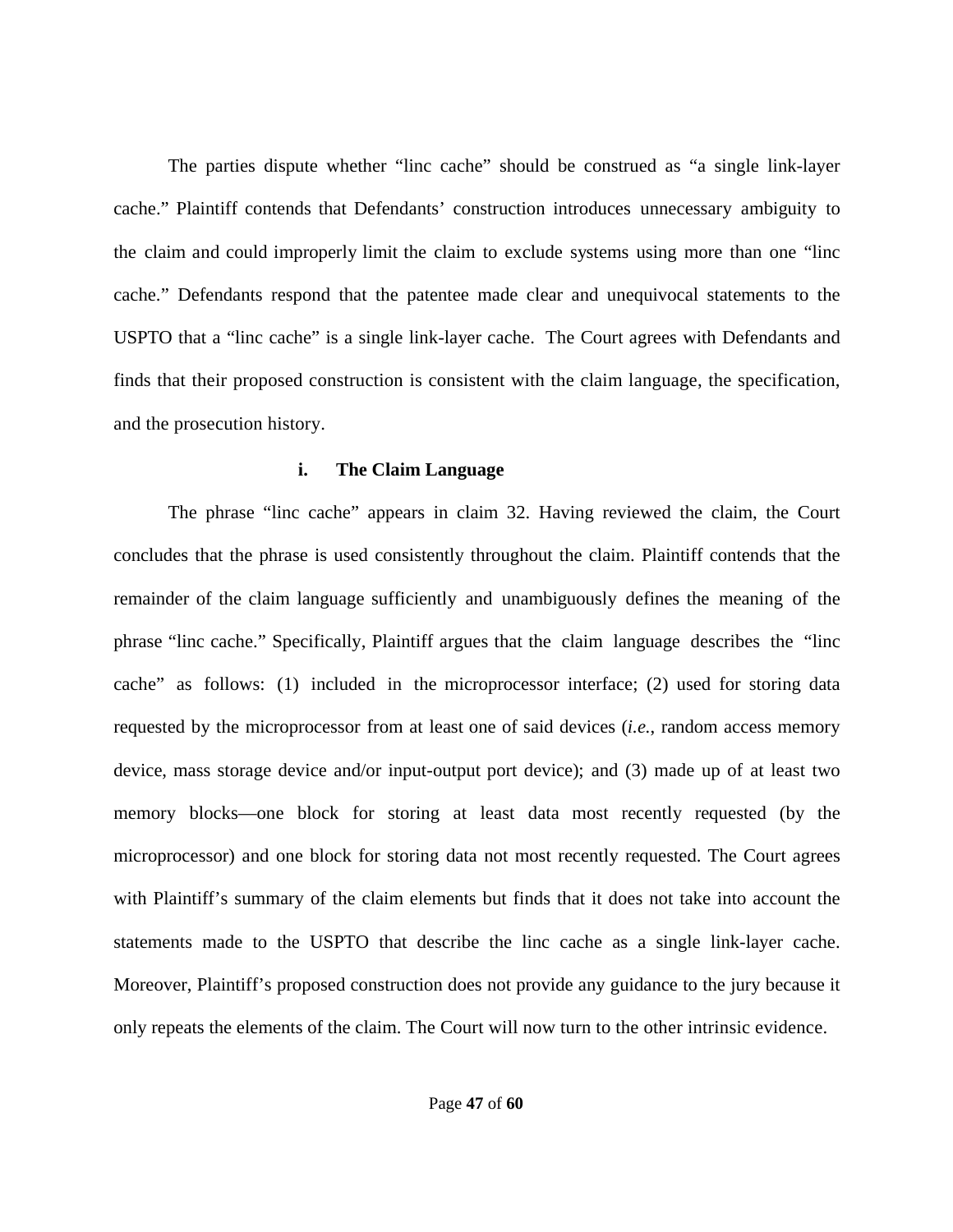## **ii. The Intrinsic Evidence**

The other intrinsic evidence in this case, specifically the prosecution history, supports the adoption of Defendants' construction. Defendants contend that during the reexamination, the patentee explicitly defined the "linc cache" to mean a single link-layer cache. Specifically, Defendants point to the following statement:

> The '488 linc cache defines a hardware-controlled data cache that is *incorporated at the link layer* in each node of a *packet-based* computer bus. This hardware cache implementation is a non-obvious design choice and represents a valid patent claim.

(Doc. No. 511-5 (Gardner Decl. ¶ 50) (emphasis added)). Using this statement, the patentee then distinguished three prior art references on the ground that they did not disclose a *link-layer* cache. Specifically, Defendants point to the following arguments made by the patentee to the USPTO:

- 1) "Yoshizawa's "link cache" . . . does not teach the structural and functional limitations of *the link-layer cache in ' 488*" (Doc. No. 511-5 (Gardner Decl. at ¶ 63) (emphasis added)).
- 2) "A local memory cache is at a higher layer in the OSI communications model and is *fundamentally different from cache at the link layer* of the communications channel" (Doc. No. 511-5 (Gardner Decl. at ¶ 57) (emphasis added)).
- 3) "Since Yoshizawa . . . does not use packets, does not operate as a bus interface, and *does not operate at the link layer of a communications system*, a person of ordinary skill in the art would not look to Yoshizawa . . . to arrive at the linc cache invention of '488" (Doc. No. 511-5 (Gardner Decl. at ¶ 64) (emphasis added)).
- 4) "A software disk cache like Holzhammer's has to operate *at a communications layer higher than the link layer implementation of the '488 patent*" (Doc. No. 511-5 (Gardner Decl. at ¶ 74) (emphasis added)).

Similarly, Defendants point to the patentee's repeated statements to the USPTO that its

"linc cache" is a single cache, not a combination of two separate caches (*see* Doc. No. 511-10 at

75 (Patent Owner's Appeal Brief (Feb. 8, 2011)) ("[T]he specification of the '488 Patent, in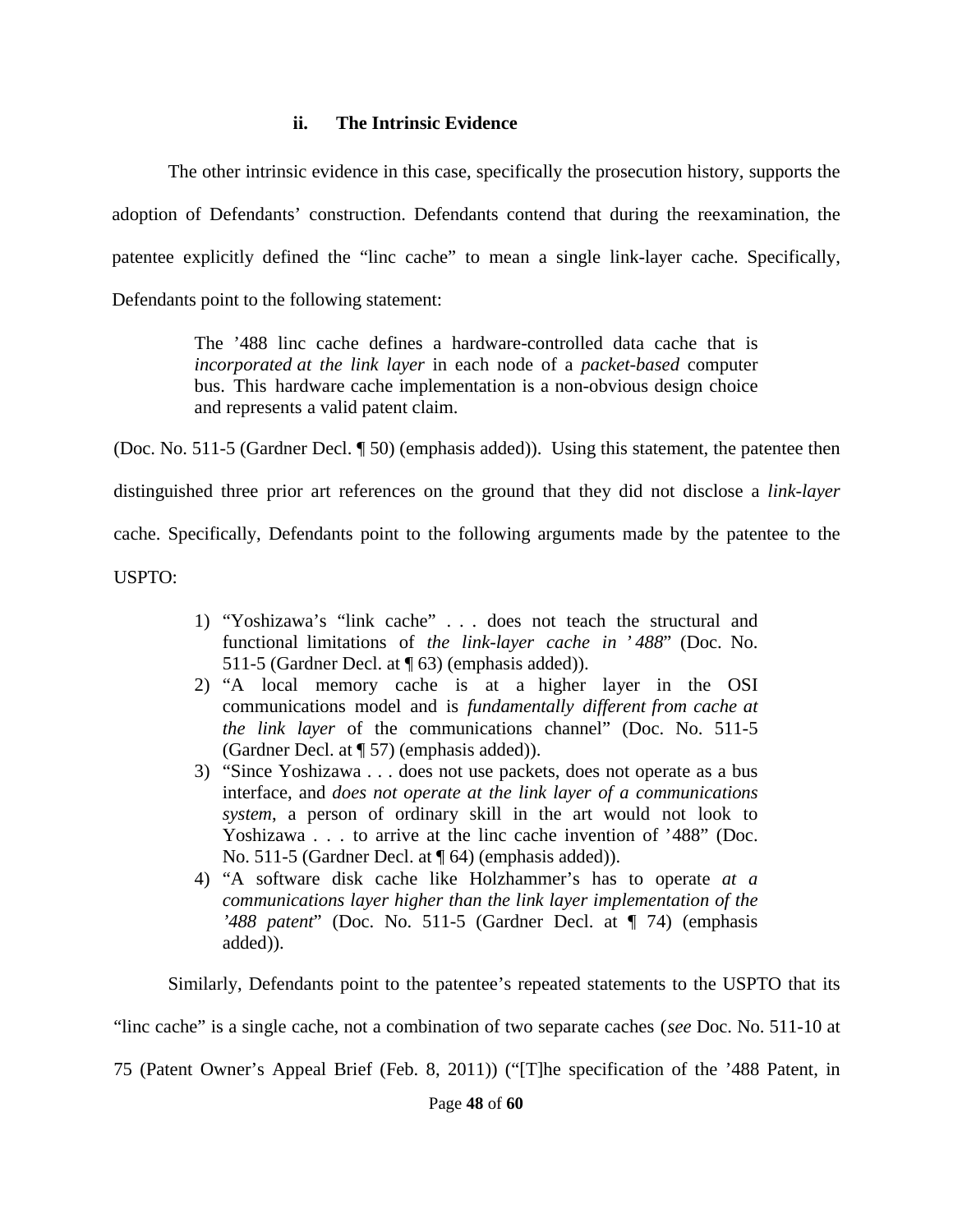every instance, depicts and/or discusses the link cache of the claimed invention as **single cache**, and not as two separate caches."); Doc. No. 511-12 at 25 (Resp. in '376 Reexam. (Nov. 11, 2009)); Doc. No. 511-13 at 51–52 (Resp. in '376 Reexam. (May 14, 2010)); Doc. No. 511-34 (Belgard Decl. ¶¶ 14, 15, 38); Doc. No. 511-14 at 42–43 (Resp. in '376 Reexam. (July 26, 2010)); Doc. No. 511-3 (Reinman Decl. ¶¶ 216–18)).

Plaintiff contends that the USPTO expressly rejected these characterization as not supported by either the specification or the claim language. This argument is without merit because the patentee representation is binding regardless of whether the USPTO accepted the patentee's argument. *Am. Piledriving Equip., Inc. v. Geoquip, Inc.*, 637 F.3d 1324, 1336 (Fed. Cir. 2011) (finding disclaimer based on statements with which "examiner explicitly disagreed"); *Lifestream Diagnostics, Inc. v. Polymer Tech. Sys., Inc.*, 109 F. App'x 411, 414–16 (Fed. Cir. 2004) ("We agree with the district court that arguments deliberately and repeatedly advanced by the patent applicant in regard to the scope of a claim term during prosecution may be used for purposes of claim construction even though the Patent Office rejected the arguments."). Accordingly, the Court agrees with Defendants and finds that the patentee defined the "linc cache" to mean "a single link-layer cache" given the repeated statements made to the USPTO during the reexaminations.

Finally, Plaintiff's argument that this construction could improperly limit the claim to exclude systems using more than one "linc cache" is unfounded. Defendants' construction only requires that the linc cache must be a single cache and not the combination of two or more caches. In other words, while the system may have multiple linc caches, there must be at least one linc cache that contains the two required blocks in a single cache. Accordingly, the Court adopts Defendants' construction.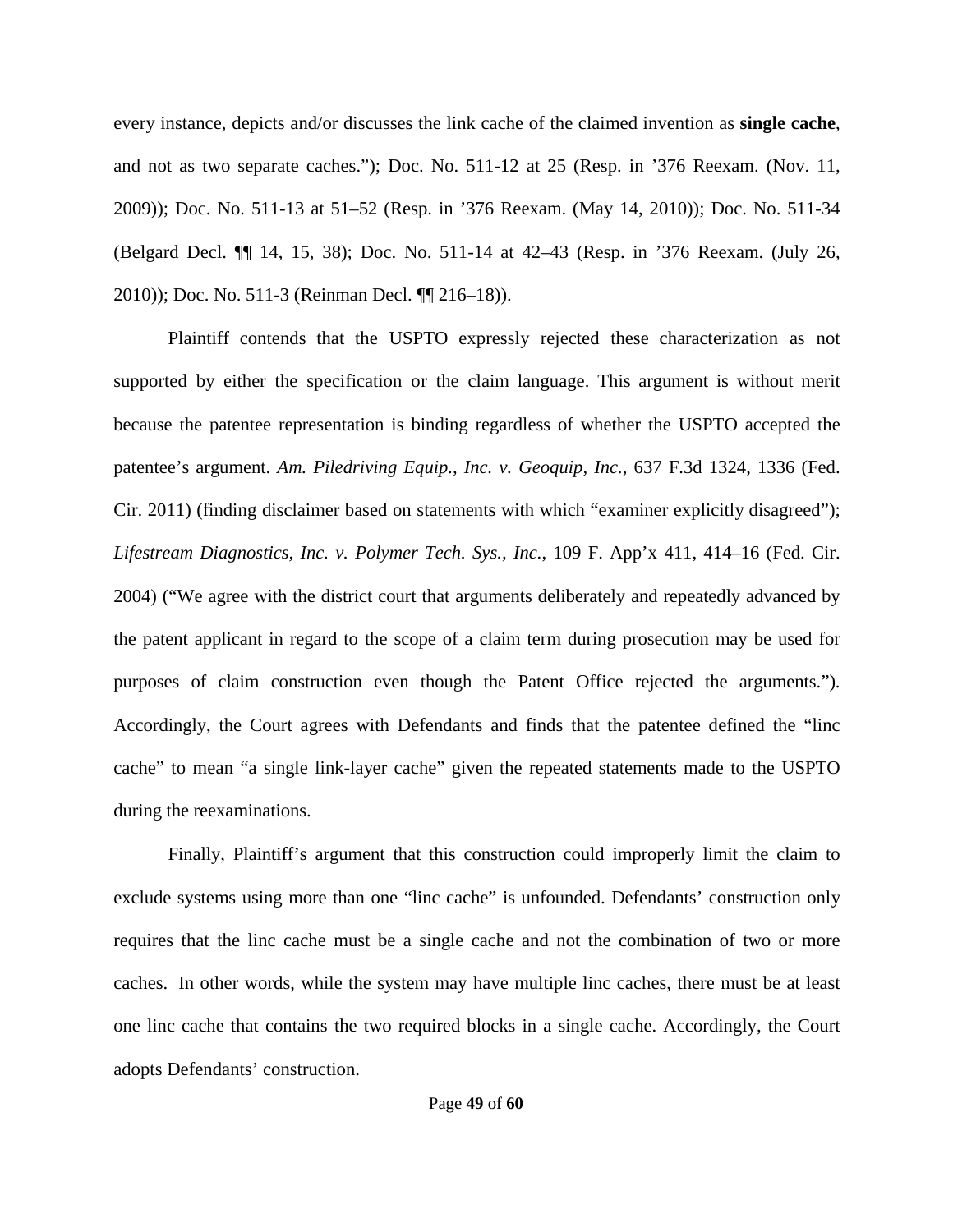## **iii. Court's Construction**

In light of the claim language, the specification, and the prosecution history, the Court construes a "linc cache" to mean "a single link-layer cache."

| <b>Disputed Claim Term</b>  | <b>Plaintiff's Proposed</b>     | <b>Defendants' Proposed</b>  |
|-----------------------------|---------------------------------|------------------------------|
|                             | <b>Construction</b>             | <b>Construction</b>          |
| "said line cache comprising | Ordinary meaning in the         | "the linc cache contains two |
| first and second memory     | context of the claim language,  | blocks with fixed locations, |
| blocks"                     | in the alternative: "a circuit  | each of which has identical  |
|                             | that contains a first memory    | functionality but stores     |
|                             | block for storing recently      | different data"              |
|                             | received data and a second      |                              |
|                             | memory block for storing        |                              |
|                             | additional data related to said |                              |
|                             | received data"                  |                              |
|                             |                                 |                              |

*k. "said linc cache comprising first and second memory blocks"* 

The parties' dispute is focused on two issues. The first issue is whether the "first and second memory blocks" of the linc cache must have fixed locations. The second issue is whether the "first and second memory blocks" of the linc cache must have identical functionality. Regarding the first issue related to the fixed locations, Defendants argue that the claim language dictates that the locations of the first and second memory blocks of the linc cache are fixed. The Court is not persuaded by Defendants' argument because their construction is based on pure speculation that the "patentee must have meant the two-block limitation to mean something other than what every cache already has" (Doc. No. 511 at 28). Accordingly, the Court rejects Defendants' argument because the addition of the "fixed locations" limitation is not supported by the claim language, the specification, or the prosecution history.

Regarding the second issue related to identical functionality, Defendants contend that the intrinsic evidence requires that the first and second memory blocks have identical caching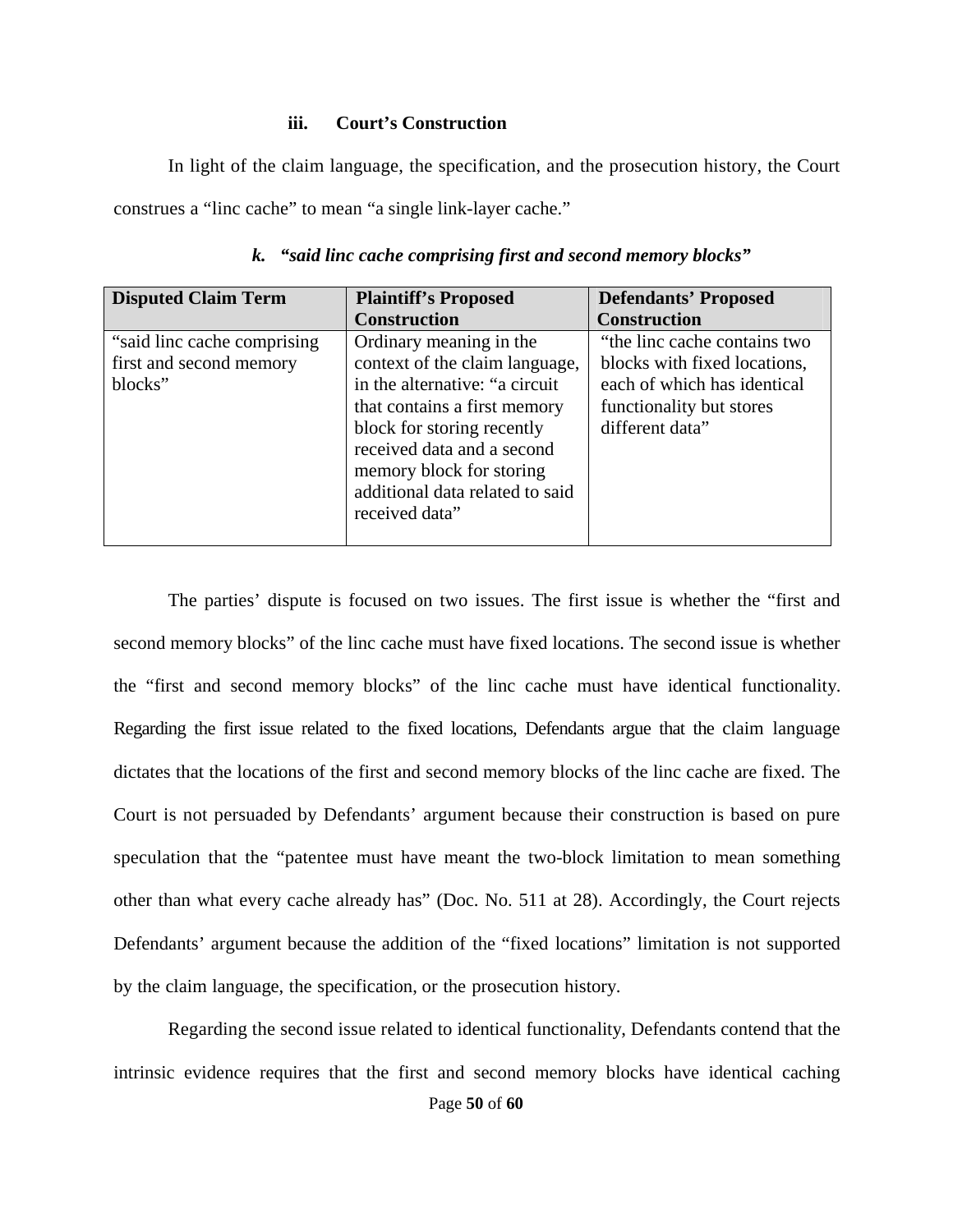functionality. The Court agrees with Defendants on this issue and adopts a modified version of Defendants' construction.

# **i. The Claim Language**

The phrase "said linc cache comprising first and second memory blocks" appears in claim 32. Having reviewed the claim, the Court concludes that the phrase is used consistently throughout the claim. As with the term "linc cache," Plaintiff contends that the remainder of the claim language sufficiently and unambiguously defines the meaning of this phrase and that no separate definition is required for this phrase. The Court agrees that the claim further defines the disputed phrase but finds that this alone would not capture the statements made to the USPTO that further define the disputed phrase. Moreover, Plaintiff's proposed construction does not provide any guidance to the jury because it merely repeats the elements of the claim. The Court will now turn to the other intrinsic evidence.

# **ii. The Intrinsic Evidence**

Defendants contend that the intrinsic evidence requires that the first and second memory blocks have identical caching functionality (although they may store different data).<sup>2</sup> Specifically, Defendants point to the portion of the specification that states that "the Linc Cache 63 is partitioned into two identical blocks." '488 Patent at 8:63–9:3. Defendants further point to arguments made by the patentee in the prosecution history. During the reexamination, the patentee argued that a prior art reference was "different from the dual-block design of '488," because the '488 Patent's linc cache "divides a cache into two parts with identical functionality" (Doc. No. 511-5 (Gardner Decl. ¶ 80)). Plaintiff responds that Defendants seek

<sup>&</sup>lt;sup>2</sup> During the claim construction hearing, Defendants agreed that their proposed language of "but" stores different data" was not necessary for the construction of this disputed phrase.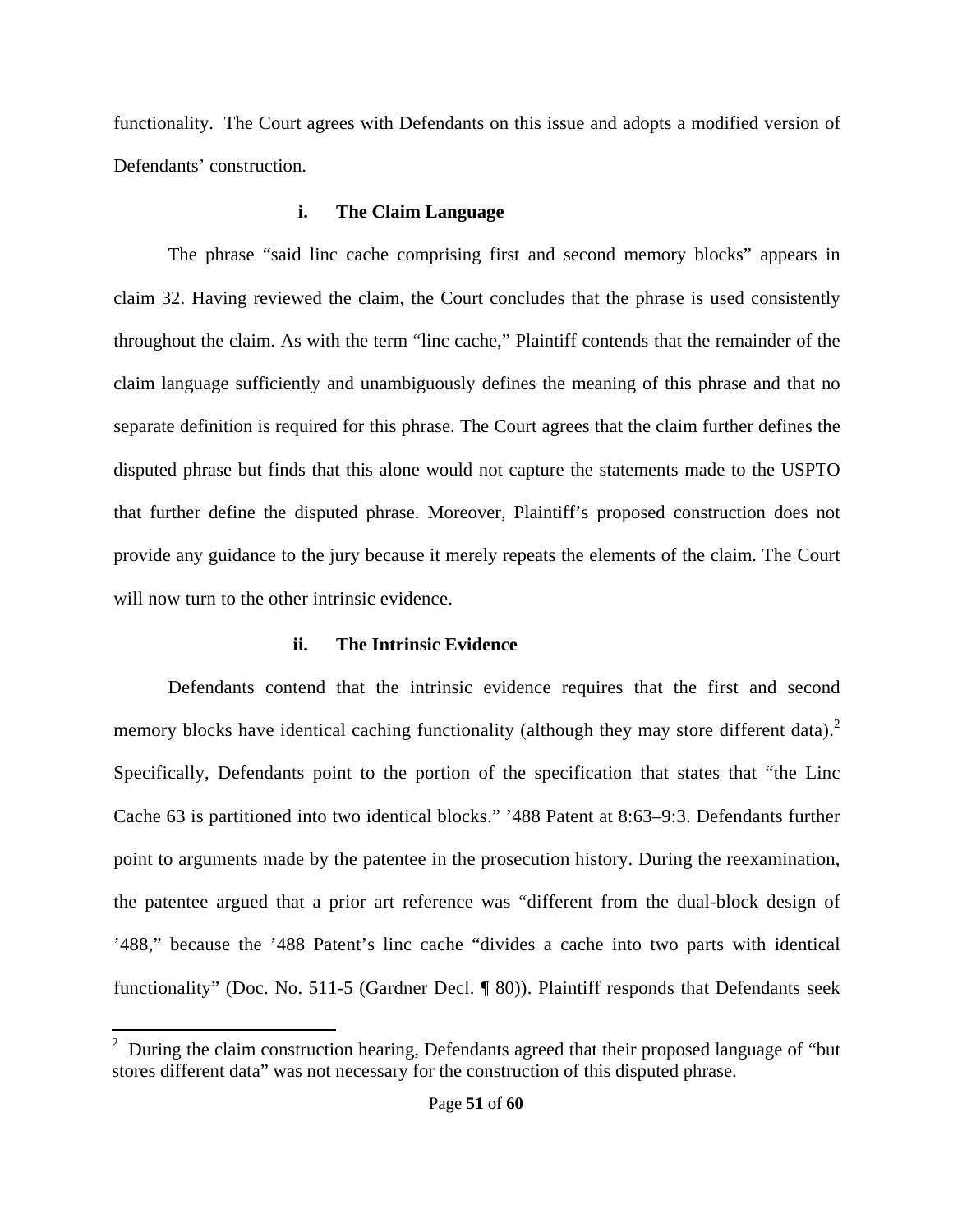to impose additional unstated limitations into the claim and Defendants' additional limitations are not only unnecessary but also introduce ambiguity into the claim. The Court disagrees. Accordingly, the Court concludes that the patentee defined the "first and second memory blocks" as "two blocks with identical functionality" as indicated in the intrinsic record.

# **iii. Court's Construction**

In light of the claim language, the specification, and the prosecution history, the Court construes "said linc cache comprising first and second memory blocks" to mean "the linc cache contains two blocks with identical functionality."

| "said first memory block storing a first portion of said stored data |
|----------------------------------------------------------------------|
| comprising the data most recently requested"                         |

| <b>Disputed Claim Term</b>      | <b>Plaintiff's Proposed</b>    | <b>Defendants' Proposed</b> |
|---------------------------------|--------------------------------|-----------------------------|
|                                 | <b>Construction</b>            | <b>Construction</b>         |
| "said first memory block"       | Ordinary meaning, in the       | "the first memory block"    |
| storing a first portion of said | alternative:                   | always stores the data most |
| stored data comprising the      | "a first memory block capable" | recently requested"         |
| data most recently requested"   | of storing the data most       |                             |
|                                 | recently requested"            |                             |
|                                 |                                |                             |

The parties dispute whether the linc cache's first memory block must "always" store the data most recently requested. Plaintiff contends that the claim language is unambiguous in its meaning. Defendants respond that the intrinsic evidence uniformly describes the first memory block as storing the data most recently requested. The Court agrees with Defendants' argument but finds that this is captured by the plain and ordinary meaning of the disputed phrase. The phrase requires that the first memory block store a first portion of the stored data "comprising the

 3 The phrase "said first memory block storing a first portion of said stored data comprising the data most recently requested" appears in claim 32.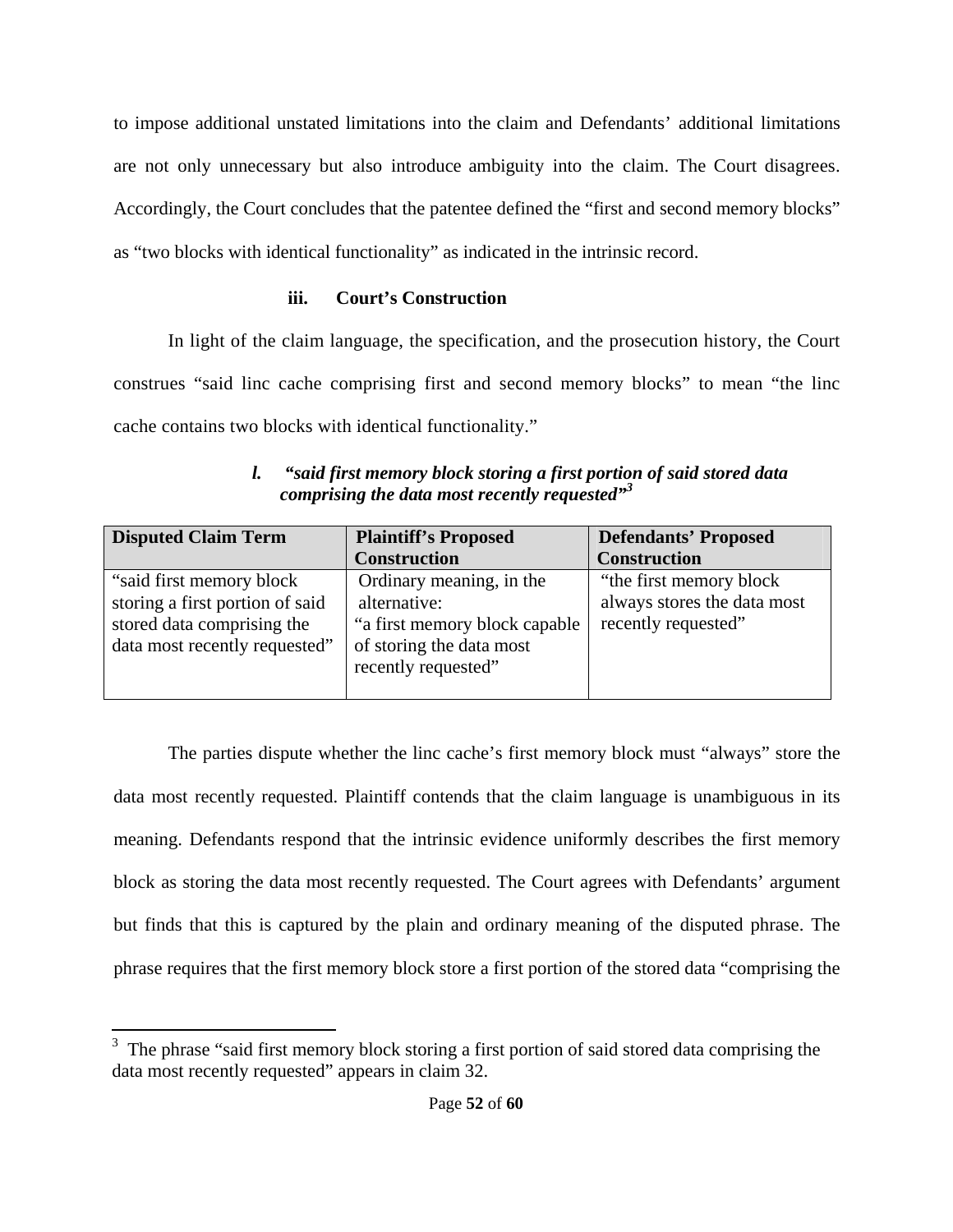data most recently requested."

Defendants also contend that their "always stores" construction is compelled by the patentee's statement to the USPTO. During reexamination, the patentee argued that the link cache's dual-block design allowed simultaneous access to both blocks, "with one block *always having the* latest data and the other block being one access behind" (Doc. No. 511-5 (Gardner Decl. ¶ 80) (emphasis added)). The Court has reviewed the claims in light of this intrinsic evidence and concludes that the claim language faithfully captures the statements made by the patentee to the USPTO. Moreover, the Court concludes that the disputed phrase is unambiguous, is easily understandable by a jury, and requires no construction. Therefore, the phrase "said first memory block storing a first portion of said stored data comprising the data most recently requested" will be given its plain meaning to one of ordinary skill in the art.

|  |  | m. "the balance of said stored data" |  |  |  |  |
|--|--|--------------------------------------|--|--|--|--|
|--|--|--------------------------------------|--|--|--|--|

| <b>Disputed Claim Term</b>            | <b>Plaintiff's Proposed</b>                                                                | <b>Defendants' Proposed</b>                                             |  |
|---------------------------------------|--------------------------------------------------------------------------------------------|-------------------------------------------------------------------------|--|
|                                       | <b>Construction</b>                                                                        | <b>Construction</b>                                                     |  |
| "the balance of said stored"<br>data" | Ordinary meaning, in the<br>alternative: "additional data<br>related to the received data" | "all of the stored data except"<br>the data most recently<br>requested" |  |

The parties dispute whether the term "balance" should be replaced with "all of the stored data except the data most recently requested."<sup>4</sup> Plaintiff contends that the claim language is clear enough that the ordinary meaning should be applied. Defendants respond that Plaintiff's alternative construction ignores the word "balance" and could allow the second memory block to store some "stored data" but not necessarily the "balance of said stored data." Defendants' argument is unfounded because Plaintiff's primary position is for the plain meaning of the

Page **53** of **60** <sup>4</sup> The phrase "the balance of said stored data" appears in claim 32.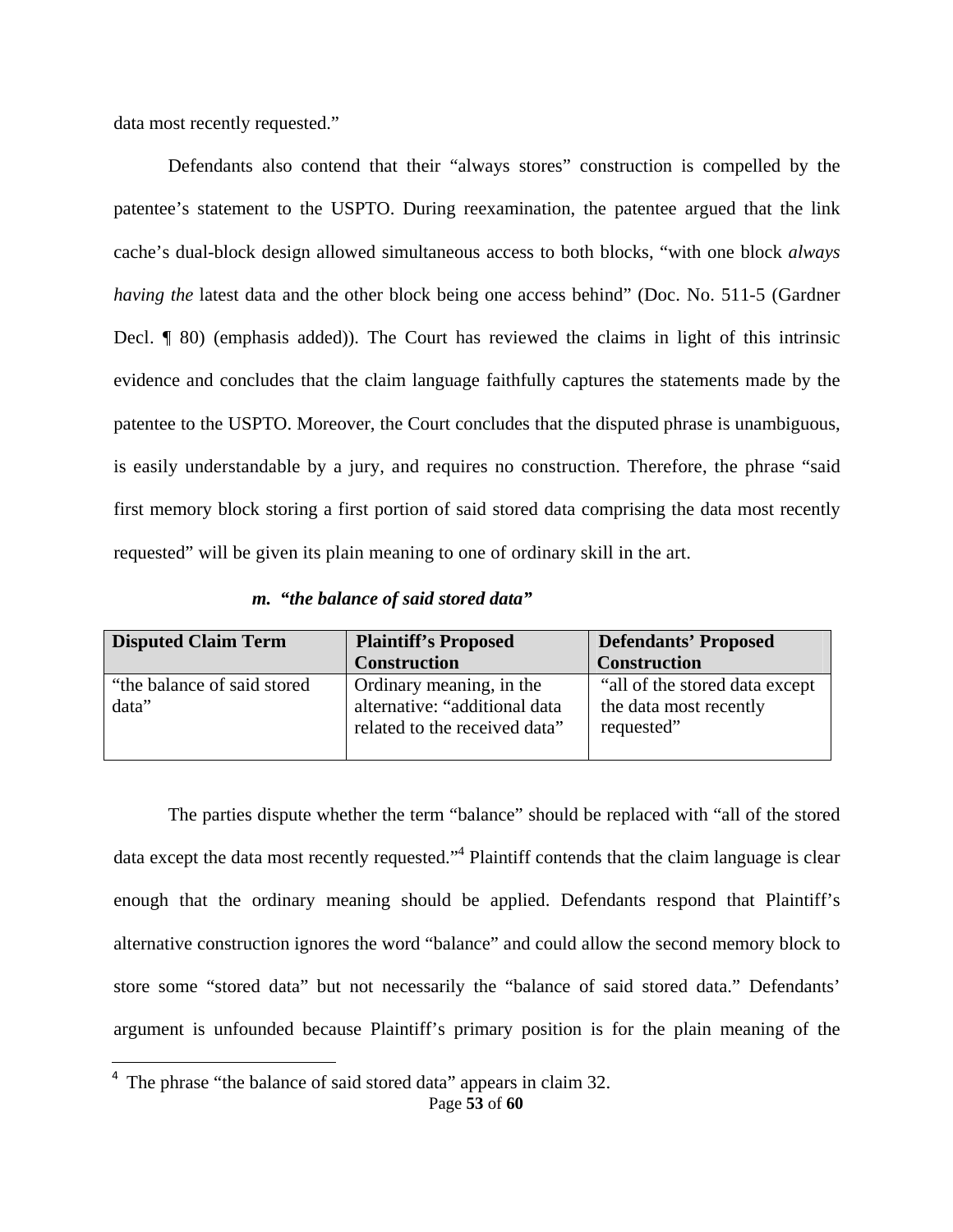disputed phrase, which includes the word "balance." Defendants fail to point to any evidence that would justify significantly redrafting one term in the disputed phrase. Moreover, the Court concludes that the disputed phrase is unambiguous, is easily understandable by a jury, and requires no construction. Therefore, the phrase "the balance of said stored data" will be given its plain meaning to one of ordinary skill in the art.

# *n. Agreed Constructions*

In addition to the above disputed terms, the parties have come to several agreed constructions. Based upon the joint submission of a claim construction chart, the parties agree to the construction of the following terms. These constructions are therefore adopted by the Court:

| <b>Claim Term/Phrase</b>                                      | <b>Location</b>                          | <b>Agreed Construction</b>                                                                                                                                                                                          |
|---------------------------------------------------------------|------------------------------------------|---------------------------------------------------------------------------------------------------------------------------------------------------------------------------------------------------------------------|
| "buffer"                                                      | 14, 17, 27,<br>28, 29, 31,<br>33, 34, 35 | "a storage element used to store data<br>temporarily when sending data from one<br>functional unit to another"                                                                                                      |
| "parallel data/address bus<br>circuit"                        | 20                                       | "a circuit having multiple address, data and<br>control lines"                                                                                                                                                      |
| "switching means"                                             | 24                                       | Function: selectively connecting said<br>microprocessor to selected ones of said<br>devices<br>Structure: a ring and a switch and/or<br>crossbar interconnect ('488 Patent, Figs.<br>24, 25; Col. 7, Lines 36–63 at |
| "a quantity of data<br>requested from one of<br>said devices" | 32, 35                                   | "a quantity of data requested by the<br>microprocessor from one of the devices"                                                                                                                                     |
| "physical address"                                            | 33, 34                                   | "an address corresponding to a physical<br>memory location or a particular functional<br>unit"                                                                                                                      |
| "virtual address"                                             | 34                                       | "a non-physical memory address that can be<br>converted to a corresponding physical<br>address to access data in physical memory"                                                                                   |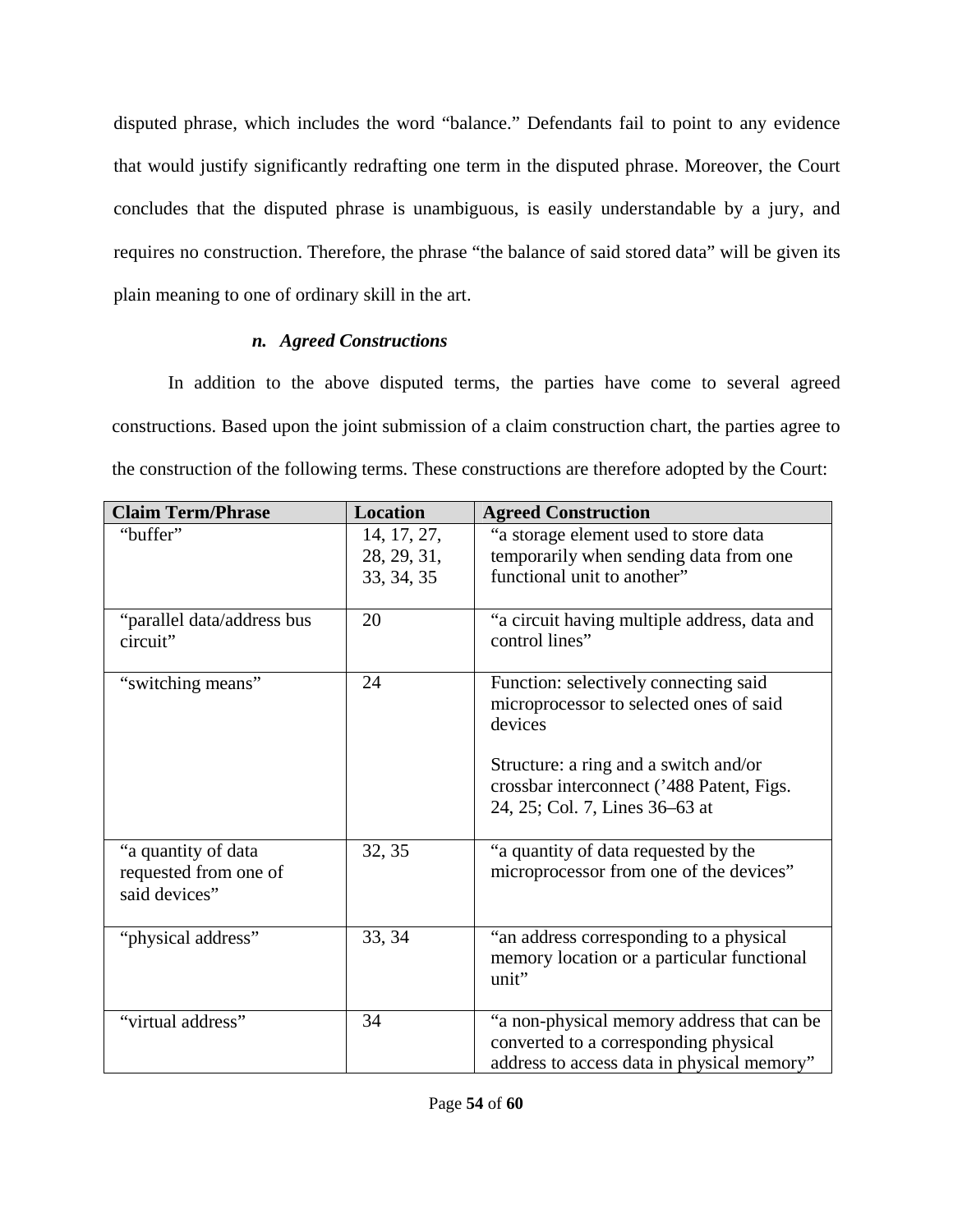| "translation lookaside"<br>buffer"                                                                                | 34 | "a memory that stores the physical address<br>associated with each virtual address"                                           |
|-------------------------------------------------------------------------------------------------------------------|----|-------------------------------------------------------------------------------------------------------------------------------|
| "hit rate"                                                                                                        | 35 | "a measure of how often data requested by<br>the microprocessor is in the cache"                                              |
| "said cache being organized<br>with a variable line size"                                                         | 35 | "the amount of data corresponding to a<br>cache tag is variable"                                                              |
| "said cache being organized<br>with a variable line size<br>adjusted dynamically based<br>on changes in hit rate" | 35 | "the amount of data corresponding to a<br>cache tag is variable, and is adjusted<br>dynamically based on changes in hit rate" |

# *a. "for providing simultaneous bi-directional communication between said microprocessor and said devices"<sup>5</sup>*

Prior to the claim construction hearing, the parties disputed whether packet-based data channel must provide simultaneous bi-directional communication between the microprocessor and all of the devices, or whether it needs to provide communication between the microprocessor and only one of the claimed devices. The Court reviewed the intrinsic evidence and concluded that Defendants' proposed construction was ambiguous on its face and that Plaintiff's proposed construction was broader than the scope of the claims.

As with the disputed phrase "said microprocessor and said devices each including an interface for receiving and transmitting data in packet form," the Court concluded that the bidirectional communication must be capable of extending from a microprocessor to each interface because every disclosed embodiment illustrates a data path channel extending to each device. *See* '488 Patent at Figs. 2, 24, 25. However, the Court also concluded that the claims do not require that the simultaneous bi-directional communication between the microprocessor and each

<sup>&</sup>lt;sup>5</sup> The phrase "for providing simultaneous bi-directional communication between said microprocessor and said devices" appears in claims 14, 27-29, and 31-35.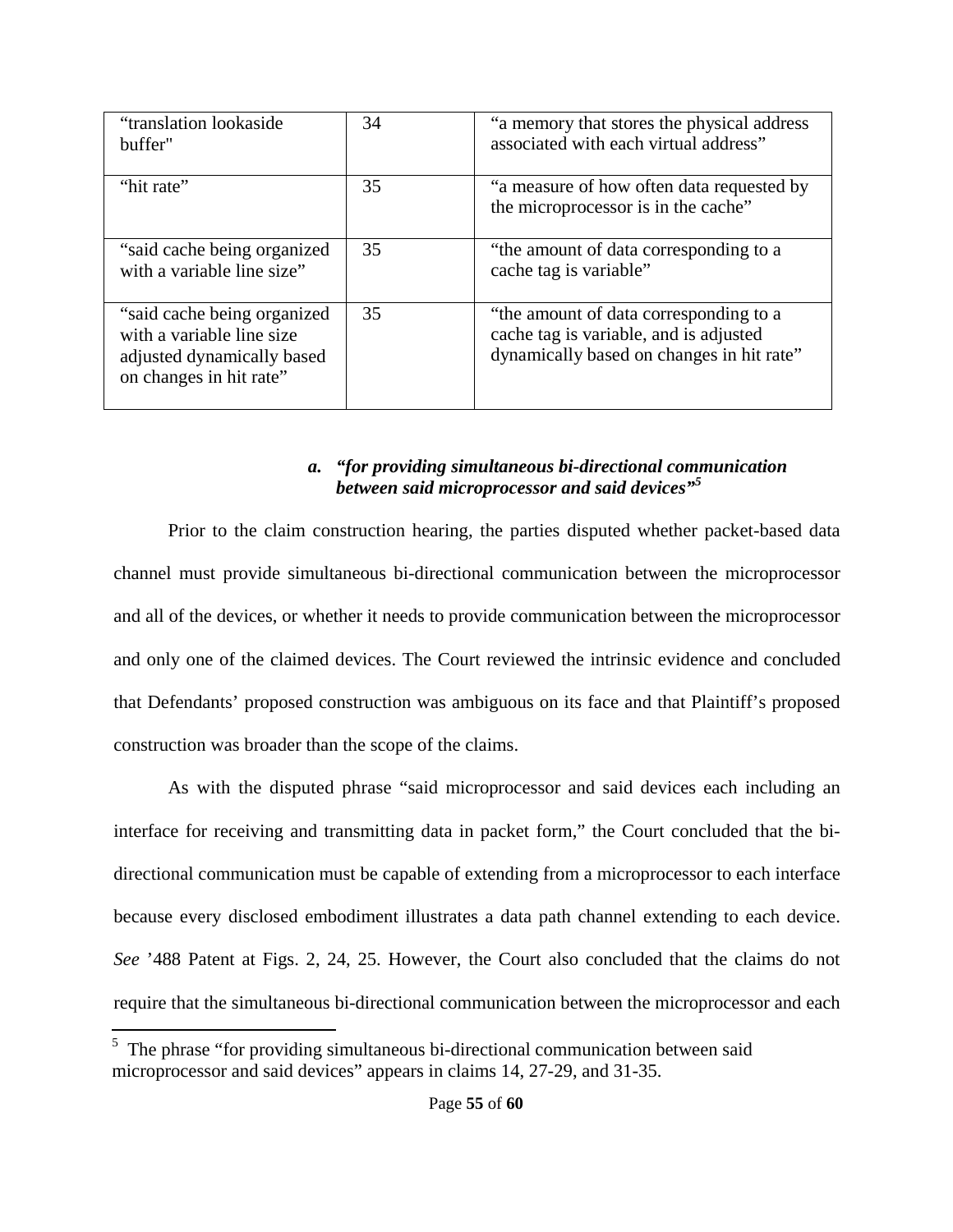of the multiple devices must occur at the same time. For example, Figure 24 illustrates a ring interconnect where "each link interface's physical link output is connected to a neighboring nodes link interface physical input until the ring is closed." '488 Patent at 7:37–40, Fig. 24. This embodiment confirms that while the communication between the microprocessor and any one device must be simultaneous bi-directional communication, the simultaneous bi-directional communication between the microprocessor and more than one device may occur at the same time or different times. In other words, there would be no need to circulate or forward the packet from one interface in the ring to another interface in the ring if the claims required the bidirectional communication to occur at the same time to each device.

Thus, during the claim construction hearing, the Court proposed a construction to the parties that is consistent with the claim language, the specification, and the prosecution history. The parties agreed with the construction presented by the Court. Accordingly, the Court adopts the parties' agreed construction and construes "for providing simultaneous bidirectional communication between said microprocessor and said devices" to mean "for providing simultaneous bi-directional communication between the microprocessor and each of the devices."

## **V. CONCLUSION**

For the forgoing reasons, the Court adopts the constructions as set forth above, and as listed in the attached chart. The parties are ordered that they may not refer, directly or indirectly, to each other's claim construction positions in the presence of the jury. Likewise, the parties are ordered to refrain from mentioning any portion of this opinion, other than the actual definitions adopted by the Court, in the presence of the jury. Any reference to claim construction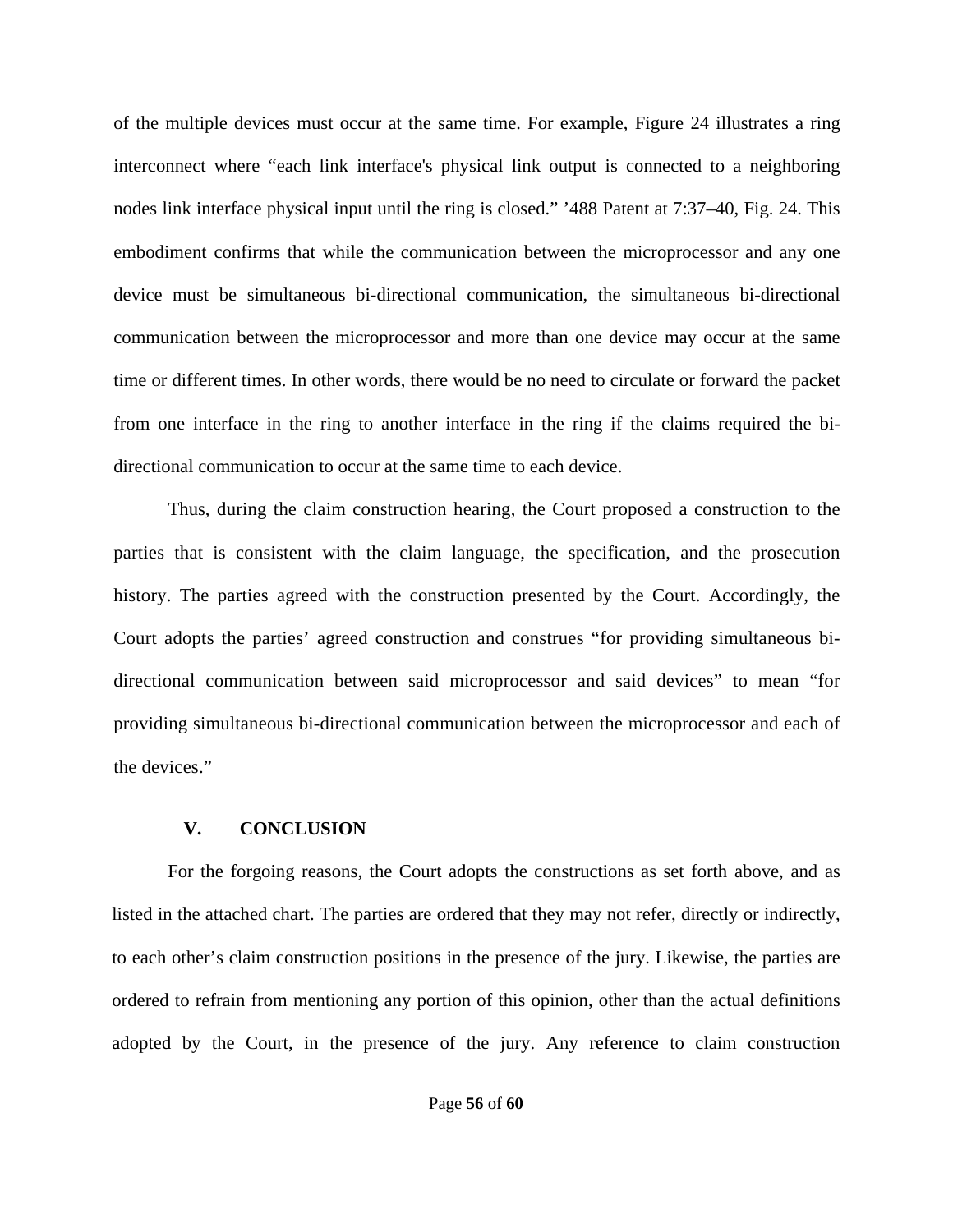proceedings is limited to informing the jury of the definitions adopted by the Court.

# **It is SO ORDERED.**

**SIGNED this 7th day of June, 2013.**

chach ychnis

AEL H. SCH**N**EIDER UNITED STATES DISTRICT JUDGE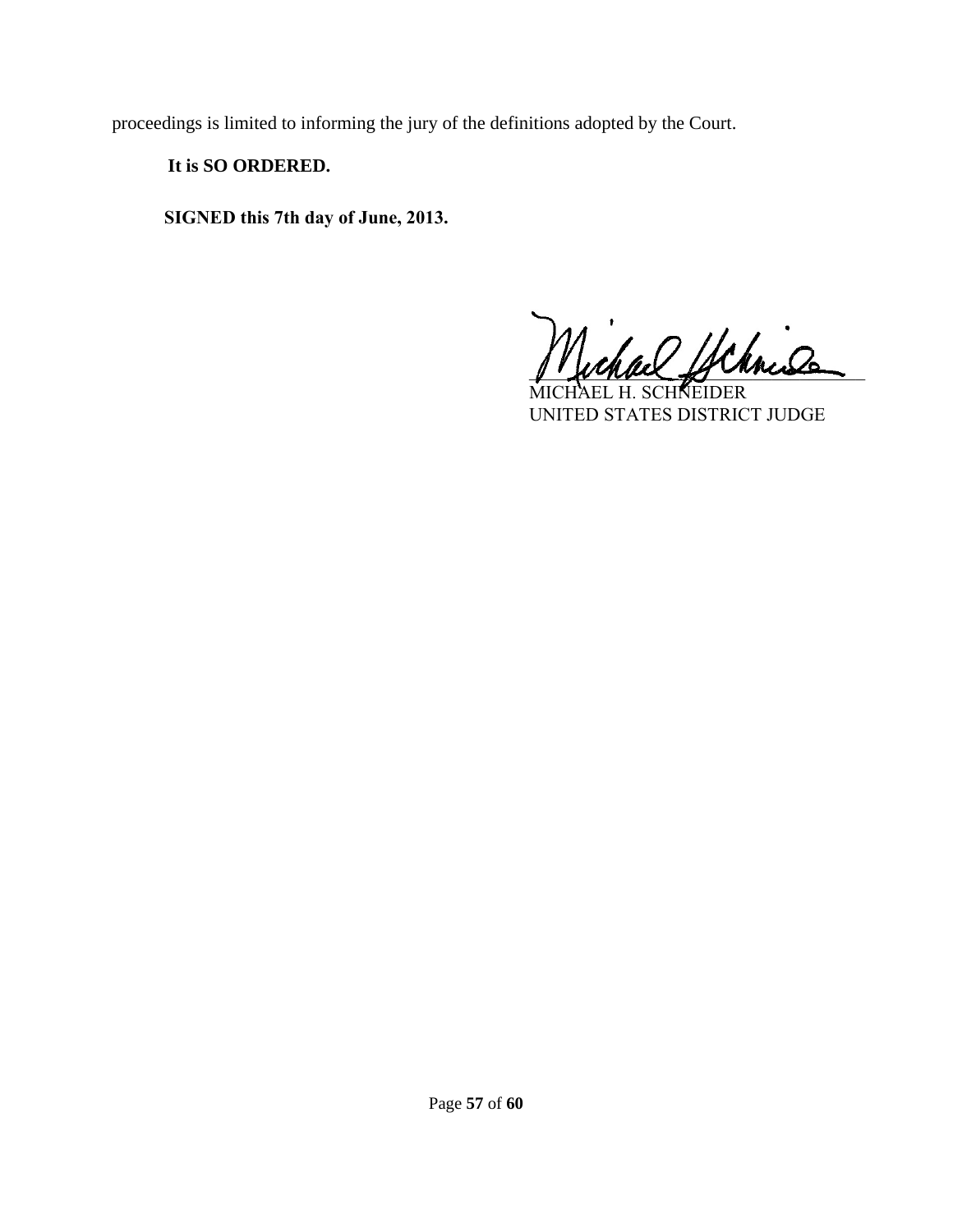# **APPENDIX A**

| <b>Claim Term/Phrase</b>                                                                                                          | <b>Location</b>                                | <b>Court's Construction</b>                                                                                                                                                                                   |
|-----------------------------------------------------------------------------------------------------------------------------------|------------------------------------------------|---------------------------------------------------------------------------------------------------------------------------------------------------------------------------------------------------------------|
| "microprocessor"                                                                                                                  | 14, 24, 27-<br>29, 31-35,<br>37                | "a central processing unit residing within a<br>single chip"                                                                                                                                                  |
| "[a] physically non-<br>distributed microprocessor-<br>based computer system"                                                     | 14, 27-29,<br>31-35                            | "a microprocessor-based computer system in<br>which all the components are close to one<br>another and contained within a single<br>enclosure"                                                                |
| "said microprocessor and<br>said devices each including<br>an interface for receiving<br>and transmitting data in<br>packet form" | 14, 27-29,<br>$31 - 35$                        | "each of the microprocessor, the random<br>access memory device, the mass storage<br>device, and the input-output port device has<br>its own interface for receiving and<br>transmitting data in packet form" |
| "interface"                                                                                                                       | 14, 16-17,<br>$20-21, 27-$<br>29, 31-35,<br>37 | "a circuit that links a packet-based data<br>channel to either a microprocessor or a<br>device and that speaks the same language<br>electrically and logically with each other<br>such circuit"               |
| "a packet-based data channel<br>extending between said<br>microprocessor and said<br>interfaces of said devices"                  | 14, 27-29,<br>$31 - 35$                        | "a data channel capable of transporting<br>uniform packet types between a<br>microprocessor interface and each interface<br>of the devices"                                                                   |
| "packet-based data channel"                                                                                                       | 14, 20, 23,<br>27-29, 31-<br>35, 39            | "a data channel capable of transporting a<br>packet"                                                                                                                                                          |
| "packet"                                                                                                                          | $14-17, 20,$<br>23, 27-35,<br>39               | "a message including payload data and the<br>control data indicative of the intended<br>recipient"                                                                                                            |
| "a first buffer for queuing<br>packets for a transmission"                                                                        | 14, 27-29,<br>31, 33-35                        | No construction necessary                                                                                                                                                                                     |
| "a second buffer for storing<br>a copy of a packet<br>transmitted"                                                                | 14, 27-29,<br>31, 33-35                        | "a second buffer, separate from the first<br>buffer, for storing copies of packets that have<br>already been transmitted from the first<br>buffer"                                                            |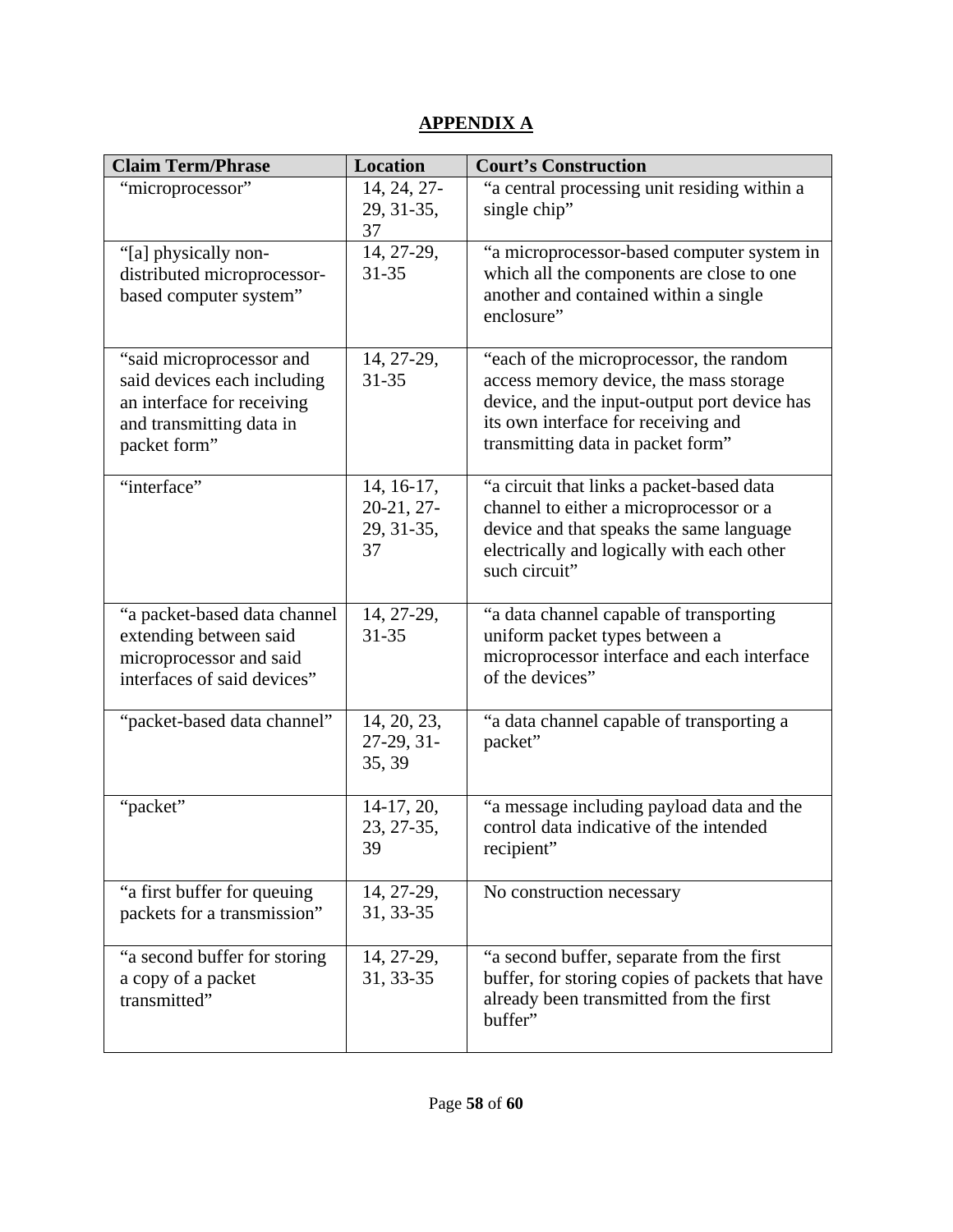| "cache"                                                                                                                        | 32, 35                                   | "A section of memory that temporarily stores<br>frequently used data"                                                                                                                                                        |
|--------------------------------------------------------------------------------------------------------------------------------|------------------------------------------|------------------------------------------------------------------------------------------------------------------------------------------------------------------------------------------------------------------------------|
| "linc cache"                                                                                                                   | 32                                       | "a single link-layer cache"                                                                                                                                                                                                  |
| "said linc cache comprising<br>first and second memory<br>blocks"                                                              | 32                                       | "the linc cache contains two blocks with<br>identical functionality"                                                                                                                                                         |
| "said first memory block"<br>storing a first portion of said<br>stored data comprising the<br>data most recently<br>requested" | 32                                       | No construction necessary                                                                                                                                                                                                    |
| "the balance of said stored<br>data"                                                                                           | 32                                       | No construction necessary                                                                                                                                                                                                    |
| "for providing simultaneous<br>bi-directional<br>communication between<br>said microprocessor and said<br>devices"             | 14, 27-29,<br>$31 - 35$                  | [Agreed] "for providing simultaneous bi-<br>directional communication between the<br>microprocessor and each of the devices"                                                                                                 |
| "buffer"                                                                                                                       | 14, 17, 27,<br>28, 29, 31,<br>33, 34, 35 | [Agreed] "a storage element used to store<br>data temporarily when sending data from one<br>functional unit to another"                                                                                                      |
| "parallel data/address bus<br>circuit"                                                                                         | 20                                       | [Agreed] "a circuit having multiple address,<br>data and control lines"                                                                                                                                                      |
| "switching means"                                                                                                              | 24                                       | [Agreed] Function: selectively connecting<br>said microprocessor to selected ones of said<br>devices<br>Structure: a ring and a switch and/or<br>crossbar interconnect ('488 Patent at Figs.<br>24, 25; Col. 7, Lines 36-63) |
| "a quantity of data<br>requested from one of<br>said devices"                                                                  | 32, 35                                   | [Agreed] "a quantity of data requested by<br>the microprocessor from one of the devices"                                                                                                                                     |